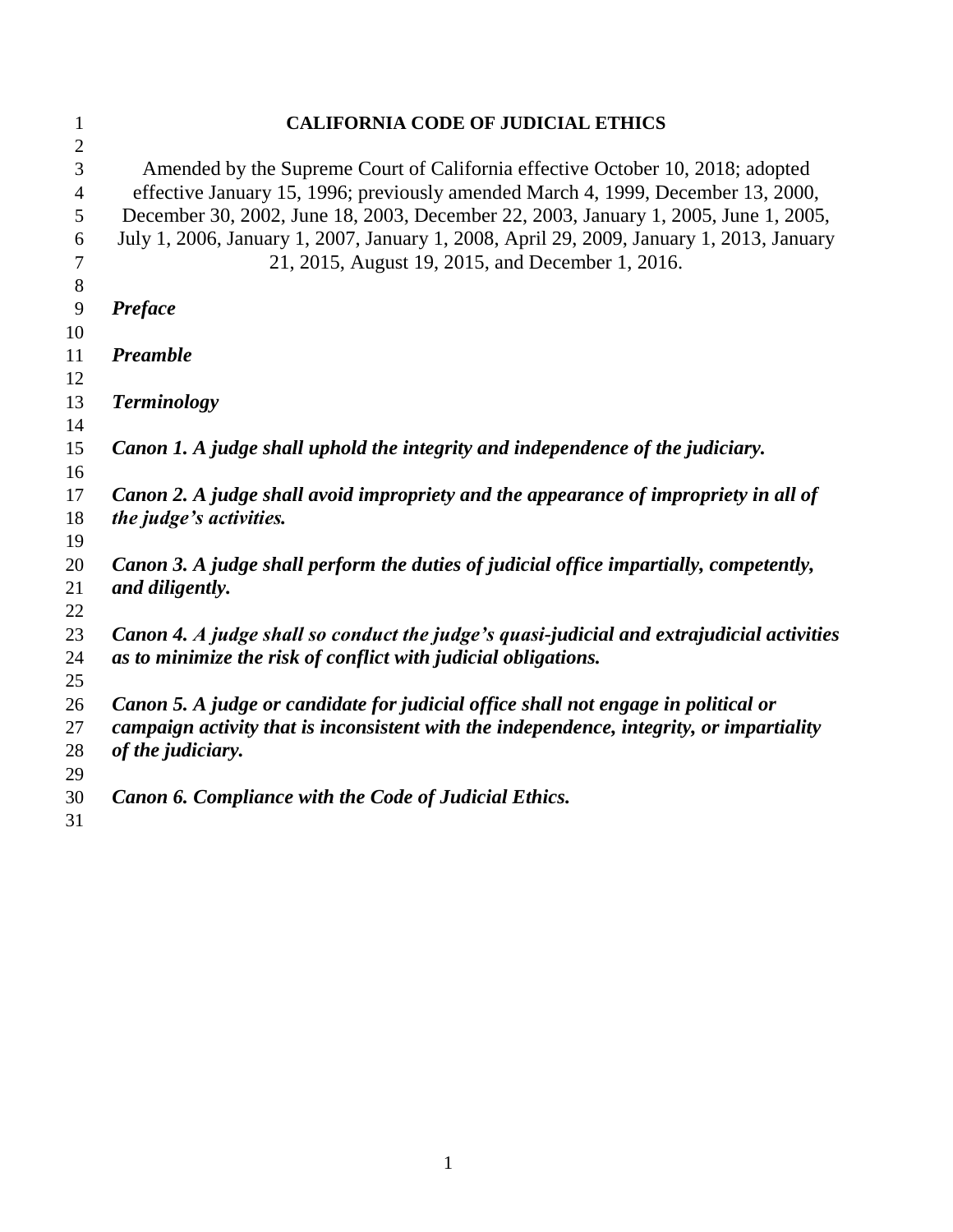| $\mathbf{1}$        | <b>PREFACE</b>                                                                                                                                                                       |
|---------------------|--------------------------------------------------------------------------------------------------------------------------------------------------------------------------------------|
| $\overline{2}$      |                                                                                                                                                                                      |
| 3                   | Formal standards of judicial conduct have existed for more than 65 years. The original                                                                                               |
| $\overline{4}$      | Canons of Judicial Ethics promulgated by the American Bar Association were modified                                                                                                  |
| 5                   | and adopted in 1949 for application in California by the Conference of California Judges                                                                                             |
| 6<br>$\overline{7}$ | (now the California Judges Association).                                                                                                                                             |
| $8\,$               | In 1969, the American Bar Association determined that then current needs and problems                                                                                                |
| 9                   | warranted revision of the canons. In the revision process, a special American Bar                                                                                                    |
| 10                  | Association committee, headed by former California Chief Justice Roger Traynor, sought                                                                                               |
| 11                  | and considered the views of the bench and bar and other interested persons. The                                                                                                      |
| 12                  | American Bar Association Code of Judicial Conduct was adopted by the House of                                                                                                        |
| 13                  | Delegates of the American Bar Association August 16, 1972.                                                                                                                           |
| 14                  |                                                                                                                                                                                      |
| 15                  | Effective January 5, 1975, the California Judges Association adopted a new California                                                                                                |
| 16                  | Code of Judicial Conduct adapted from the American Bar Association 1972 Model Code.                                                                                                  |
| 17                  | The California code was recast in gender-neutral form in 1986.                                                                                                                       |
| 18                  |                                                                                                                                                                                      |
| 19                  | In 1990, the American Bar Association Model Code was further revised after a lengthy                                                                                                 |
| 20                  | study. The California Judges Association again reviewed the model code and adopted a                                                                                                 |
| 21                  | revised California Code of Judicial Conduct on October 5, 1992.                                                                                                                      |
| 22                  |                                                                                                                                                                                      |
| 23                  | Proposition 190 (amending Cal. Const., art. VI, § 18, subd. (m), operative March 1, 1995)<br>created a new constitutional provision that states, "The Supreme Court shall make rules |
| 24<br>25            | for the conduct of judges, both on and off the bench, and for judicial candidates in the                                                                                             |
| 26                  | conduct of their campaigns. These rules shall be referred to as the Code of Judicial                                                                                                 |
| 27                  | Ethics."                                                                                                                                                                             |
| 28                  |                                                                                                                                                                                      |
| 29                  | The Supreme Court formally adopted the 1992 Code of Judicial Conduct in March 1995,                                                                                                  |
| 30                  | as a transitional measure pending further review.                                                                                                                                    |
| 31                  |                                                                                                                                                                                      |
| 32                  | The Supreme Court formally adopted the Code of Judicial Ethics effective January 15,                                                                                                 |
| 33                  | 1996.                                                                                                                                                                                |
| 34                  |                                                                                                                                                                                      |
| 35                  | The Supreme Court has formally adopted amendments to the Code of Judicial Ethics on                                                                                                  |
| 36                  | several occasions. The Advisory Committee Commentary is published by the Supreme                                                                                                     |
| 37                  | Court Advisory Committee on the Code of Judicial Ethics.                                                                                                                             |
| 38                  |                                                                                                                                                                                      |
|                     |                                                                                                                                                                                      |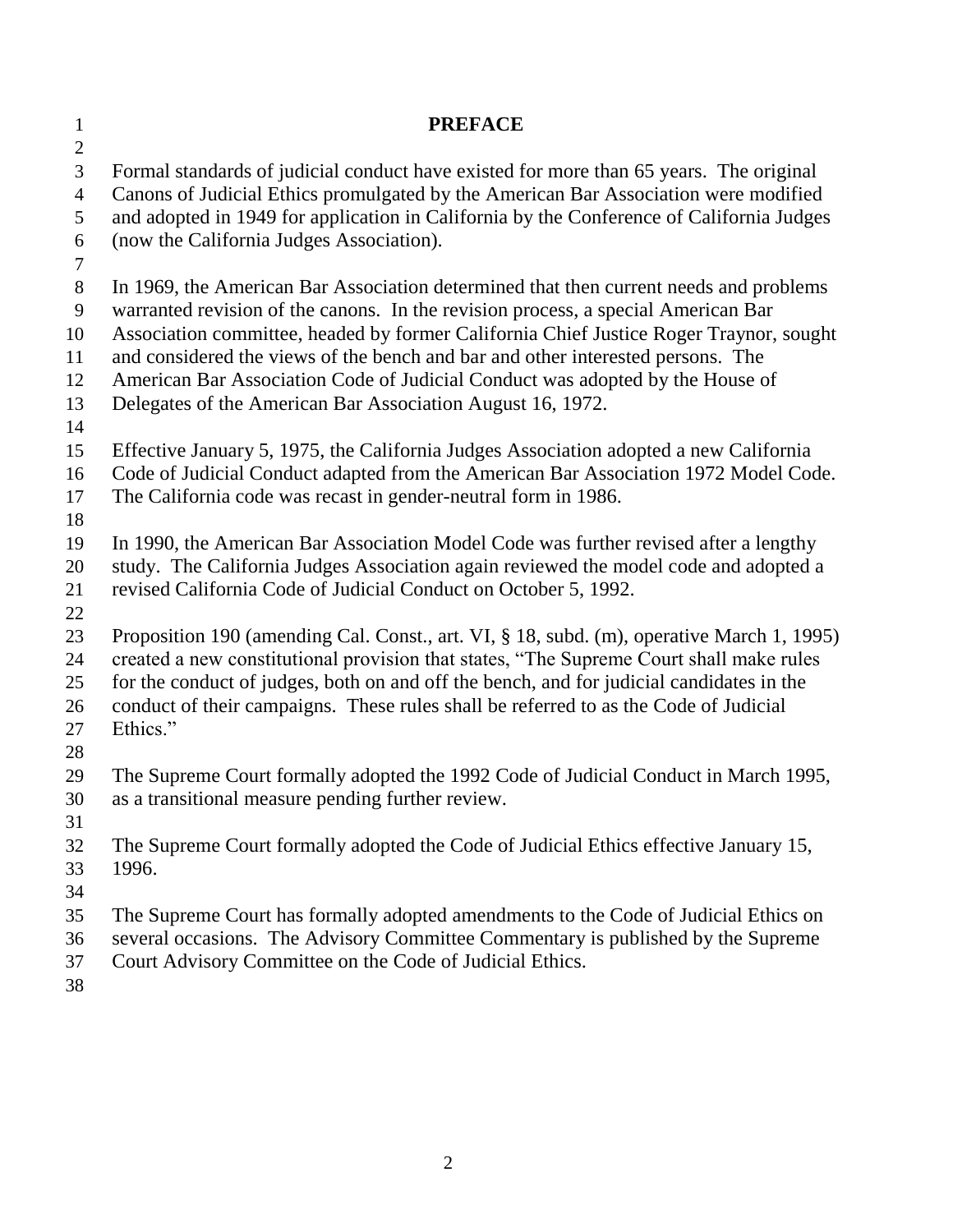| $\mathbf{1}$    | <b>PREAMBLE</b>                                                                                                                                                                      |
|-----------------|--------------------------------------------------------------------------------------------------------------------------------------------------------------------------------------|
| $\sqrt{2}$<br>3 |                                                                                                                                                                                      |
| $\overline{4}$  | Our legal system is based on the principle that an independent, fair, and competent<br>judiciary will interpret and apply the laws that govern us. The role of the judiciary is      |
| 5               | central to American concepts of justice and the rule of law. Intrinsic to this code are the                                                                                          |
| 6               | precepts that judges, individually and collectively, must respect and honor the judicial                                                                                             |
| $\tau$          | office as a public trust and must strive to enhance and maintain confidence in our legal                                                                                             |
| $8\,$           | system. The judge is an arbiter of facts and law for the resolution of disputes and is a                                                                                             |
| 9               | highly visible member of government under the rule of law.                                                                                                                           |
| 10              |                                                                                                                                                                                      |
| 11              | The Code of Judicial Ethics ("code") establishes standards for ethical conduct of judges                                                                                             |
| 12              | on and off the bench and for candidates for judicial office.* The code consists of broad                                                                                             |
| 13              | declarations called canons, with subparts, and a terminology section. Following many                                                                                                 |
| 14              | canons is a commentary section prepared by the Supreme Court Advisory Committee on                                                                                                   |
| 15              | the Code of Judicial Ethics. The commentary, by explanation and example, provides                                                                                                    |
| 16              | guidance as to the purpose and meaning of the canons. The commentary does not                                                                                                        |
| 17              | constitute additional rules and should not be so construed. All members of the judiciary                                                                                             |
| 18              | must comply with the code. Compliance is required to preserve the integrity* of the                                                                                                  |
| 19              | bench and to ensure the confidence of the public.                                                                                                                                    |
| 20              |                                                                                                                                                                                      |
| 21<br>22        | The canons should be read together as a whole, and each provision should be construed in<br>context and consistent with every other provision. They are to be applied in conformance |
| 23              | with constitutional requirements, statutes, other court rules, and decisional law. Nothing                                                                                           |
| 24              | in the code shall either impair the essential independence* of judges in making judicial                                                                                             |
| 25              | decisions or provide a separate basis for civil liability or criminal prosecution.                                                                                                   |
| 26              |                                                                                                                                                                                      |
| 27              | The code governs the conduct of judges and candidates for judicial office* and is binding                                                                                            |
| 28              | upon them. Whether disciplinary action is appropriate, and the degree of discipline to be                                                                                            |
| 29              | imposed, requires a reasoned application of the text and consideration of such factors as                                                                                            |
| 30              | the seriousness of the transgression, if there is a pattern of improper activity, and the                                                                                            |
| 31              | effect of the improper activity on others or on the judicial system.                                                                                                                 |
| 32              |                                                                                                                                                                                      |
|                 |                                                                                                                                                                                      |
|                 |                                                                                                                                                                                      |
|                 |                                                                                                                                                                                      |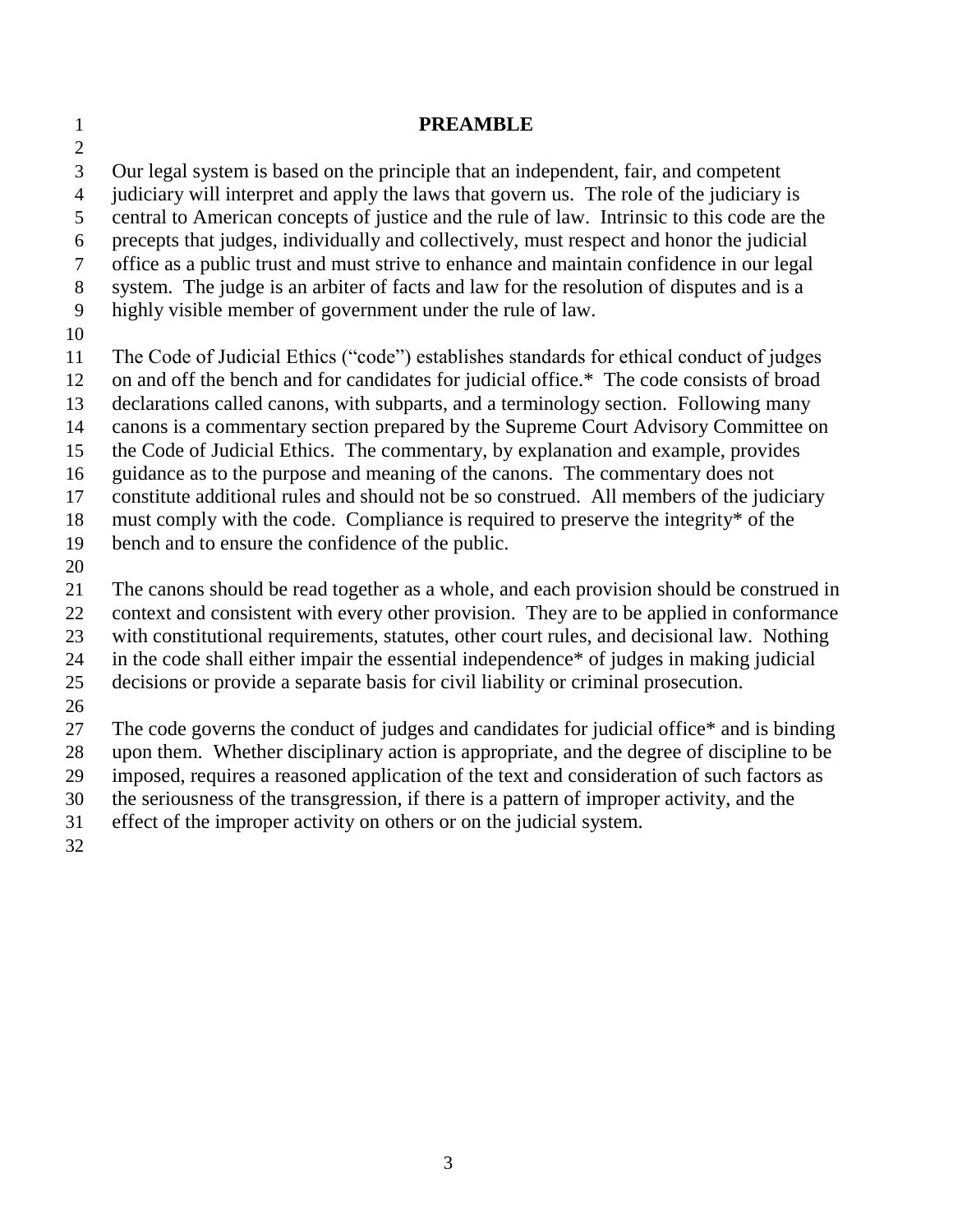| $\mathbf{1}$                                             | <b>TERMINOLOGY</b>                                                                                                                                                                                                                                                                                                                                                                                                                                                                                                                                                                                                                                                                                                                                                                                |  |  |
|----------------------------------------------------------|---------------------------------------------------------------------------------------------------------------------------------------------------------------------------------------------------------------------------------------------------------------------------------------------------------------------------------------------------------------------------------------------------------------------------------------------------------------------------------------------------------------------------------------------------------------------------------------------------------------------------------------------------------------------------------------------------------------------------------------------------------------------------------------------------|--|--|
| $\overline{2}$                                           |                                                                                                                                                                                                                                                                                                                                                                                                                                                                                                                                                                                                                                                                                                                                                                                                   |  |  |
| 3<br>$\overline{4}$<br>5<br>$\boldsymbol{6}$             | Terms explained below are noted with an asterisk $(*)$ in the canons where they appear. In<br>addition, the canons in which these terms appear are cited after the explanation of each<br>term below.                                                                                                                                                                                                                                                                                                                                                                                                                                                                                                                                                                                             |  |  |
| $\overline{7}$<br>$8\,$<br>9<br>10<br>11<br>12<br>13     | "Candidate for judicial office" is a person seeking election to or retention of a judicial<br>office. A person becomes a candidate for judicial office as soon as he or she makes a<br>public announcement of candidacy, declares or files as a candidate with the election<br>authority, or authorizes solicitation or acceptance of contributions or support. See<br>Preamble and Canons $3E(2)(b)(i)$ , $3E(3)(a)$ , 5, 5A, 5A (Commentary), 5B(1), 5B(2),<br>5B(3), 5B(4), 5B (Commentary), 5B(4) (Commentary), 5C, 5D, and 6E.                                                                                                                                                                                                                                                               |  |  |
| 14<br>15<br>16                                           | "Fiduciary" includes such relationships as executor, administrator, trustee, and guardian.<br>See Canons $3E(5)(d)$ , $4E(1)$ , $4E(2)$ , $4E(3)$ , $4E$ (Commentary), 6B, and 6F (Commentary).                                                                                                                                                                                                                                                                                                                                                                                                                                                                                                                                                                                                   |  |  |
| 17<br>18<br>19<br>20                                     | "Gender identity" means a person's internal sense of being male, female, a combination<br>of male and female, or neither male nor female. See Canons 2C, 2C (Commentary),<br>$3B(5)$ , $3B(6)$ , $3C(1)$ , and $3C(3)$ .                                                                                                                                                                                                                                                                                                                                                                                                                                                                                                                                                                          |  |  |
| 21<br>22<br>23<br>24                                     | "Gender expression" is the way people communicate or externally express their gender<br>identity to others, through such means as pronouns used, clothing, appearance, and<br>demeanor. See Canons 2C, 2C (Commentary), $3B(5)$ , $3B(6)$ , $3C(1)$ , and $3C(3)$ .                                                                                                                                                                                                                                                                                                                                                                                                                                                                                                                               |  |  |
| 25<br>26<br>27<br>28<br>29<br>30<br>31<br>32             | "Gift" means anything of value to the extent that consideration of equal or greater value<br>is not received, and includes a rebate or discount in the price of anything of value unless<br>the rebate or discount is made in the regular course of business to members of the public<br>without regard to official status. See Canons $4D(5)$ , $4D(5)$ (Commentary), $4D(6)$ ,<br>$4D(6)(a)$ , $4D(6)(b)$ , $4D(6)(b)$ (Commentary), $4D(6)(d)$ , $4D(6)(f)$ , $4D(6)(i)$ , $4D(6)(i)$<br>(Commentary), $4D(6)$ and $4D(7)$ (Commentary), $4H$ (Commentary), $5A$ (Commentary),<br>$5B(4)$ (Commentary), $6D(2)(c)$ , and $6D(7)$ .                                                                                                                                                             |  |  |
| 33<br>34<br>35<br>36<br>37<br>38<br>39<br>40<br>41<br>42 | "Impartial," "impartiality," and "impartially" mean the absence of bias or prejudice in<br>favor of, or against, particular parties or classes of parties, as well as the maintenance of<br>an open mind in considering issues that may come before a judge. See Canons 1, 1<br>(Commentary), 2A, 2 and 2A (Commentary), 2B (Commentary), 2C (Commentary), 3,<br>3B(9) (Commentary), 3B(10) (Commentary), 3B(12), 3B(12) (Commentary), 3C(1),<br>3C(5), 3E(4)(b), 3E(4)(c), 4A(1), 4A (Commentary), 4C(3)(b) (Commentary), 4C(3)(c)<br>(Commentary), 4D(1) (Commentary), 4D(6)(a) (Commentary), 4D(6)(b) (Commentary),<br>$4D(6)(g)$ (Commentary), $4D(6)(i)$ (Commentary), $4H$ (Commentary), 5, 5A, 5A<br>(Commentary), 5B (Commentary), 5B(4) (Commentary), $6D(2)(a)$ , and $6D(3)(a)(vii)$ . |  |  |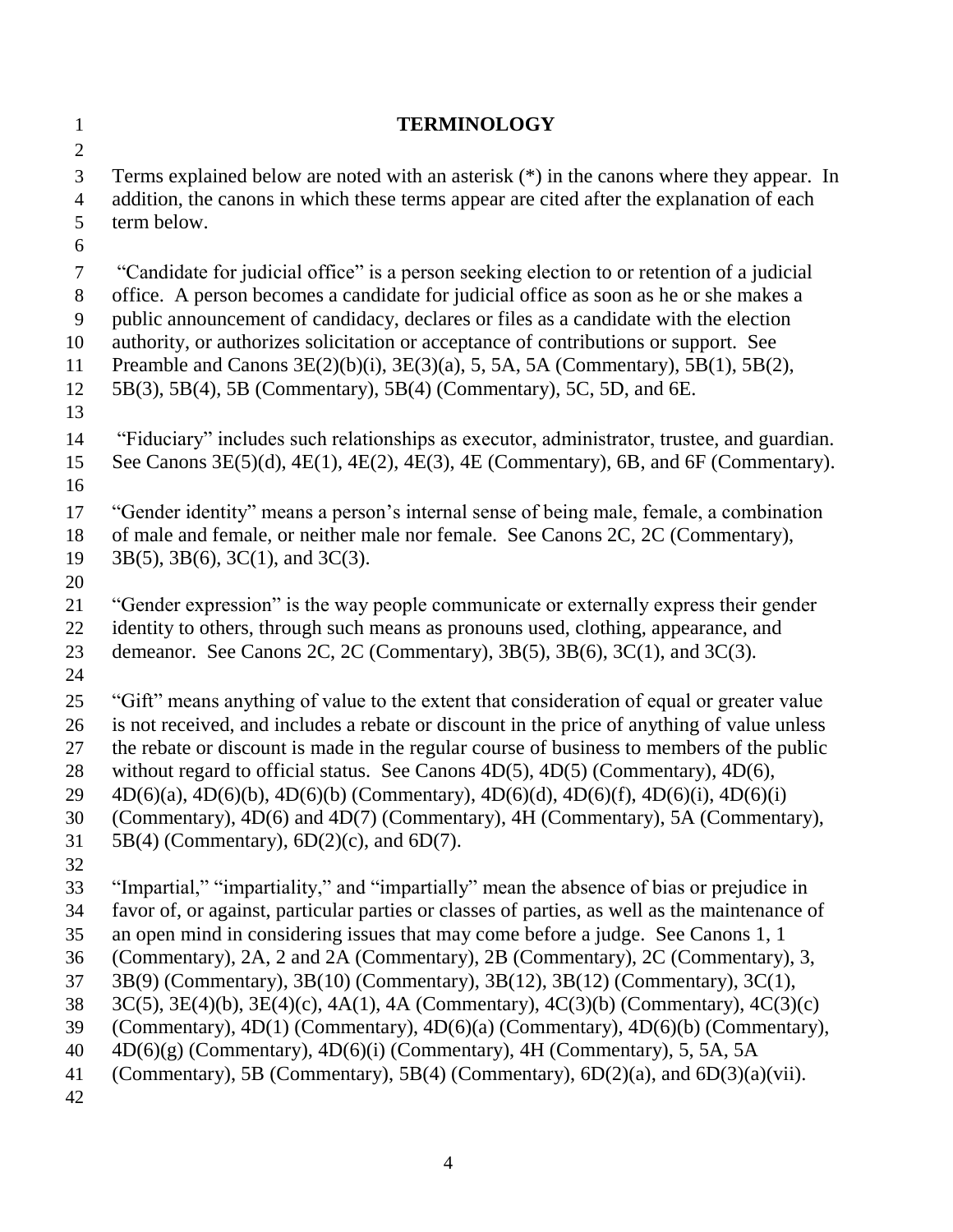- "Impending proceeding" is a proceeding or matter that is imminent or expected to occur in the near future. The words "proceeding" and "matter" are used interchangeably, and are intended to have the same meaning. See Canons 2 and 2A (Commentary), 3B(7), 3B(7)(a), 3B(9), 3B(9) (Commentary), 4H (Commentary), and 6D(6). "Pending proceeding" is defined below. "Impropriety" includes conduct that violates the law, court rules, or provisions of this code, as well as conduct that undermines a judge's independence, integrity, or impartiality. See Canons 2, 2 and 2A (Commentary), 2B (Commentary), 2C (Commentary), 3B(9) (Commentary), 4D(1)(b) (Commentary), 4D(6)(g) (Commentary), 4D(6)(i) (Commentary), 4H, and 5. "Independence" means a judge's freedom from influence or control other than as established by law. See Preamble, Canons 1, 1 (Commentary), 2C, 4C(2) (Commentary), 4D(6)(a) (Commentary), 4D(6)(g) (Commentary), 4D(6)(i) (Commentary), 4H(3) (Commentary), 5, 5A (Commentary), 5B (Commentary), and 6D(1). "Integrity" means probity, fairness, honesty, uprightness, and soundness of character. See Preamble, Canons 1, 1 (Commentary), 2A, 2 and 2A (Commentary), 2B (Commentary), 2C (Commentary), 3B(9) (Commentary), 3C(1), 3C(5), 4D(6)(a) 21 (Commentary),  $4D(6)(b)$  (Commentary),  $4D(6)(g)$  (Commentary),  $4D(6)(i)$  (Commentary), 4H (Commentary), 5, 5A (Commentary), 5B (Commentary), and 6D(1). "Knowingly," "knowledge," "known," and "knows" mean actual knowledge of the fact in question. A person's knowledge may be inferred from circumstances. See Canons 2B(2)(b), 2B(2)(e), 2C (Commentary), 3B(2) (Commentary), 3B(7)(a), 3B(7)(a) (Commentary), 3D(2), 3D(5), 3E(5)(f), 5B(1)(b), 6D(3)(a)(i), 6D(3)(a) (Commentary), 28 6D(4) (Commentary), and  $6D(5)(a)$ . "Law" means constitutional provisions, statutes, court rules, and decisional law. See Canons 1 (Commentary), 2A, 2C (Commentary), 3A, 3B(2), 3B(7), 3B(7)(c), 3B(8), 3B(8) (Commentary), 3B(12) (Commentary), 3E(1), 4C(3)(c) (Commentary), 4F, and 4H. "Law, the legal system, or the administration of justice." When a judge engages in an activity that relates to the law, the legal system, or the administration of justice, the judge should also consider factors such as whether the activity upholds the integrity, impartiality, and independence of the judiciary (Canons 1 and 2A), whether the activity impairs public confidence in the judiciary (Canon 2), whether the judge is allowing the activity to take precedence over judicial duties (Canon 3A), and whether engaging in the activity would cause the judge to be disqualified (Canon 4A(4)). See Canons 4B
- (Commentary), 4C(1), 4C(1) (Commentary), 4C(2), 4C(2) (Commentary), 4C(3)(a),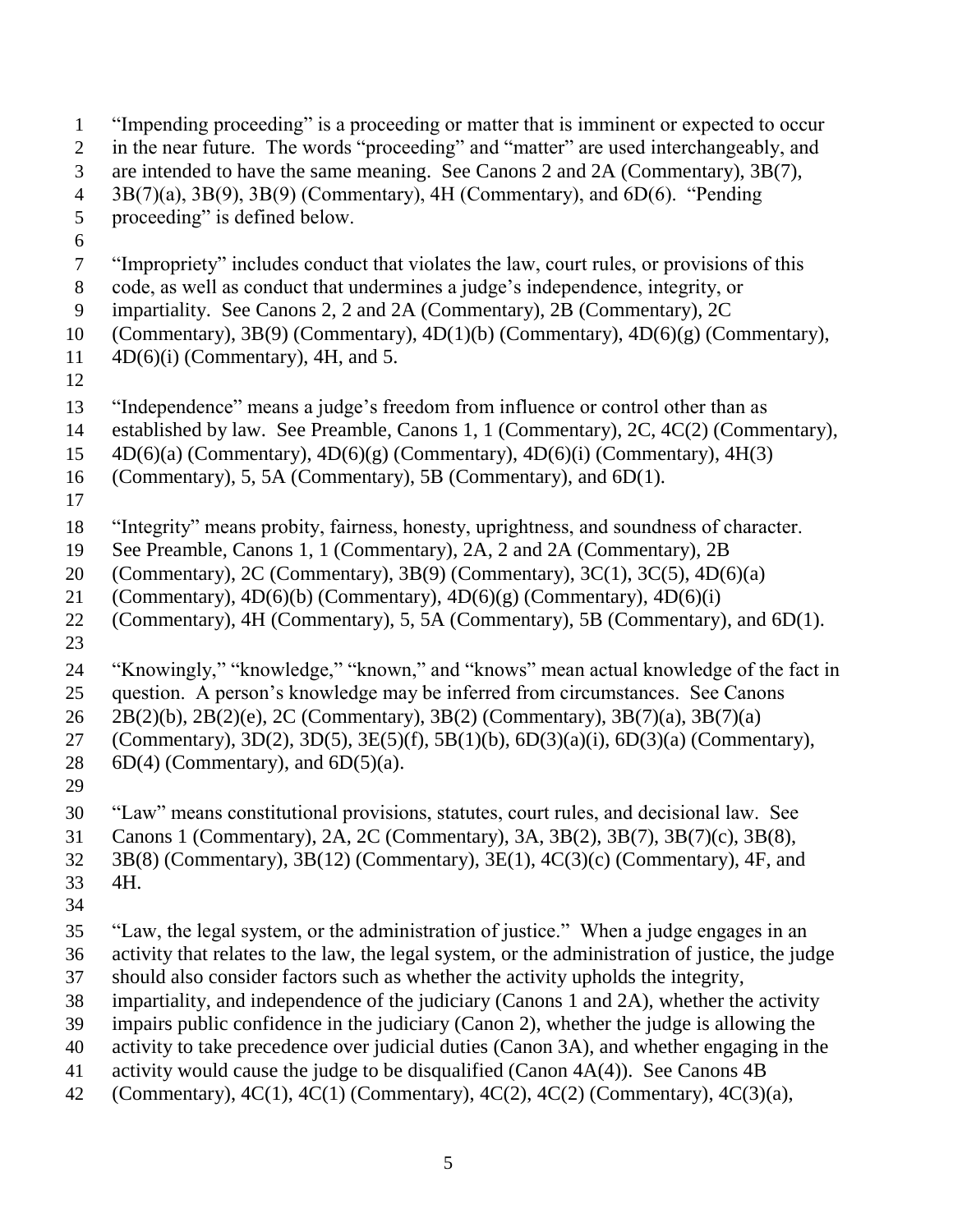4C(3)(b) (Commentary), 4C(3)(d)(ii), 4C(3)(d) (Commentary), 4D(6)(d), 4D(6)(e), 5A (Commentary), 5D, and 5D (Commentary). "Member of the judge's family" means a spouse, registered domestic partner, child, grandchild, parent, grandparent, or other relative or person with whom the judge maintains a close familial relationship. See Canons 2B(3)(c), 2B (Commentary),  $4C(3)(d)(i)$ ,  $4D(1)$  (Commentary),  $4D(2)$ ,  $4D(5)$  (Commentary),  $4E(1)$ , and  $4G$  (Commentary). "Member of the judge's family residing in the judge's household" means a spouse or registered domestic partner and those persons who reside in the judge's household and who are relatives of the judge, including relatives by marriage or persons with whom the judge maintains a close familial relationship. See Canons 4D(5), 4D(5) (Commentary),  $4D(6)$ ,  $4D(6)(b)$  (Commentary),  $4D(6)(f)$  and  $6D(2)(c)$ . "Nonpublic information" means information that, by law, is not available to the public. Nonpublic information may include, but is not limited to, information that is sealed by statute or court order, impounded, or communicated in camera, and information offered in grand jury proceedings, presentencing reports, dependency cases, or psychiatric reports. Nonpublic information also includes information from affidavits, jury results, or court rulings before it becomes public information. See Canons 3B(11) and 6D(8)(a). "Pending proceeding" is a proceeding or matter that has commenced. A proceeding continues to be pending through any period during which an appeal may be filed and any appellate process until final disposition. The words "proceeding" and "matter" are used interchangeably, and are intended to have the same meaning. See Canons 2 and 2A (Commentary), 2B(3)(a), 3B(7), 3B(9), 3B(9) (Commentary), 3E(5)(a), 4H (Commentary), and 6D(6). "Impending proceeding" is defined above. "Political organization" means a political party, political action committee, or other group, the principal purpose of which is to further the election or appointment of candidates to nonjudicial office. See Canon 5A. "Registered domestic partner" means a person who has registered for domestic partnership pursuant to state law or who is recognized as a domestic partner pursuant to Family Code section 299.2. See Canons 3E(5)(d), 3E(5)(e), 3E(5)(i), 4D(6)(d), 4D(6)(f), 37 4D(6)(j), 4H(2), 5A (Commentary),  $6D(3)(a)(v)$ , and  $6D(3)(a)(vi)$ . "Require." Any canon prescribing that a judge "require" certain conduct of others means that a judge is to exercise reasonable direction and control over the conduct of those persons subject to the judge's direction and control. See Canons 3B(3), 3B(4), 3B(6), 3B(8) (Commentary), 3B(9), 3C(3), 6D(1), 6D(2)(a), and 6D(6).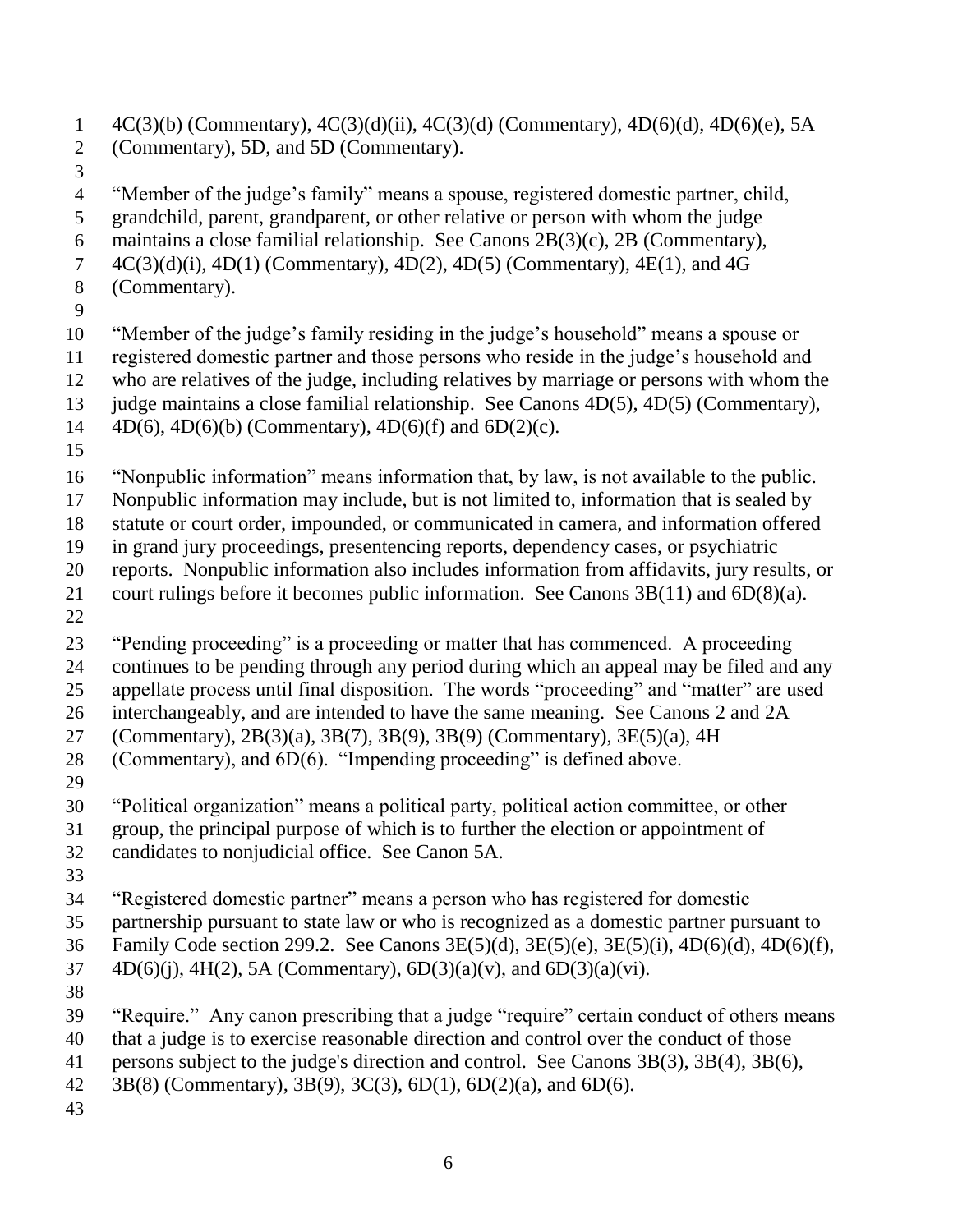- "Service organization" includes any organization commonly referred to as a "fraternal
- 2 organization." See Canons  $3E(5)(d)$ ,  $4C(2)$  (Commentary),  $4C(3)(b)$ ,  $4C(3)(b)$
- 3 (Commentary),  $4C(3)(d)$  (Commentary),  $4D(6)(i)$ , and  $6D(2)(b)$ .
- 
- "Subordinate judicial officer." A subordinate judicial officer is, for the purposes of this
- code, a person appointed pursuant to article VI, section 22 of the California Constitution,
- including, but not limited to, a commissioner, referee, and hearing officer. See Canons
- 3D(3), 4G (Commentary), and 6A.
- 
- "Temporary Judge" means an active or inactive member of the bar who, pursuant to
- article VI, section 21 of the California Constitution, serves or expects to serve as a judge
- once, sporadically, or regularly on a part-time basis under a separate court appointment
- 13 for each period of service or for each case heard. See Canons  $3E(5)(h)$ ,  $4C(3)(d)(i)$ ,
- 14  $4C(3)(d)$  (Commentary), 6A, and 6D.
- 
- "Third degree of relationship" includes the following persons: great-grandparent,
- grandparent, parent, uncle, aunt, brother, sister, child, grandchild, great-grandchild,
- 18 nephew, and niece. See Canons  $3E(5)(e)$ ,  $3E(5)(i)$ , and  $6D(3)(a)(v)$ .
-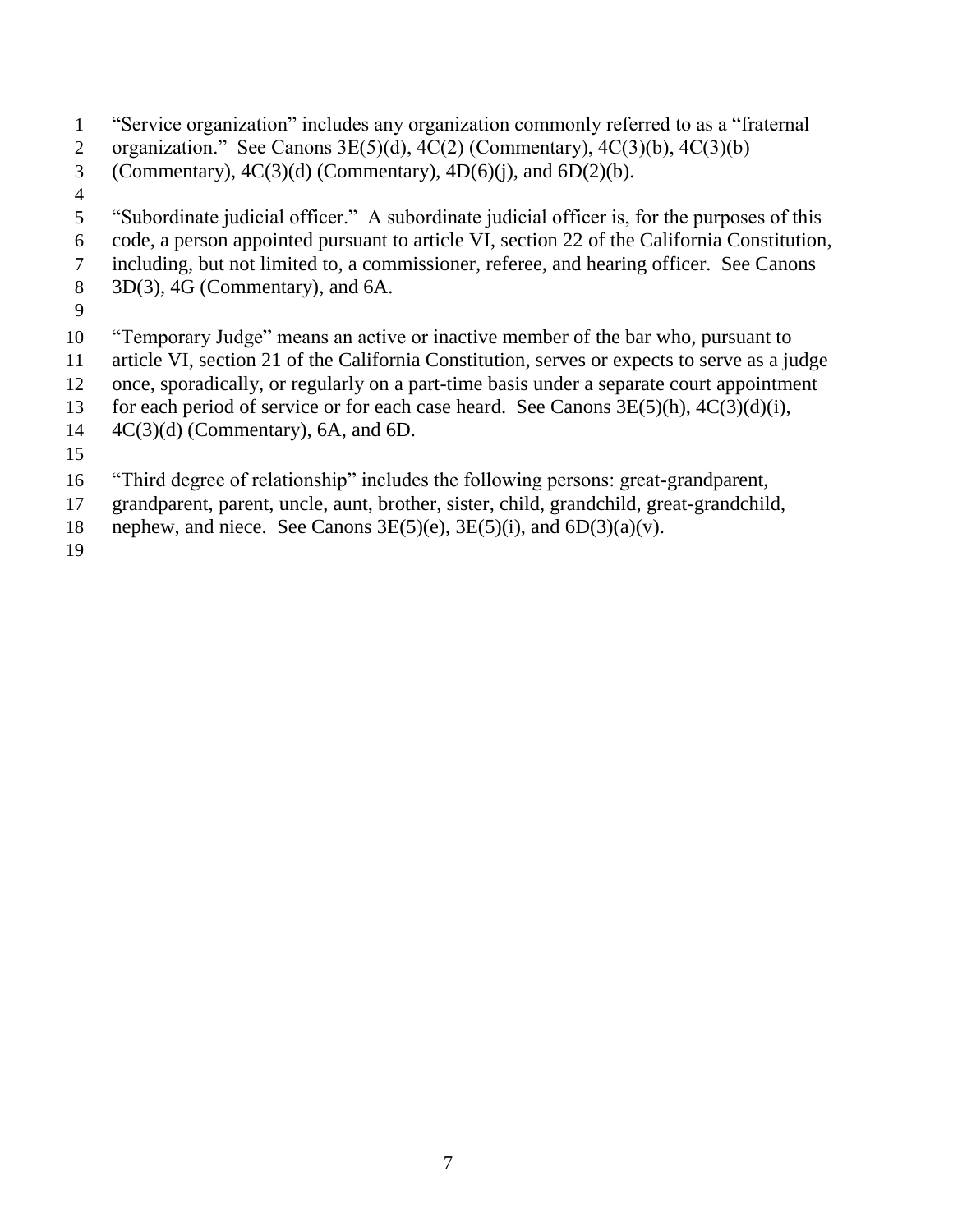|                | <b>CANON1</b>                                                                                      |
|----------------|----------------------------------------------------------------------------------------------------|
| 2              |                                                                                                    |
| 3              | A JUDGE SHALL UPHOLD THE INTEGRITY* AND                                                            |
| 4              | <b>INDEPENDENCE* OF THE JUDICIARY</b>                                                              |
| 5              |                                                                                                    |
| 6              | An independent, impartial,* and honorable judiciary is indispensable to justice in our             |
| $\overline{7}$ | society. A judge should participate in establishing, maintaining, and enforcing high               |
| 8              | standards of conduct, and shall personally observe those standards so that the integrity*          |
| 9              | and independence <sup>*</sup> of the judiciary is preserved. The provisions of this code are to be |
| 10             | construed and applied to further that objective. A judicial decision or administrative act         |
| 11             | later determined to be incorrect legally is not itself a violation of this code.                   |
| 12             |                                                                                                    |
| 13             | <b>ADVISORY COMMITTEE COMMENTARY: Canon 1</b>                                                      |
| 14             | Deference to the judgments and rulings of courts depends upon public confidence                    |
| 15             | in the integrity* and independence* of judges. The integrity* and independence* of                 |
| 16             | judges depend in turn upon their acting without fear or favor. Although judges should be           |
| 17             | independent, they must comply with the law* and the provisions of this code. Public                |
| 18             | confidence in the impartiality* of the judiciary is maintained by the adherence of each            |
| 19             | judge to this responsibility. Conversely, violations of this code diminish public                  |
| 20             | confidence in the judiciary and thereby do injury to the system of government under law.           |
| 21             | The basic function of an independent, impartial, $*$ and honorable judiciary is to                 |
| 22             | maintain the utmost integrity* in decisionmaking, and this code should be read and                 |
|                |                                                                                                    |

*interpreted with that function in mind.*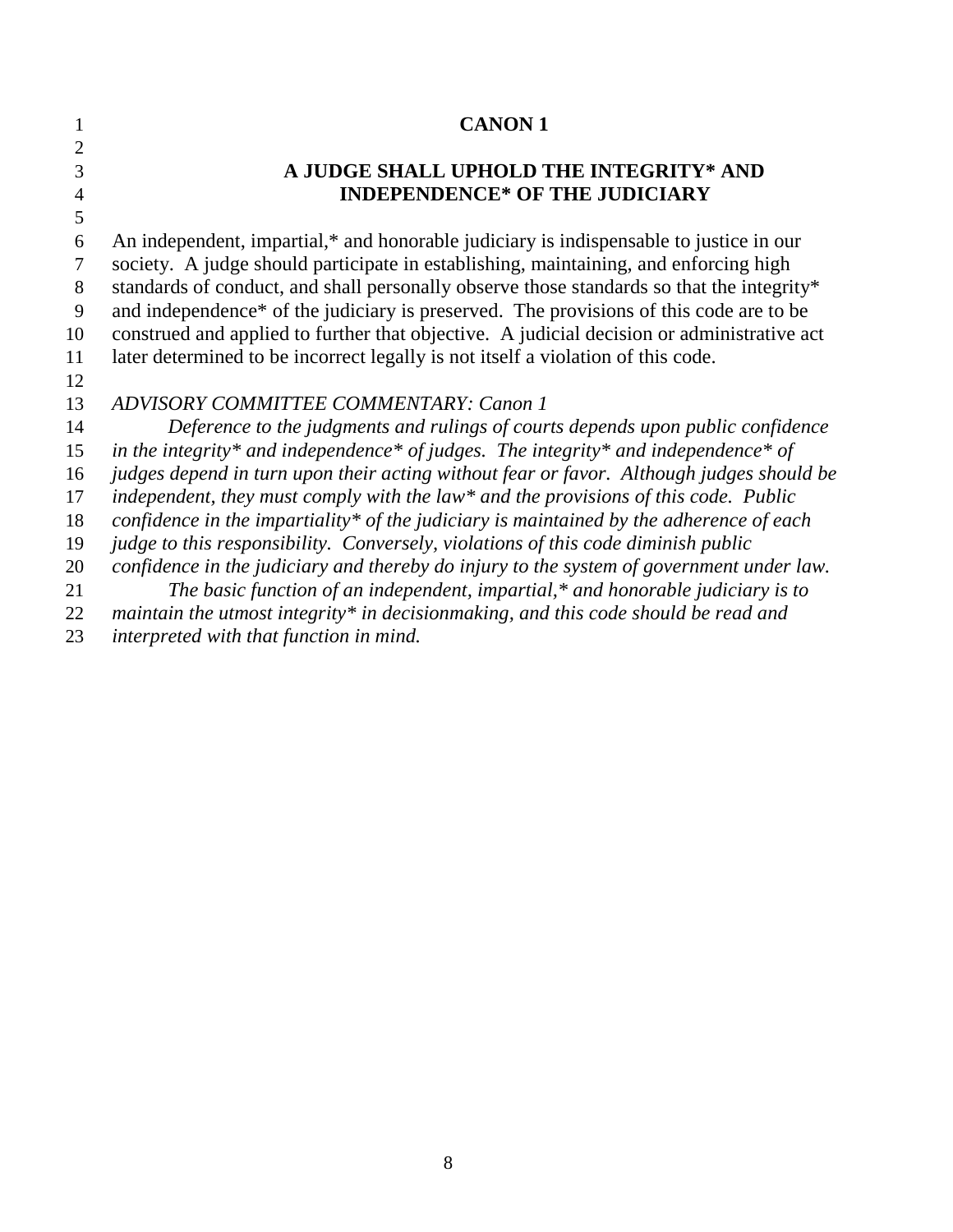| 1                | <b>CANON 2</b>                                                                                                                                                                    |  |  |  |
|------------------|-----------------------------------------------------------------------------------------------------------------------------------------------------------------------------------|--|--|--|
| $\mathbf{2}$     |                                                                                                                                                                                   |  |  |  |
| 3                | A JUDGE SHALL AVOID IMPROPRIETY* AND THE                                                                                                                                          |  |  |  |
| $\overline{4}$   | APPEARANCE OF IMPROPRIETY* IN ALL OF THE JUDGE'S                                                                                                                                  |  |  |  |
| 5                | <b>ACTIVITIES</b>                                                                                                                                                                 |  |  |  |
| $\boldsymbol{6}$ |                                                                                                                                                                                   |  |  |  |
| $\tau$           | A. Promoting Public Confidence                                                                                                                                                    |  |  |  |
| 8                |                                                                                                                                                                                   |  |  |  |
| $\boldsymbol{9}$ | A judge shall respect and comply with the law* and shall act at all times in a manner that                                                                                        |  |  |  |
| 10               | promotes public confidence in the integrity* and impartiality* of the judiciary. A judge                                                                                          |  |  |  |
| 11               | shall not make statements, whether public or nonpublic, that commit the judge with                                                                                                |  |  |  |
| 12               | respect to cases, controversies, or issues that are likely to come before the courts or that                                                                                      |  |  |  |
| 13               | are inconsistent with the impartial* performance of the adjudicative duties of judicial                                                                                           |  |  |  |
| 14               | office.                                                                                                                                                                           |  |  |  |
| 15               |                                                                                                                                                                                   |  |  |  |
| 16               | ADVISORY COMMITTEE COMMENTARY: Canons 2 and 2A                                                                                                                                    |  |  |  |
| 17               | Public confidence in the judiciary is eroded by irresponsible or improper conduct                                                                                                 |  |  |  |
| 18               | by judges.                                                                                                                                                                        |  |  |  |
| 19               | A judge must avoid all impropriety* and appearance of impropriety.* A judge                                                                                                       |  |  |  |
| 20               | must expect to be the subject of constant public scrutiny. A judge must therefore accept                                                                                          |  |  |  |
| 21               | restrictions on the judge's conduct that might be viewed as burdensome by other                                                                                                   |  |  |  |
| 22               | members of the community and should do so freely and willingly.                                                                                                                   |  |  |  |
| 23<br>24         | A judge must exercise caution when engaging in any type of electronic                                                                                                             |  |  |  |
| 25               | communication, including communication by text or email, or when participating in                                                                                                 |  |  |  |
| 26               | online social networking sites or otherwise posting material on the Internet, given the                                                                                           |  |  |  |
| 27               | accessibility, widespread transmission, and permanence of electronic communications                                                                                               |  |  |  |
| 28               | and material posted on the Internet. The same canons that govern a judge's ability to<br>socialize and communicate in person, on paper, or over the telephone apply to electronic |  |  |  |
| 29               | communications, including use of the Internet and social networking sites. These canons                                                                                           |  |  |  |
| 30               | include, but are not limited to, Canons $2B(2)$ (lending the prestige of judicial office),                                                                                        |  |  |  |
| 31               | $3B(7)$ (ex parte communications), $3B(9)$ (public comment about pending* or impending                                                                                            |  |  |  |
| 32               | proceedings*), $3E(2)$ (disclosure of information relevant to disqualification), and 4A                                                                                           |  |  |  |
| 33               | (conducting extrajudicial activities to avoid casting doubt on the judge's capacity to act                                                                                        |  |  |  |
| 34               | impartially,* demeaning the judicial office, or frequent disqualification).                                                                                                       |  |  |  |
| 35               | The prohibition against behaving with impropriety* or the appearance of                                                                                                           |  |  |  |
| 36               | impropriety* applies to both the professional and personal conduct of a judge.                                                                                                    |  |  |  |
| 37               | The test for the appearance of impropriety* is whether a person aware of the facts                                                                                                |  |  |  |
| 38               | might reasonably entertain a doubt that the judge would be able to act with integrity, $*$                                                                                        |  |  |  |
| 39               | impartiality,* and competence.                                                                                                                                                    |  |  |  |
| 40               | As to membership in organizations that practice invidious discrimination, see                                                                                                     |  |  |  |
| 41               | Commentary under Canon 2C.                                                                                                                                                        |  |  |  |
| 42               | As to judges making statements that commit the judge with respect to cases,                                                                                                       |  |  |  |
| 43               | controversies, or issues that are likely to come before the courts, see Canon $3B(9)$ and its                                                                                     |  |  |  |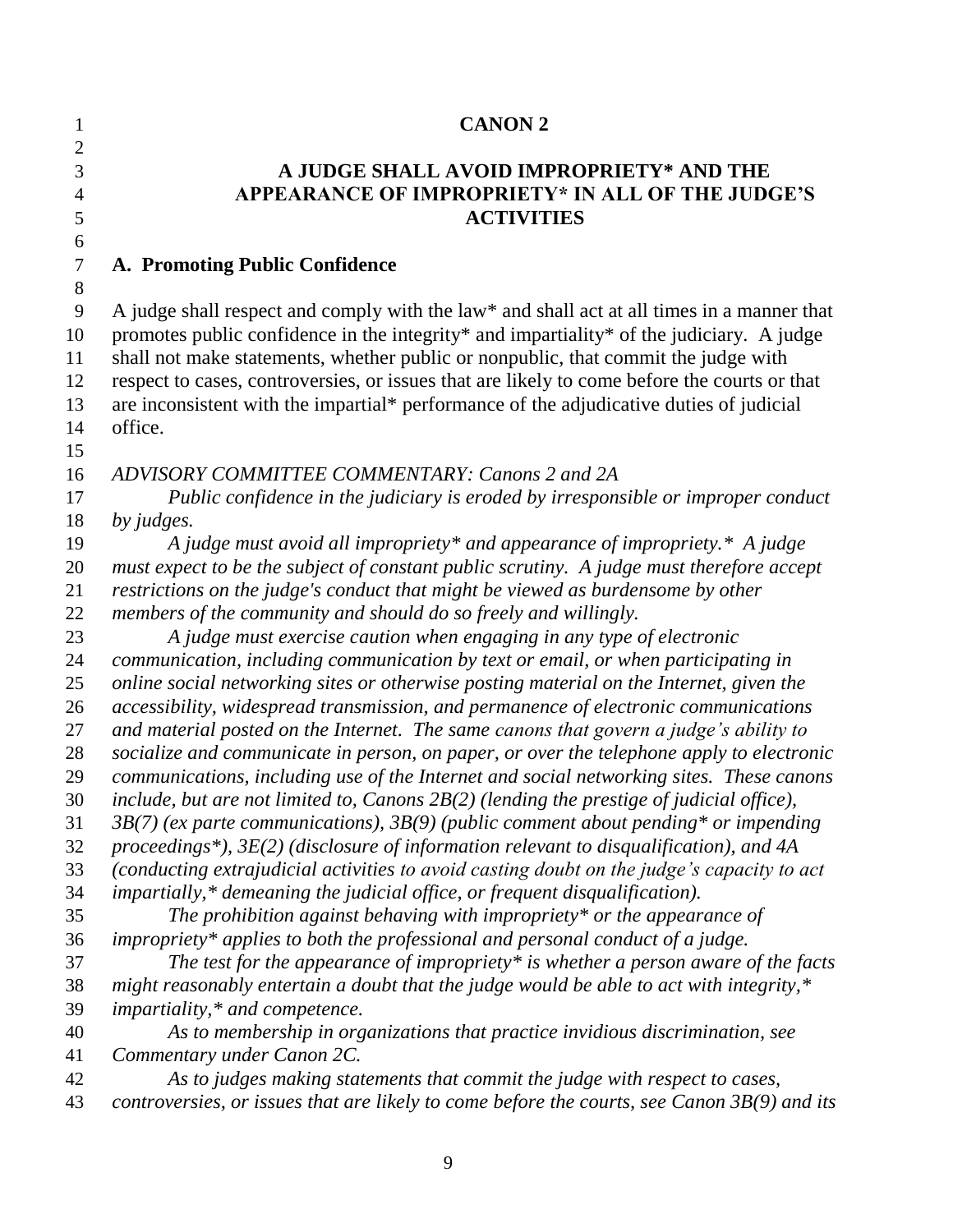| $\mathbf{1}$   | commentary concerning comments about a pending proceeding, $*$ Canon 3E(3)(a)               |  |  |  |
|----------------|---------------------------------------------------------------------------------------------|--|--|--|
| $\overline{2}$ | concerning the disqualification of a judge who makes statements that commit the judge to    |  |  |  |
| 3              | a particular result, and Canon $5B(1)(a)$ concerning statements made during an election     |  |  |  |
| $\overline{4}$ | campaign that commit the candidate to a particular result. In addition, Code of Civil       |  |  |  |
| 5              | Procedure section 170.2, subdivision (b), provides that, with certain exceptions, a judge   |  |  |  |
| 6              | is not disqualified on the ground that the judge has, in any capacity, expressed a view on  |  |  |  |
| $\tau$         | a legal or factual issue presented in the proceeding before the judge.                      |  |  |  |
| $8\,$          |                                                                                             |  |  |  |
| $\overline{9}$ | <b>B.</b> Use of the Prestige of Judicial Office                                            |  |  |  |
| 10             |                                                                                             |  |  |  |
| 11             | (1) A judge shall not allow family, social, political, or other relationships to influence  |  |  |  |
| 12             | the judge's judicial conduct or judgment, nor shall a judge convey or permit others to      |  |  |  |
| 13             | convey the impression that any individual is in a special position to influence the         |  |  |  |
| 14             | judge.                                                                                      |  |  |  |
| 15             |                                                                                             |  |  |  |
| 16             | (2) A judge shall not lend the prestige of judicial office or use the judicial title in any |  |  |  |
| 17             | manner, including any oral or written communication, to advance the pecuniary or            |  |  |  |
| 18             | personal interests of the judge or others. This canon does not prohibit the following:      |  |  |  |
| 19             |                                                                                             |  |  |  |
| 20             | (a) A judge may testify as a character witness, provided the judge does so only             |  |  |  |
| 21             | when subpoenaed.                                                                            |  |  |  |
| 22             |                                                                                             |  |  |  |
| 23             | (b) A judge may, without a subpoena, provide the Commission on Judicial                     |  |  |  |
| 24             | Performance with a written communication containing (i) factual information                 |  |  |  |
| 25             | regarding a matter pending before the commission or (ii) information related to the         |  |  |  |
| 26             | character of a judge who has a matter pending before the commission, provided               |  |  |  |
| 27             | that any such factual or character information is based on personal knowledge.*             |  |  |  |
| 28             | In commission proceedings, a judge shall provide information responsive to a                |  |  |  |
| 29             | subpoena or when officially requested to do so by the commission.                           |  |  |  |
| 30             |                                                                                             |  |  |  |
| 31             | (c) A judge may provide factual information in State Bar disciplinary proceedings           |  |  |  |
| 32             | and shall provide information responsive to a subpoena or when officially                   |  |  |  |
| 33             | requested to do so by the State Bar.                                                        |  |  |  |
| 34             |                                                                                             |  |  |  |
| 35             | (d) A judge may respond to judicial selection inquiries, provide recommendations            |  |  |  |
| 36             | (including a general character reference relating to the evaluation of persons being        |  |  |  |
| 37             | considered for a judgeship), and otherwise participate in the process of judicial           |  |  |  |
| 38             | selection.                                                                                  |  |  |  |
| 39             |                                                                                             |  |  |  |
| 40             | (e) A judge may serve as a reference or provide a letter of recommendation only if          |  |  |  |
| 41             | based on the judge's personal knowledge* of the individual. These written                   |  |  |  |
| 42             | communications may include the judge's title and may be written on stationery               |  |  |  |
| 43             | that uses the judicial title.                                                               |  |  |  |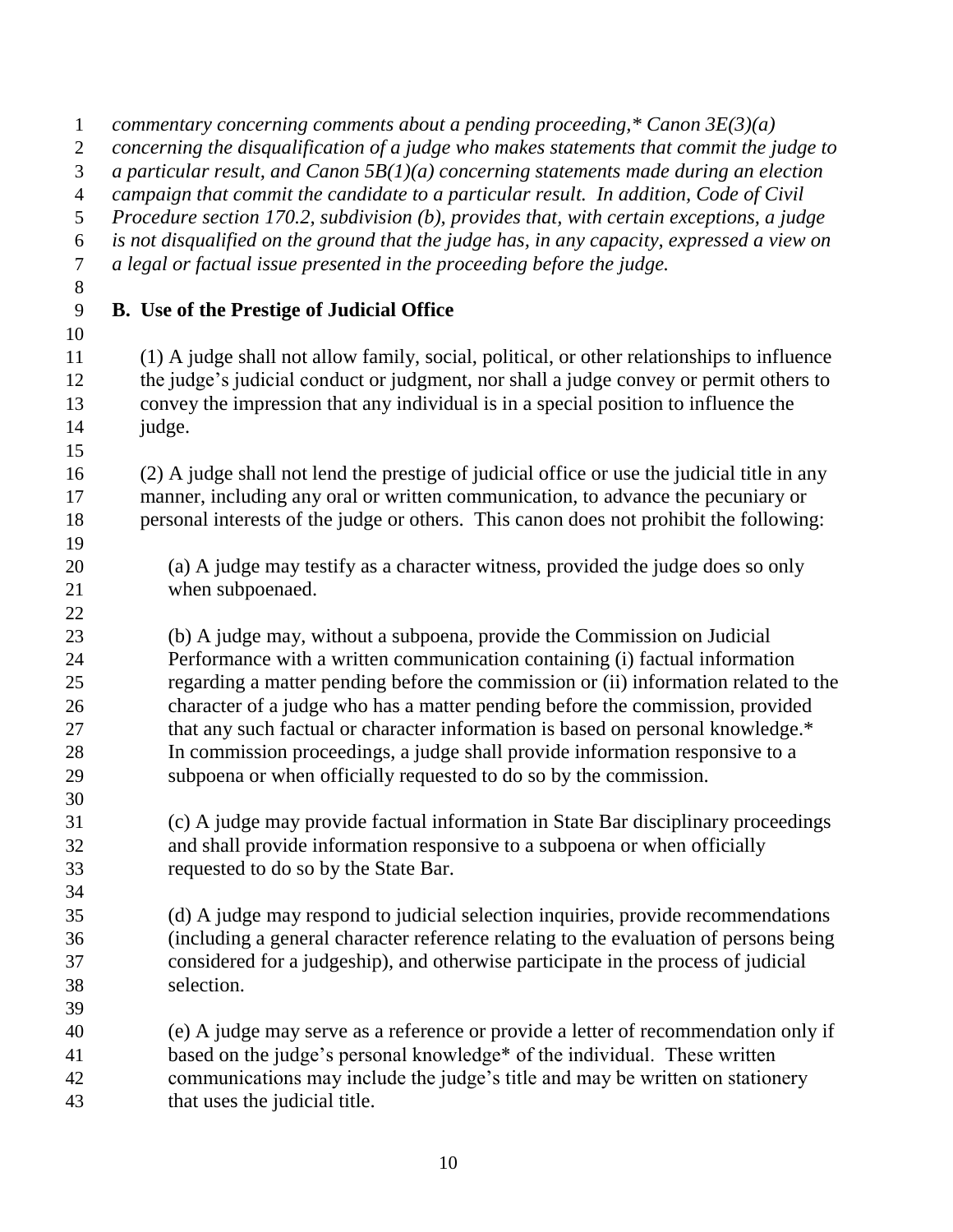(3) Except as permitted in subdivision (c) or otherwise authorized by law\* or these canons:

 (a) A judge shall not advance the pecuniary or personal interests of the judge or others by initiating communications with a sentencing judge or a representative of a probation department about a proceeding pending\* before the sentencing judge, but may provide information in response to an official request. "Sentencing judge" includes a judge who makes a disposition pursuant to Welfare and Institutions Code section 725.

 (b) A judge, other than the judge who presided over the trial of or sentenced the person seeking parole, pardon, or commutation of sentence, shall not initiate communications with the Board of Parole Hearings regarding parole or the Office of the Governor regarding parole, pardon, or commutation of sentence, but may provide these entities with information for the record in response to an official request.

 (c) A judge may initiate communications concerning a member of the judge's family\* with a representative of a probation department regarding sentencing, the Board of Parole Hearings regarding parole, or the Office of the Governor regarding parole, pardon, or commutation of sentence, provided the judge is not identified as a judge in the communication.

## *ADVISORY COMMITTEE COMMENTARY: Canon 2B*

*A strong judicial branch, based on the prestige that comes from effective and* 

*ethical performance, is essential to a system of government in which the judiciary* 

*functions independently of the executive and legislative branches. A judge should* 

 *distinguish between proper and improper use of the prestige of office in all of his or her activities.*

 *As to those communications that are permitted under this canon, a judge must keep in mind the general obligations to maintain high standards of conduct as set forth in* 

*Canon 1, and to avoid any impropriety\* or the appearance of impropriety\* as set forth in* 

*Canon 2. A judge must also be mindful of Canon 2A, which requires a judge to act at all* 

*times in a manner that promotes public confidence in the integrity\* and impartiality\* of* 

*the courts.* 

 *A judge must avoid lending the prestige of judicial office for the advancement of the private interests of the judge or others. For example, a judge must not use the* 

*judicial position to gain advantage in a civil suit involving a member of the judge's* 

*family,\* or use his or her position to gain deferential treatment when stopped by a police* 

*officer for a traffic offense.*

 *As to the use of a judge's title to identify a judge's role in the presentation and creation of legal education programs and materials, see Commentary to Canon 4B. In*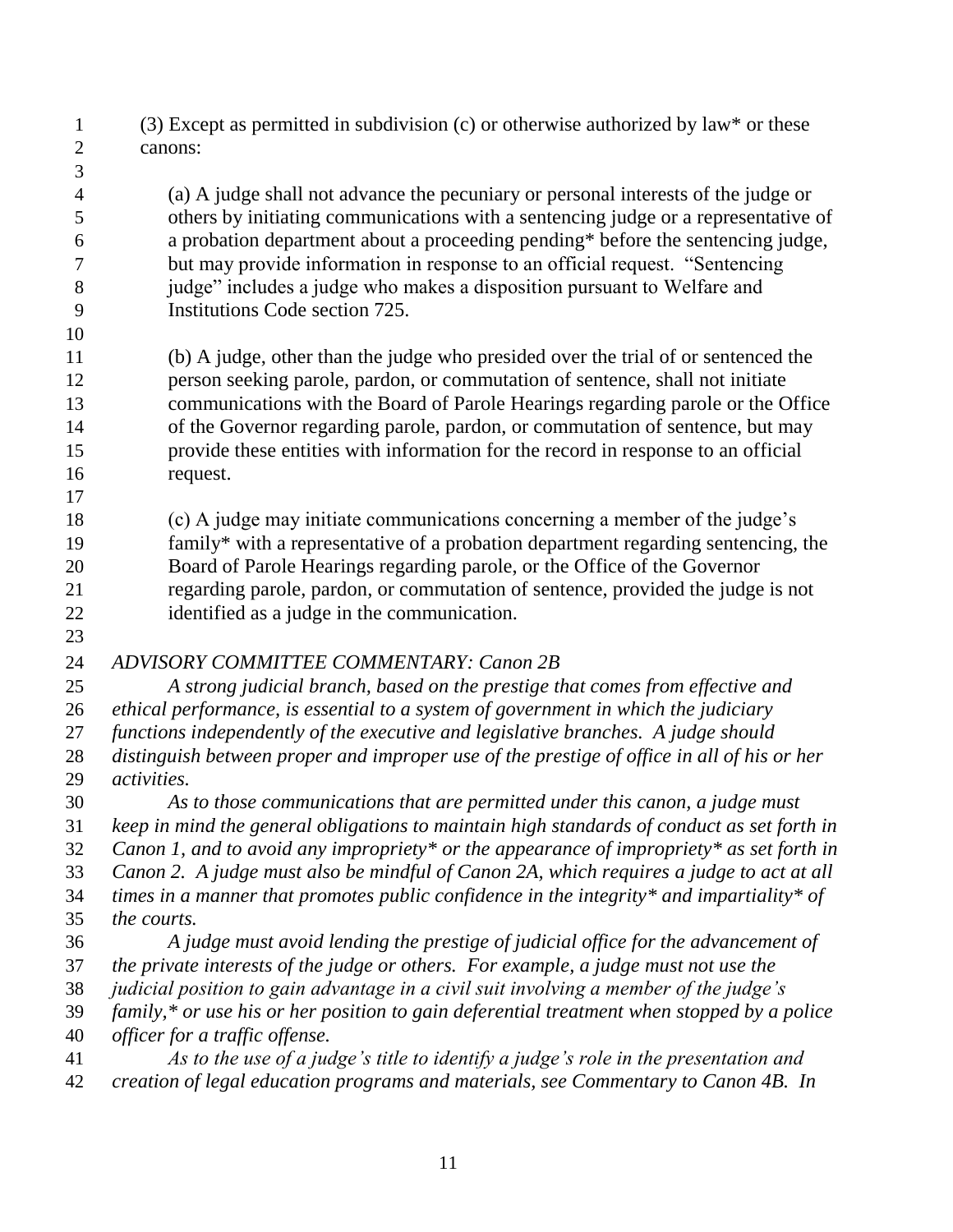*contracts for publication of a judge's writings, a judge should retain control over the advertising, to the extent feasible, to avoid exploitation of the judge's office. This canon does not afford a judge a privilege against testifying in response to any official summons. See also Canons 3D(1) and 3D(2) concerning a judge's obligation to take appropriate corrective action regarding other judges who violate any provision of the Code of Judicial Ethics and attorneys who violate any provision of the Rules of Professional Conduct. Except as set forth in Canon 2B(3)(a), this canon does not preclude consultations among judges. Additional limitations on such consultations among judges are set forth in Canon 3B(7)(a).* **C. Membership in Organizations** A judge shall not hold membership in any organization that practices invidious discrimination on the basis of race, sex, gender, gender identity,\* gender expression,\* religion, national origin, ethnicity, or sexual orientation. This canon does not apply to membership in a religious organization. *ADVISORY COMMITTEE COMMENTARY: Canon 2C Membership by a judge in an organization that practices invidious discrimination on the basis of race, sex, gender, religion, national origin, ethnicity, or sexual orientation gives rise to a perception that the judge's impartiality\* is impaired. The code prohibits such membership by judges to preserve the fairness, impartiality,\* independence,\* and honor of the judiciary, to treat all parties equally under the law,\* and to avoid impropriety\* and the appearance of impropriety.\* Previously, Canon 2C contained exceptions to this prohibition for membership in religious organizations, membership in an official military organization of the United States and, so long as membership did not violate Canon 4A, membership in a nonprofit youth organization. The exceptions for membership in an official military organization of the United States and nonprofit youth organizations have been eliminated as exceptions to the canon. The exception for membership in religious organizations has been preserved. Canon 2C refers to the current practices of the organization. Whether an organization practices invidious discrimination is often a complex question to which judges should be sensitive. The answer cannot be determined from a mere examination of an organization's current membership rolls, but rather depends on how the organization selects members and other relevant factors, such as whether the organization is dedicated to the preservation of religious, ethnic, or cultural values of legitimate common interest to its members, or whether it is in fact and effect an intimate, purely private organization whose membership limitations could not be constitutionally prohibited. Absent such factors, an organization is generally said to discriminate*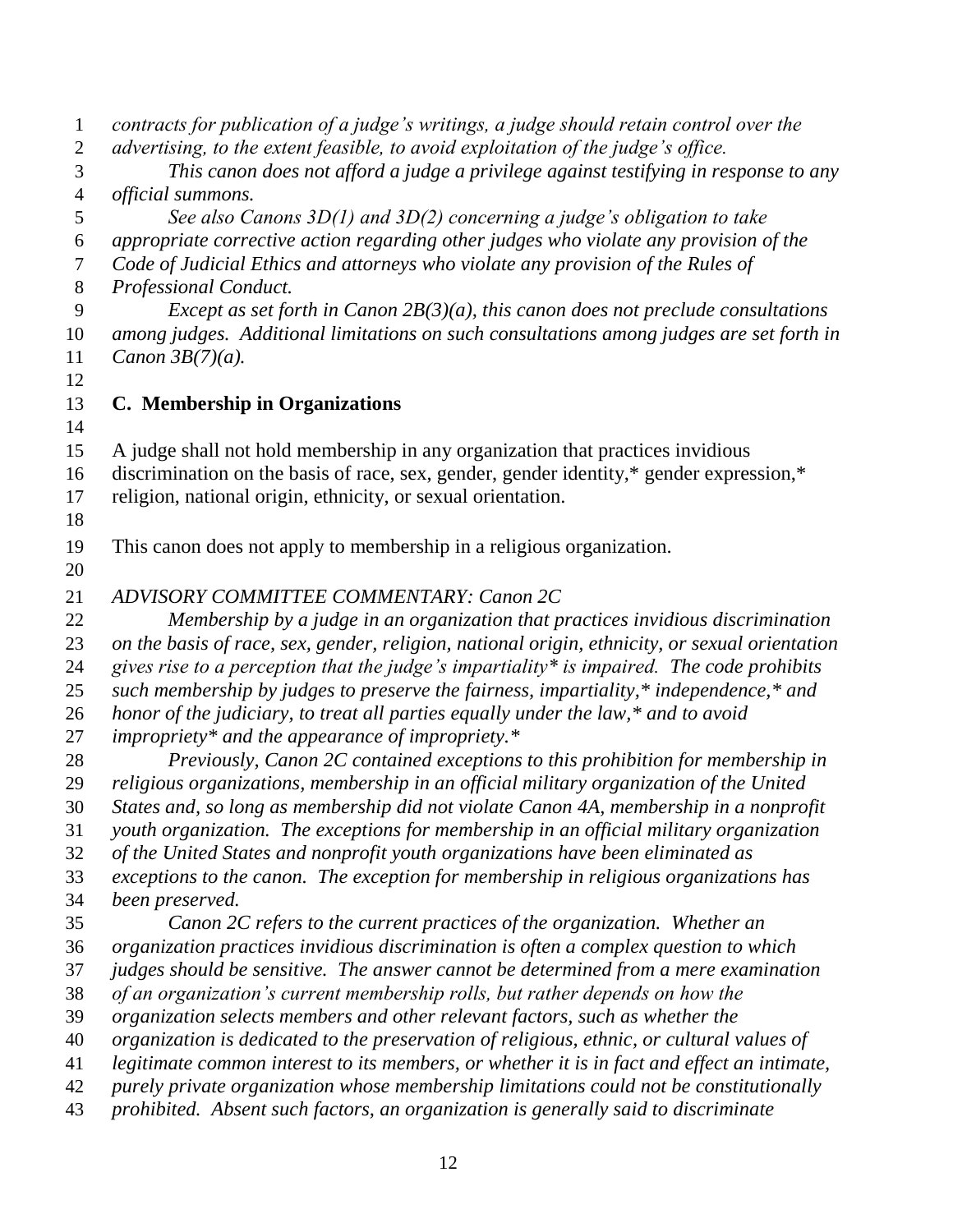- *invidiously if it arbitrarily excludes from membership on the basis of race, religion, sex,*
- *gender, gender identity,\* gender expression,\* national origin, ethnicity, or sexual*
- *orientation persons who would otherwise be admitted to membership.*
- *Although Canon 2C relates only to membership in organizations that invidiously*
- *discriminate on the basis of race, sex, gender, gender identity,\* gender expression,\**
- *religion, national origin, ethnicity, or sexual orientation, a judge's membership in an*
- *organization that engages in any discriminatory membership practices prohibited by*
- *law\* also violates Canon 2 and Canon 2A and gives the appearance of impropriety.\* In*
- *addition, it would be a violation of Canon 2 and Canon 2A for a judge to arrange a*
- *meeting at a club that the judge knows\* practices such invidious discrimination or for the*
- *judge to use such a club regularly. Moreover, public manifestation by a judge of the*
- *judge's knowing\* approval of invidious discrimination on any basis gives the appearance*
- *of impropriety\* under Canon 2 and diminishes public confidence in the integrity\* and*
- *impartiality\* of the judiciary in violation of Canon 2A.*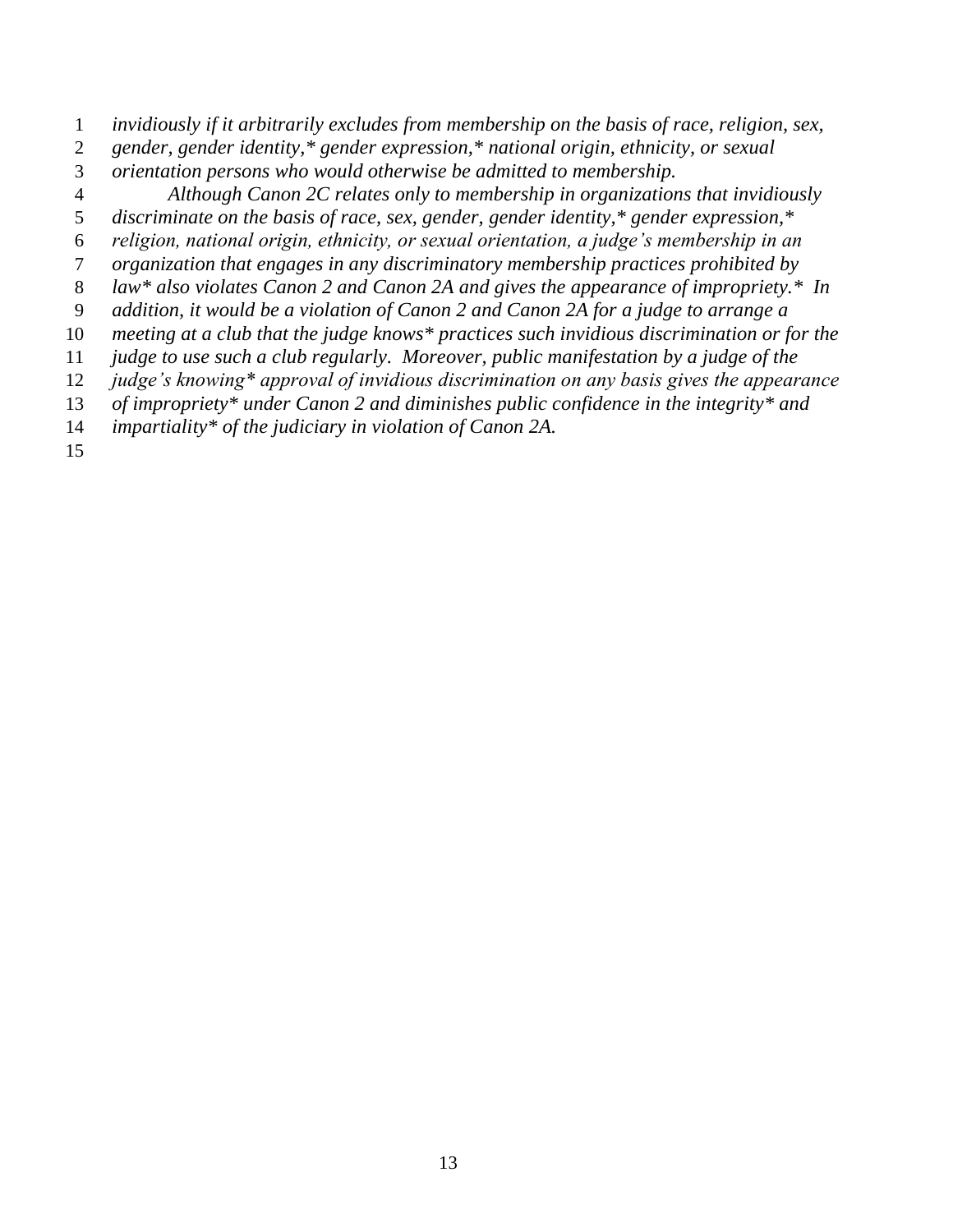| $\mathbf{1}$   | <b>CANON 3</b>                                                                                |
|----------------|-----------------------------------------------------------------------------------------------|
| $\overline{2}$ |                                                                                               |
| 3              | A JUDGE SHALL PERFORM THE DUTIES OF JUDICIAL OFFICE                                           |
| $\overline{4}$ | IMPARTIALLY,* COMPETENTLY, AND DILIGENTLY                                                     |
| 5              |                                                                                               |
| 6              | <b>A. Judicial Duties in General</b>                                                          |
| 7              |                                                                                               |
| $8\,$          | All of the judicial duties prescribed by law* shall take precedence over all other activities |
| 9              | of every judge. In the performance of these duties, the following standards apply.            |
| 10             |                                                                                               |
| 11             | <b>B. Adjudicative Responsibilities</b>                                                       |
| 12             |                                                                                               |
| 13             | (1) A judge shall hear and decide all matters assigned to the judge except those in           |
| 14             | which he or she is disqualified.                                                              |
| 15             |                                                                                               |
| 16             | ADVISORY COMMITTEE COMMENTARY: Canon 3B(1)                                                    |
| 17             | Canon $3B(1)$ is based upon the affirmative obligation contained in Code of Civil             |
| 18             | Procedure section 170.                                                                        |
| 19             |                                                                                               |
| 20             | (2) A judge shall be faithful to the law* regardless of partisan interests, public clamor,    |
| 21             | or fear of criticism, and shall maintain professional competence in the law.*                 |
| 22             |                                                                                               |
| 23             | ADVISORY COMMITTEE COMMENTARY: Canon 3B(2)                                                    |
| 24             | Competence in the performance of judicial duties requires the legal knowledge,*               |
| 25             | skill, thoroughness, and preparation reasonably necessary to perform a judge's                |
| 26             | responsibilities of judicial office. Canon 1 provides that an incorrect legal ruling is not   |
| 27             | itself a violation of this code.                                                              |
| 28             |                                                                                               |
| 29             | (3) A judge shall require* order and decorum in proceedings before the judge.                 |
| 30             |                                                                                               |
| 31             | (4) A judge shall be patient, dignified, and courteous to litigants, jurors, witnesses,       |
| 32             | lawyers, and others with whom the judge deals in an official capacity, and shall              |
| 33             | require* similar conduct of lawyers and of all staff and court personnel under the            |
| 34             | judge's direction and control.                                                                |
| 35             |                                                                                               |
| 36             | (5) A judge shall perform judicial duties without bias or prejudice. A judge shall not,       |
| 37             | in the performance of judicial duties, engage in speech, gestures, or other conduct that      |
| 38             | would reasonably be perceived as (a) bias, prejudice, or harassment, including but not        |
| 39             | limited to bias, prejudice, or harassment based upon race, sex, gender, gender                |
| 40             | identity,* gender expression,* religion, national origin, ethnicity, disability, age,         |
| 41             | sexual orientation, marital status, socioeconomic status, or political affiliation, or (b)    |
| 42             | sexual harassment.                                                                            |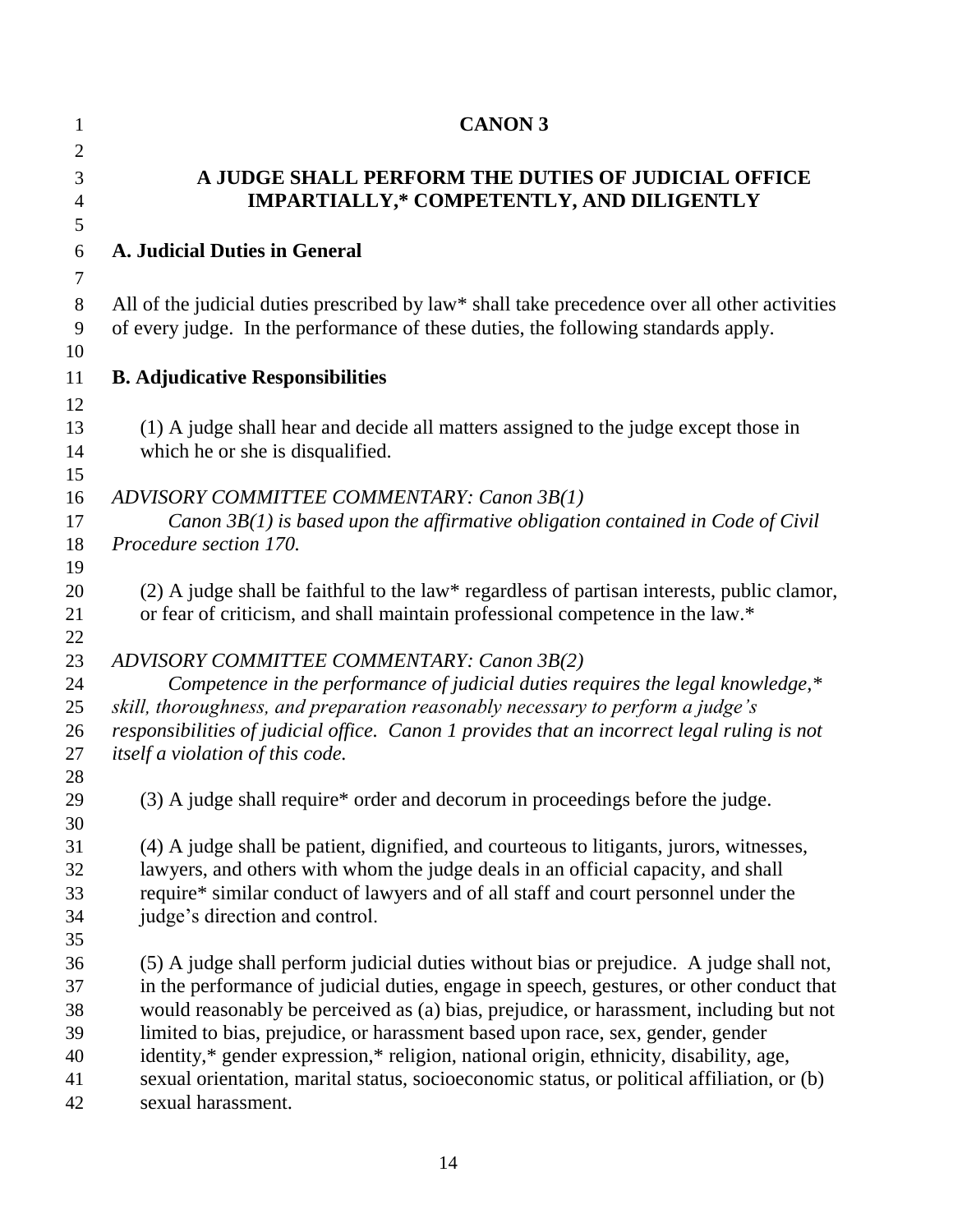(6) A judge shall require\* lawyers in proceedings before the judge to refrain from (a) manifesting, by words or conduct, bias, prejudice, or harassment based upon race, sex, gender, gender identity,\* gender expression,\* religion, national origin, ethnicity, disability, age, sexual orientation, marital status, socioeconomic status, or political affiliation, or (b) sexual harassment against parties, witnesses, counsel, or others. This canon does not preclude legitimate advocacy when race, sex, gender, gender identity,\* gender expression,\* religion, national origin, ethnicity, disability, age, sexual orientation, marital status, socioeconomic status, political affiliation, or other similar factors are issues in the proceeding.

 (7) A judge shall accord to every person who has a legal interest in a proceeding, or that person's lawyer, the full right to be heard according to law.\* Unless otherwise authorized by law,\* a judge shall not independently investigate facts in a proceeding and shall consider only the evidence presented or facts that may be properly judicially noticed. This prohibition extends to information available in all media, including electronic. A judge shall not initiate, permit, or consider ex parte communications, that is, any communications to or from the judge outside the presence of the parties concerning a pending\* or impending\* proceeding, and shall make reasonable efforts to avoid such communications, except as follows:

 (a) Except as stated below, a judge may consult with other judges. A judge presiding over a case shall not engage in discussions about that case with a judge who has previously been disqualified from hearing that case; likewise, a judge who knows\* he or she is or would be disqualified from hearing a case shall not discuss that matter with the judge assigned to the case. A judge also shall not engage in discussions with a judge who may participate in appellate review of the matter, nor shall a judge who may participate in appellate review of a matter engage in discussions with the judge presiding over the case.

 A judge may consult with court personnel or others authorized by law,\* as long as the communication relates to that person's duty to aid the judge in carrying out the judge's adjudicative responsibilities.

- In any discussion with judges or court personnel, a judge shall make reasonable efforts to avoid receiving factual information that is not part of the record or an evaluation of that factual information. In such consultations, the judge shall not abrogate the responsibility personally to decide the matter.
- For purposes of Canon 3B(7)(a), "court personnel" includes bailiffs, court reporters, court externs, research attorneys, courtroom clerks, and other employees of the court, but does not include the lawyers in a proceeding before a judge,
- persons who are appointed by the court to serve in some capacity in a proceeding,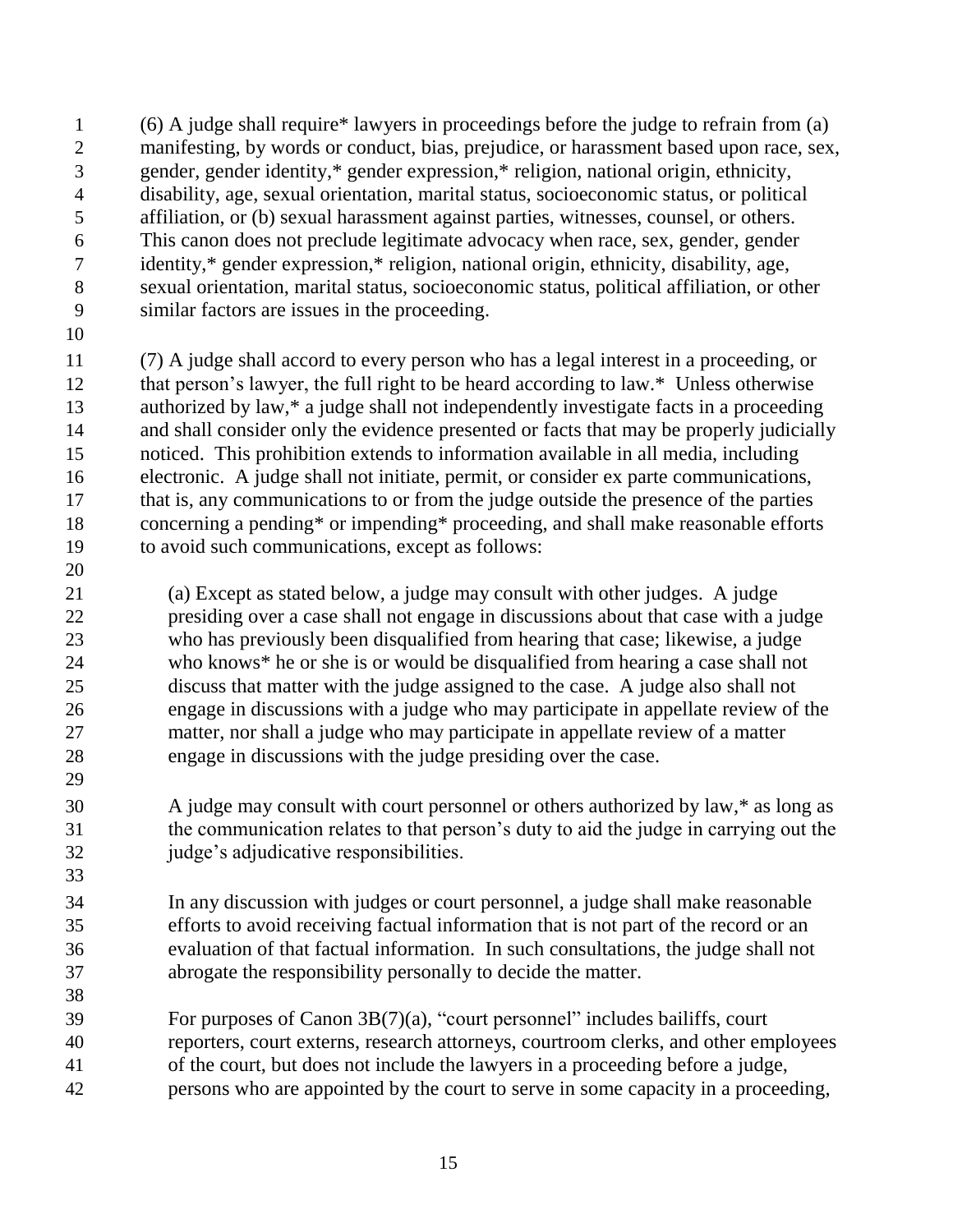or employees of other governmental entities, such as lawyers, social workers, or representatives of the probation department. *ADVISORY COMMITTEE COMMENTARY: Canon 3B(7)(a) Regarding communications between a judge presiding over a matter and a judge of a court with appellate jurisdiction over that matter, see Government Code section 68070.5. Though a judge may have ex parte discussions with appropriate court personnel, a judge may do so only on matters that are within the proper performance of that person's duties. For example, a bailiff may inform the judge of a threat to the judge or to the safety and security of the courtroom, but may not tell the judge ex parte that a defendant was overheard making an incriminating statement during a court recess. A clerk may point out to the judge a technical defect in a proposed sentence, but may not suggest to the judge that a defendant deserves a certain sentence. A sentencing judge may not consult ex parte with a representative of the probation department about a matter pending before the sentencing judge. This canon prohibits a judge who is presiding over a case from discussing that case with another judge who has already been disqualified from hearing that case. A judge also must be careful not to talk to a judge whom the judge knows\* would be disqualified from hearing the matter.*  (b) A judge may initiate, permit, or consider ex parte communications, where circumstances require, for scheduling, administrative purposes, or emergencies 24 that do not deal with substantive matters provided: (i) the judge reasonably believes that no party will gain a procedural or tactical advantage as a result of the ex parte communication, and (ii) the judge makes provision promptly to notify all other parties of the substance of the ex parte communication and allows an opportunity to respond. (c) A judge may initiate, permit, or consider any ex parte communication when expressly authorized by law\* to do so or when authorized to do so by stipulation of the parties. (d) If a judge receives an unauthorized ex parte communication, the judge shall make provision promptly to notify the parties of the substance of the communication and provide the parties with an opportunity to respond. *ADVISORY COMMITTEE COMMENTARY: Canon 3B(7) An exception allowing a judge, under certain circumstances, to obtain the advice of a disinterested expert on the law\* has been eliminated from Canon 3B(7) because consulting with legal experts outside the presence of the parties is inconsistent with the*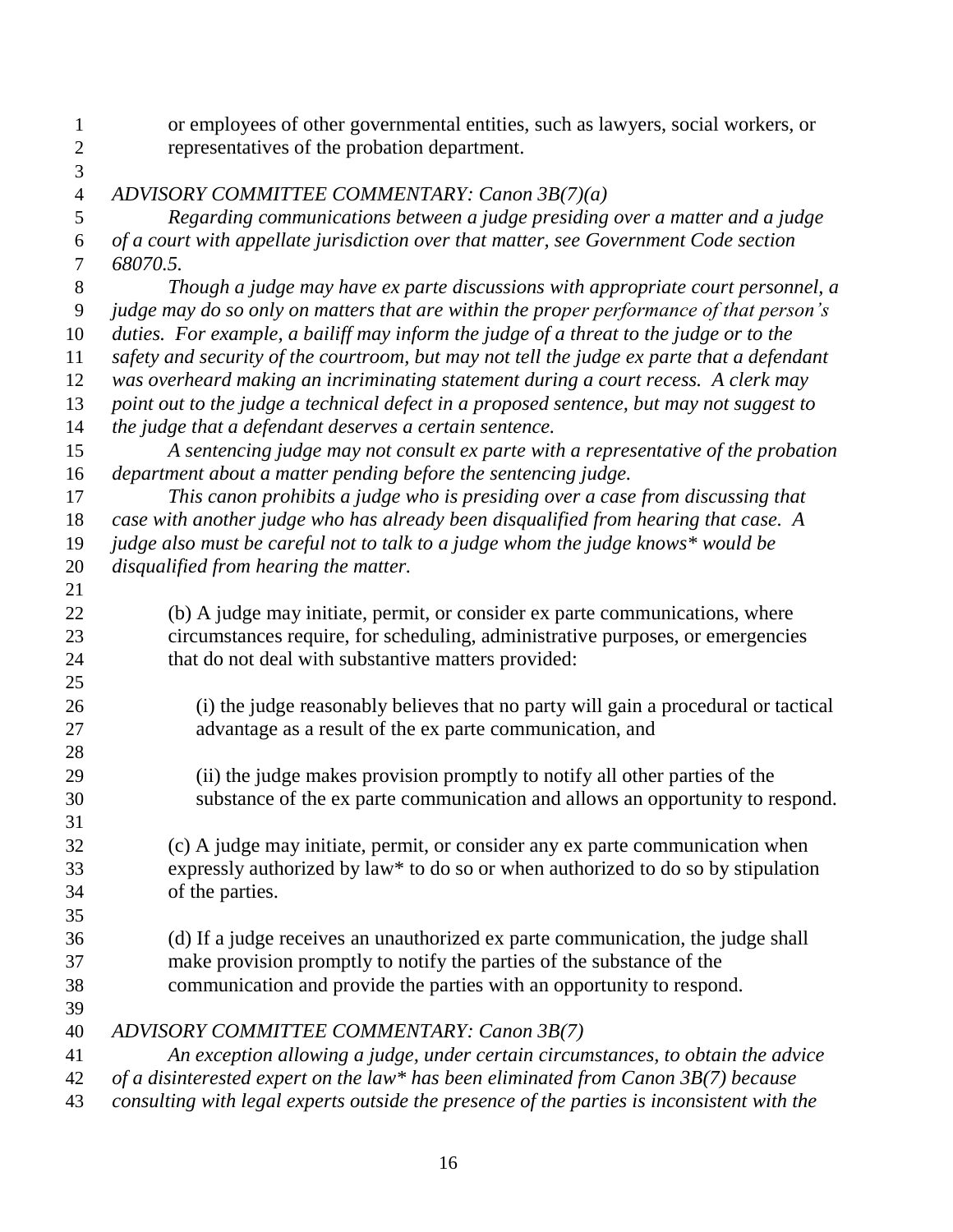*core tenets of the adversarial system. Therefore, a judge shall not consult with legal experts outside the presence of the parties. Evidence Code section 730 provides for the appointment of an expert if a judge determines that expert testimony is necessary. A court may also invite the filing of amicus curiae briefs. An exception allowing a judge to confer with the parties separately in an effort to settle the matter before the judge has been moved from this canon to Canon 3B(12). This canon does not prohibit court personnel from communicating scheduling information or carrying out similar administrative functions. A judge is statutorily authorized to investigate and consult witnesses informally in small claims cases. Code of Civil Procedure section 116.520, subdivision (c).* (8) A judge shall dispose of all judicial matters fairly, promptly, and efficiently. A judge shall manage the courtroom in a manner that provides all litigants the opportunity to have their matters fairly adjudicated in accordance with the law.\* *ADVISORY COMMITTEE COMMENTARY: Canon 3B(8) The obligation of a judge to dispose of matters promptly and efficiently must not take precedence over the judge's obligation to dispose of the matters fairly and with patience. For example, when a litigant is self-represented, a judge has the discretion to take reasonable steps, appropriate under the circumstances and consistent with the law\* and the canons, to enable the litigant to be heard. A judge should monitor and supervise cases so as to reduce or eliminate dilatory practices, avoidable delays, and unnecessary costs. Prompt disposition of the court's business requires a judge to devote adequate time to judicial duties, to be punctual in attending court and expeditious in determining matters under submission, and to require\* that court officials, litigants, and their lawyers cooperate with the judge to those ends.*  29 (9) A judge shall not make any public comment about a pending\* or impending\* proceeding in any court, and shall not make any nonpublic comment that might substantially interfere with a fair trial or hearing. The judge shall require\* similar abstention on the part of staff and court personnel subject to the judge's direction and control. This canon does not prohibit judges from making statements in the course of their official duties or from explaining the procedures of the court, and does not apply to proceedings in which the judge is a litigant in a personal capacity. Other than cases in which the judge has personally participated, this canon does not prohibit judges from discussing, in legal education programs and materials, cases and issues pending in appellate courts. This educational exemption does not apply to cases over which the judge has presided or to comments or discussions that might interfere with a fair hearing of the case.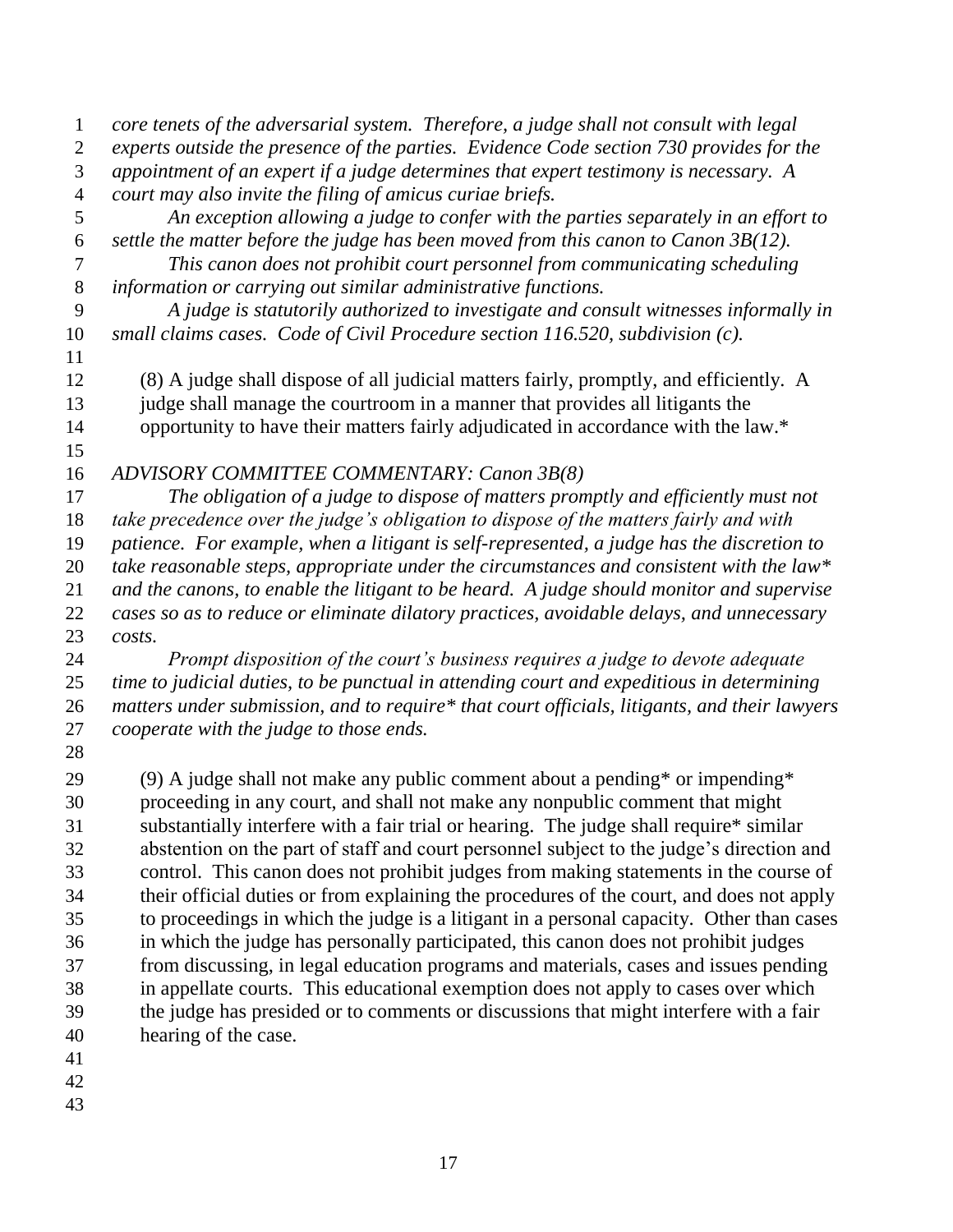#### *ADVISORY COMMITTEE COMMENTARY: Canon 3B(9)*

 *The requirement that judges abstain from public comment regarding a pending\* or impending\* proceeding continues during any appellate process and until final disposition. A judge shall make reasonable efforts to ascertain whether a case is pending\* or impending\* before commenting on it. This canon does not prohibit a judge from commenting on proceedings in which the judge is a litigant in a personal capacity, but in cases such as a writ of mandamus where the judge is a litigant in an official capacity, the judge must not comment publicly. "Making statements in the course of their official duties" and "explaining the procedures of the court" include providing an official transcript or partial official transcript of a court proceeding open to the public and explaining the rules of court and procedures related to a decision rendered by a judge. Although this canon does not prohibit a judge from commenting on cases that are not pending\* or impending\* in any court, a judge must be cognizant of the general prohibition in Canon 2 against conduct involving impropriety\* or the appearance of impropriety.\* A judge should also be aware of the mandate in Canon 2A that a judge must act at all times in a manner that promotes public confidence in the integrity\* and impartiality\* of the judiciary. In addition, when commenting on a case pursuant to this canon, a judge must maintain the high standards of conduct, as set forth in Canon 1. Although a judge is permitted to make nonpublic comments about pending\* or impending\* cases that will not substantially interfere with a fair trial or hearing, the judge should be cautious when making any such comments. There is always a risk that a comment can be misheard, misinterpreted, or repeated. A judge making such a comment must be mindful of the judge's obligation under Canon 2A to act at all times in a manner that promotes public confidence in the integrity\* and impartiality\* of the judiciary. When a judge makes a nonpublic comment about a case pending\* before that judge, the judge must keep an open mind and not form an opinion prematurely or create the appearance of having formed an opinion prematurely.* (10) A judge shall not commend or criticize jurors for their verdict other than in a court order or opinion in a proceeding, but may express appreciation to jurors for their service to the judicial system and the community. *ADVISORY COMMITTEE COMMENTARY: Canon 3B(10) Commending or criticizing jurors for their verdict may imply a judicial expectation in future cases and may impair a juror's ability to be fair and impartial\* in a subsequent case.*  (11) A judge shall not disclose or use, for any purpose unrelated to judicial duties, nonpublic information\* acquired in a judicial capacity. (12) A judge may participate in settlement conferences or in other efforts to resolve matters in dispute, including matters pending before the judge. A judge may, with the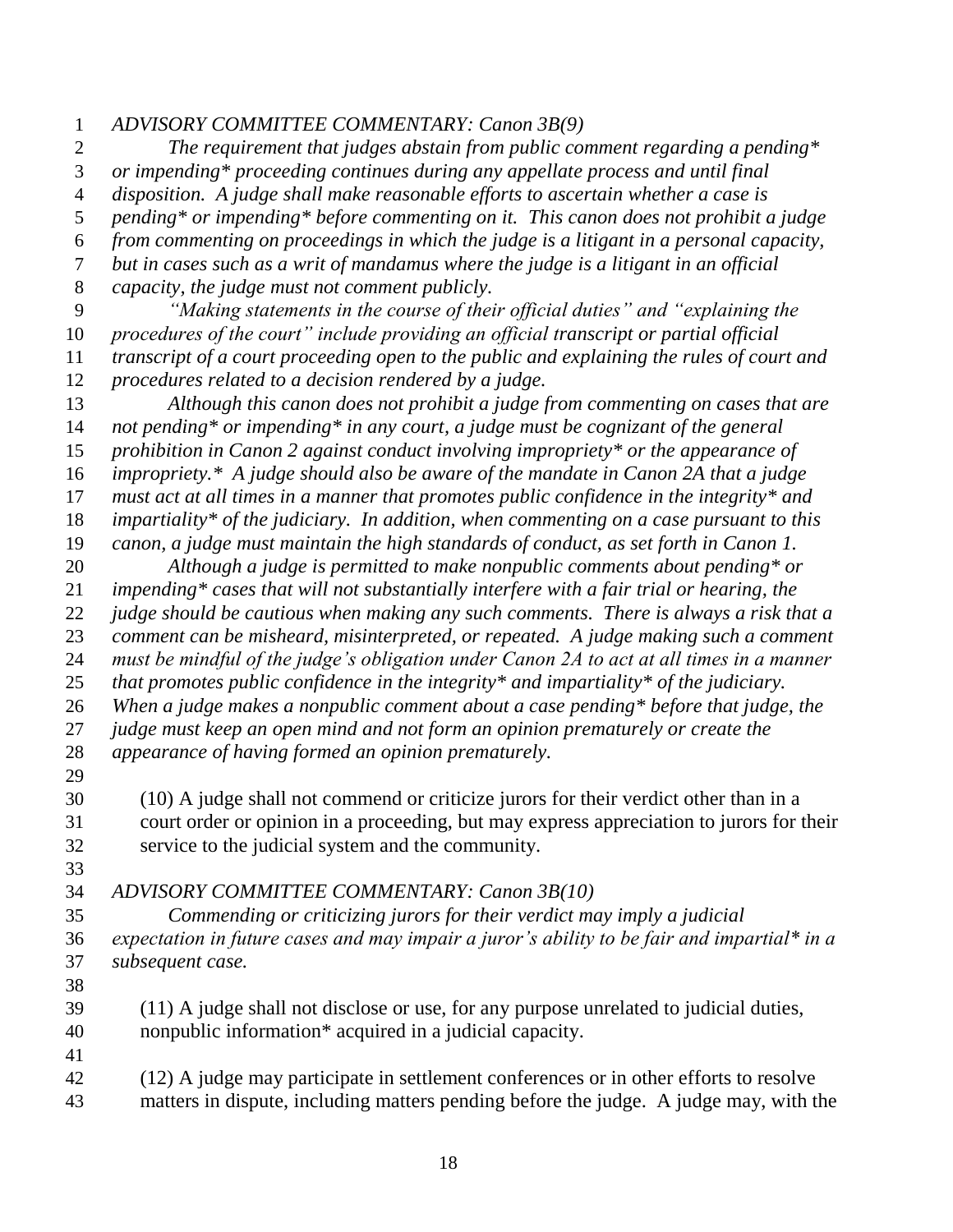- express consent of the parties or their lawyers, confer separately with the parties
- and/or their lawyers during such resolution efforts. At all times during such
- resolution efforts, a judge shall remain impartial\* and shall not engage in conduct that may reasonably be perceived as coercive.
- 
- *ADVISORY COMMITTEE COMMENTARY: Canon 3B(12)*
- *While the judge plays an important role in overseeing efforts to resolve disputes, including conducting settlement discussions, a judge should be careful that efforts to*
- *resolve disputes do not undermine any party's right to be heard according to law.\**
- *The judge should keep in mind the effect that the judge's participation in dispute*
- *resolution efforts may have on the judge's impartiality\* or the appearance of*
- *impartiality\* if the case remains with the judge for trial after resolution efforts are*
- *unsuccessful. Accordingly, a judge may wish to consider whether: (1) the parties or their*
- *counsel have requested or objected to the participation by the trial judge in such*
- *discussions; (2) the parties and their counsel are relatively sophisticated in legal matters*
- *or the particular legal issues involved in the case; (3) a party is unrepresented; (4) the*
- *case will be tried by the judge or a jury; (5) the parties will participate with their counsel*
- *in settlement discussions and, if so, the effect of personal contact between the judge and*
- *parties; and (6) it is appropriate during the settlement conference for the judge to express*
- *an opinion on the merits or worth of the case or express an opinion on the legal issues that the judge may later have to rule upon.*
- *If a judge assigned to preside over a trial believes participation in resolution efforts could influence the judge's decisionmaking during trial, the judge may decline to engage in such efforts.*
- *Where dispute resolution efforts of any type are unsuccessful, the judge should consider whether, due to events that occurred during the resolution efforts, the judge may be disqualified under the law\* from presiding over the trial. See, e.g., Code of Civil Procedure section 170.1, subdivision (a)(6)(A).*
- 

## **C. Administrative Responsibilities**

 (1) A judge shall diligently discharge the judge's administrative responsibilities impartially,\* on the basis of merit, without bias or prejudice, free of conflict of interest, and in a manner that promotes public confidence in the integrity\* of the judiciary. A judge shall not, in the performance of administrative duties, engage in speech, gestures, or other conduct that would reasonably be perceived as (a) bias, prejudice, or harassment, including but not limited to bias, prejudice, or harassment based upon race, sex, gender, gender identity,\* gender expression,\* religion, national origin, ethnicity, disability, age, sexual orientation, marital status, socioeconomic status, or political affiliation, or (b) sexual harassment.

- 
- 
-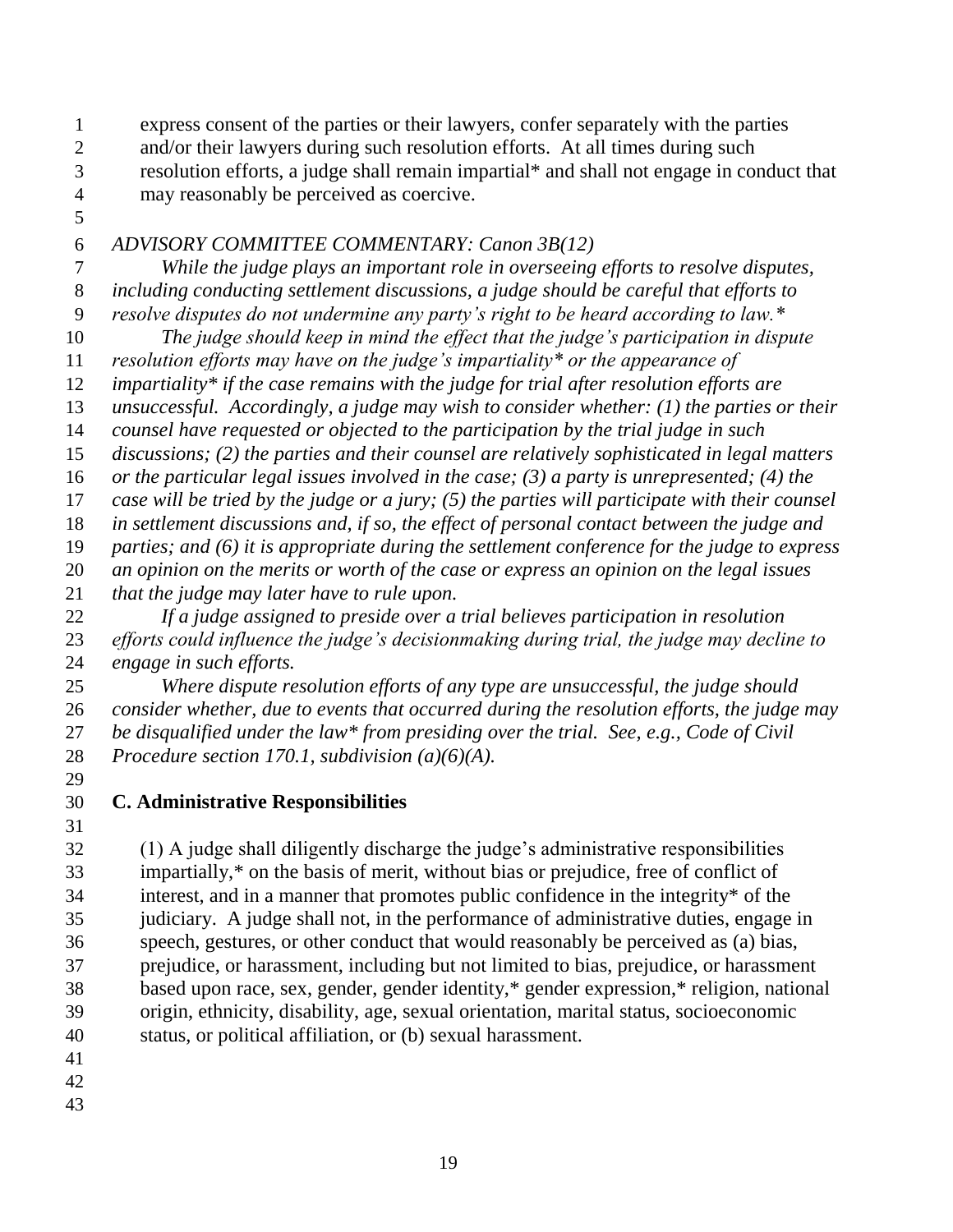*ADVISORY COMMITTEE COMMENTARY: Canon 3C(1) In considering what constitutes a conflict of interest under this canon, a judge should be informed by Code of Civil Procedure section 170.1, subdivision (a)(6).* (2) A judge shall maintain professional competence in judicial administration, and shall cooperate with other judges and court officials in the administration of court business. (3) A judge shall require\* staff and court personnel under the judge's direction and control to observe appropriate standards of conduct and to refrain from (a) manifesting bias, prejudice, or harassment based upon race, sex, gender, gender identity,\* gender expression,\* religion, national origin, ethnicity, disability, age, sexual orientation, marital status, socioeconomic status, or political affiliation, or (b) sexual harassment in the performance of their official duties. (4) A judge with supervisory authority for the judicial performance of other judges shall take reasonable measures to ensure the prompt disposition of matters before them and the proper performance of their other judicial responsibilities. (5) A judge shall not make unnecessary court appointments. A judge shall exercise 21 the power of appointment impartially,<sup>\*</sup> on the basis of merit, without bias or prejudice, free of conflict of interest, and in a manner that promotes public confidence in the integrity\* of the judiciary. A judge shall avoid nepotism and favoritism. A judge shall not approve compensation of appointees above the reasonable value of services rendered. *ADVISORY COMMITTEE COMMENTARY: Canon 3C(5) Appointees of a judge include assigned counsel and officials such as referees, commissioners, special masters, receivers, and guardians. Consent by the parties to an appointment or an award of compensation does not relieve the judge of the obligation prescribed by Canon 3C(5).* **D. Disciplinary Responsibilities** (1) Whenever a judge has reliable information that another judge has violated any provision of the Code of Judicial Ethics, that judge shall take appropriate corrective action, which may include reporting the violation to the appropriate authority. (See Commentary to Canon 3D(2).) (2) Whenever a judge has personal knowledge,\* or concludes in a judicial decision, that a lawyer has committed misconduct or has violated any provision of the Rules of Professional Conduct, the judge shall take appropriate corrective action, which may include reporting the violation to the appropriate authority.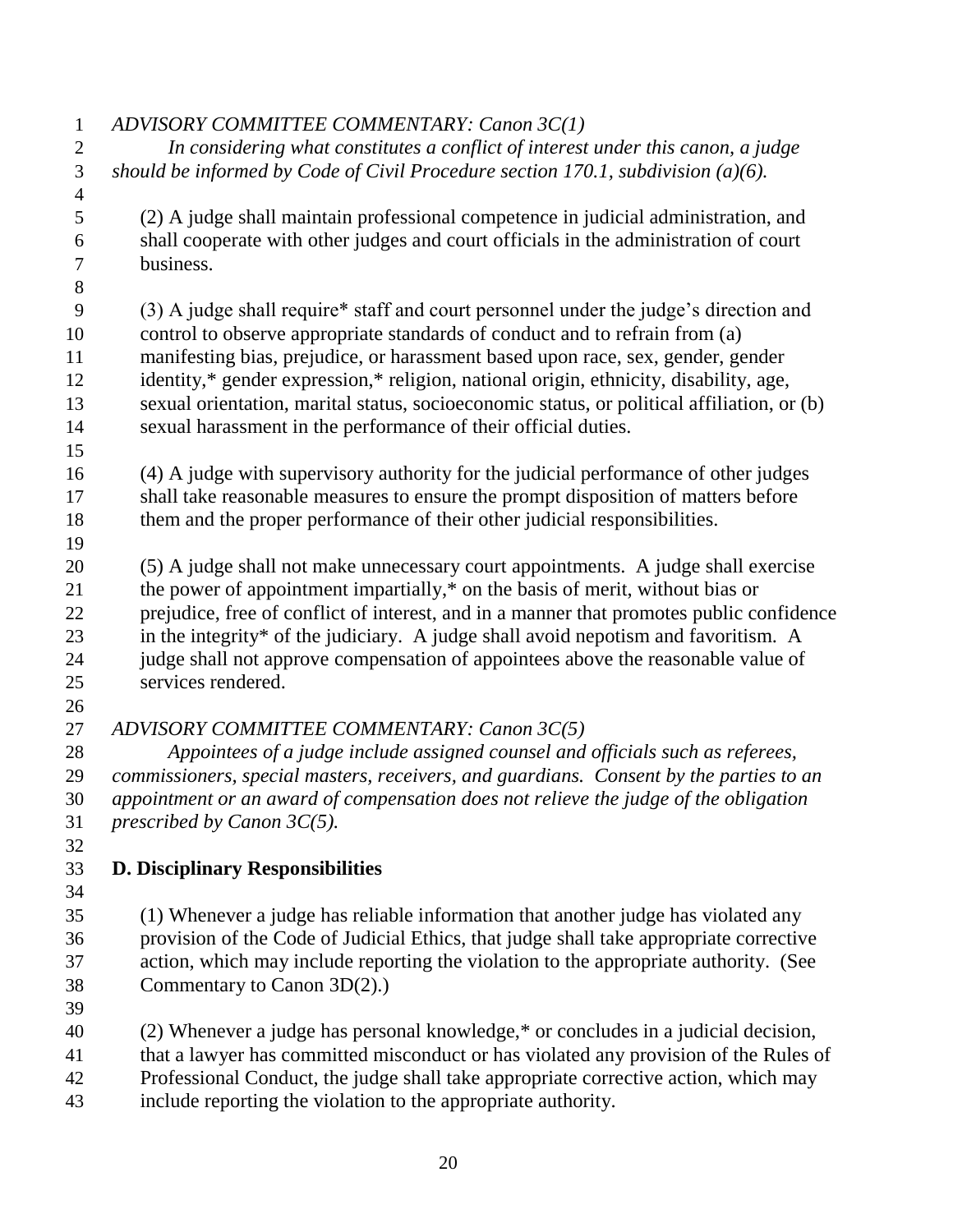*ADVISORY COMMITTEE COMMENTARY: Canons 3D(1) and 3D(2) Appropriate corrective action could include direct communication with the judge or lawyer who has committed the violation, writing about the misconduct in a judicial decision, or other direct action, such as a confidential referral to a judicial or lawyer assistance program, or a report of the violation to the presiding judge, appropriate authority, or other agency or body. Judges should note that in addition to the action required by Canon 3D(2), California law imposes additional mandatory reporting requirements to the State Bar on judges regarding lawyer misconduct. See Business and Professions Code sections 6086.7 and 6086.8, subdivision (a), and California Rules of Court, rules 10.609 and 10.1017. "Appropriate authority" means the authority with responsibility for initiation of the disciplinary process with respect to a violation to be reported.* (3) A judge shall promptly report in writing to the Commission on Judicial Performance when he or she is charged in court by misdemeanor citation, prosecutorial complaint, information, or indictment with any crime in the United States as specified below. Crimes that must be reported are: (1) all crimes, other than those that would be considered misdemeanors not involving moral turpitude or infractions under California law; and (2) all misdemeanors involving violence (including assaults), the use or possession of controlled substances, the misuse of prescriptions, or the personal use or furnishing of alcohol. A judge also shall promptly report in writing upon conviction of such crimes. If the judge is a retired judge serving in the Assigned Judges Program, he or she shall promptly report such information in writing to the Chief Justice rather than to the Commission on Judicial Performance. If the judge is a subordinate judicial officer,\* he or she shall promptly report such information in writing to both the presiding judge of the court in which the subordinate judicial officer\* sits and the Commission on Judicial Performance. (4) A judge shall cooperate with judicial and lawyer disciplinary agencies. *ADVISORY COMMITTEE COMMENTARY: Canons 3D(3) and 3D(4) See Government Code section 68725, which requires judges to cooperate with and give reasonable assistance and information to the Commission on Judicial Performance, and rule 104 of the Rules of the Commission on Judicial Performance, which requires a respondent judge to cooperate with the commission in all proceedings in accordance with section 68725.* (5) A judge shall not retaliate, directly or indirectly, against a person known\* or suspected to have assisted or cooperated with an investigation of a judge or a lawyer.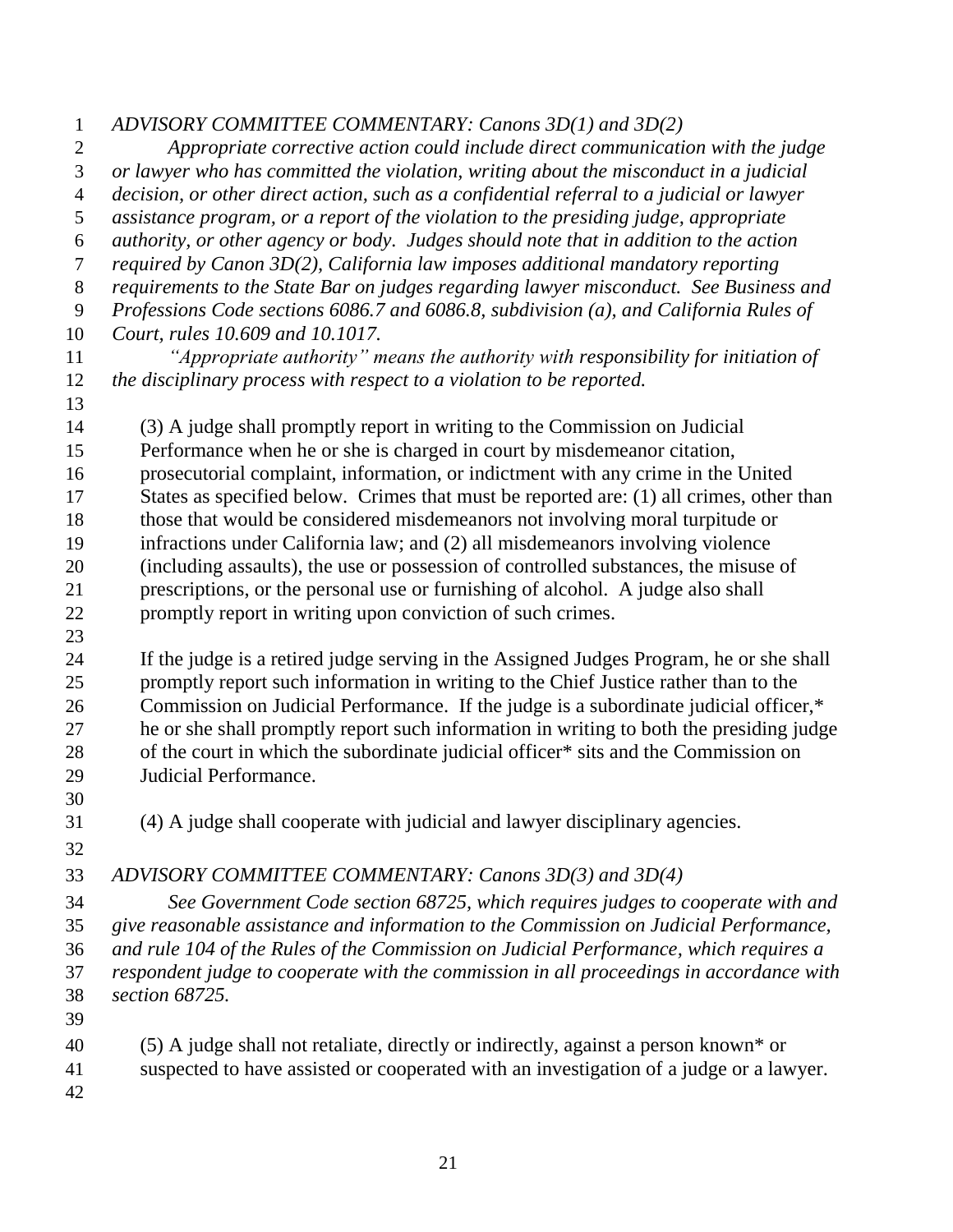| $\mathbf{1}$   | <b>E. Disqualification and Disclosure</b>                                                                                                                                                |  |  |  |
|----------------|------------------------------------------------------------------------------------------------------------------------------------------------------------------------------------------|--|--|--|
| $\overline{2}$ |                                                                                                                                                                                          |  |  |  |
| 3              | (1) A judge shall disqualify himself or herself in any proceeding in which                                                                                                               |  |  |  |
| $\overline{4}$ | disqualification is required by law.*                                                                                                                                                    |  |  |  |
| 5              |                                                                                                                                                                                          |  |  |  |
| 6              | ADVISORY COMMITTEE COMMENTARY: Canon 3E(1)                                                                                                                                               |  |  |  |
| 7              | The term "proceeding" as used in this canon encompasses prefiling judicial                                                                                                               |  |  |  |
| $8\,$<br>9     | determinations. Thus, if a judge has a disqualifying interest in a matter, the judge is<br>disqualified from taking any action in the matter, even if it predates the actual filing of a |  |  |  |
| 10             | case, such as making a probable cause determination, signing a search or arrest                                                                                                          |  |  |  |
| 11             | warrant, setting bail, or ordering an own recognizance release. Interpreting                                                                                                             |  |  |  |
| 12             | "proceeding" to include prefiling judicial determinations effectuates the intent of the                                                                                                  |  |  |  |
| 13             | canon because it assures the parties and the public of the integrity* and fairness of the                                                                                                |  |  |  |
| 14             | <i>judicial process.</i>                                                                                                                                                                 |  |  |  |
| 15             |                                                                                                                                                                                          |  |  |  |
| 16             | (2) In all trial court proceedings, a judge shall disclose on the record as follows:                                                                                                     |  |  |  |
| 17             |                                                                                                                                                                                          |  |  |  |
| 18             | (a) Information relevant to disqualification                                                                                                                                             |  |  |  |
| 19             |                                                                                                                                                                                          |  |  |  |
| 20             | A judge shall disclose information that is reasonably relevant to the question of                                                                                                        |  |  |  |
| 21             | disqualification under Code of Civil Procedure section 170.1, even if the judge                                                                                                          |  |  |  |
| 22             | believes there is no actual basis for disqualification.                                                                                                                                  |  |  |  |
| 23             |                                                                                                                                                                                          |  |  |  |
| 24             | (b) Campaign contributions in trial court elections                                                                                                                                      |  |  |  |
| 25             |                                                                                                                                                                                          |  |  |  |
| 26             | (i) Information required to be disclosed                                                                                                                                                 |  |  |  |
| 27             |                                                                                                                                                                                          |  |  |  |
| 28             | In any matter before a judge who is or was a candidate for judicial office* in a                                                                                                         |  |  |  |
| 29             | trial court election, the judge shall disclose any contribution or loan of \$100 or                                                                                                      |  |  |  |
| 30             | more from a party, individual lawyer, or law office or firm in that matter as                                                                                                            |  |  |  |
| 31             | required by this canon, even if the amount of the contribution or loan would                                                                                                             |  |  |  |
| 32             | not require disqualification. Such disclosure shall consist of the name of the                                                                                                           |  |  |  |
| 33             | contributor or lender, the amount of each contribution or loan, the cumulative                                                                                                           |  |  |  |
| 34             | amount of the contributor's contributions or lender's loans, and the date of                                                                                                             |  |  |  |
| 35             | each contribution or loan. The judge shall make reasonable efforts to obtain                                                                                                             |  |  |  |
| 36             | current information regarding contributions or loans received by his or her                                                                                                              |  |  |  |
| 37<br>38       | campaign and shall disclose the required information on the record.                                                                                                                      |  |  |  |
| 39             | (ii) Manner of disclosure                                                                                                                                                                |  |  |  |
|                |                                                                                                                                                                                          |  |  |  |
| 40             |                                                                                                                                                                                          |  |  |  |
| 41             | The judge shall ensure that the required information is conveyed on the record                                                                                                           |  |  |  |
| 42             | to the parties and lawyers appearing in the matter before the judge. The judge                                                                                                           |  |  |  |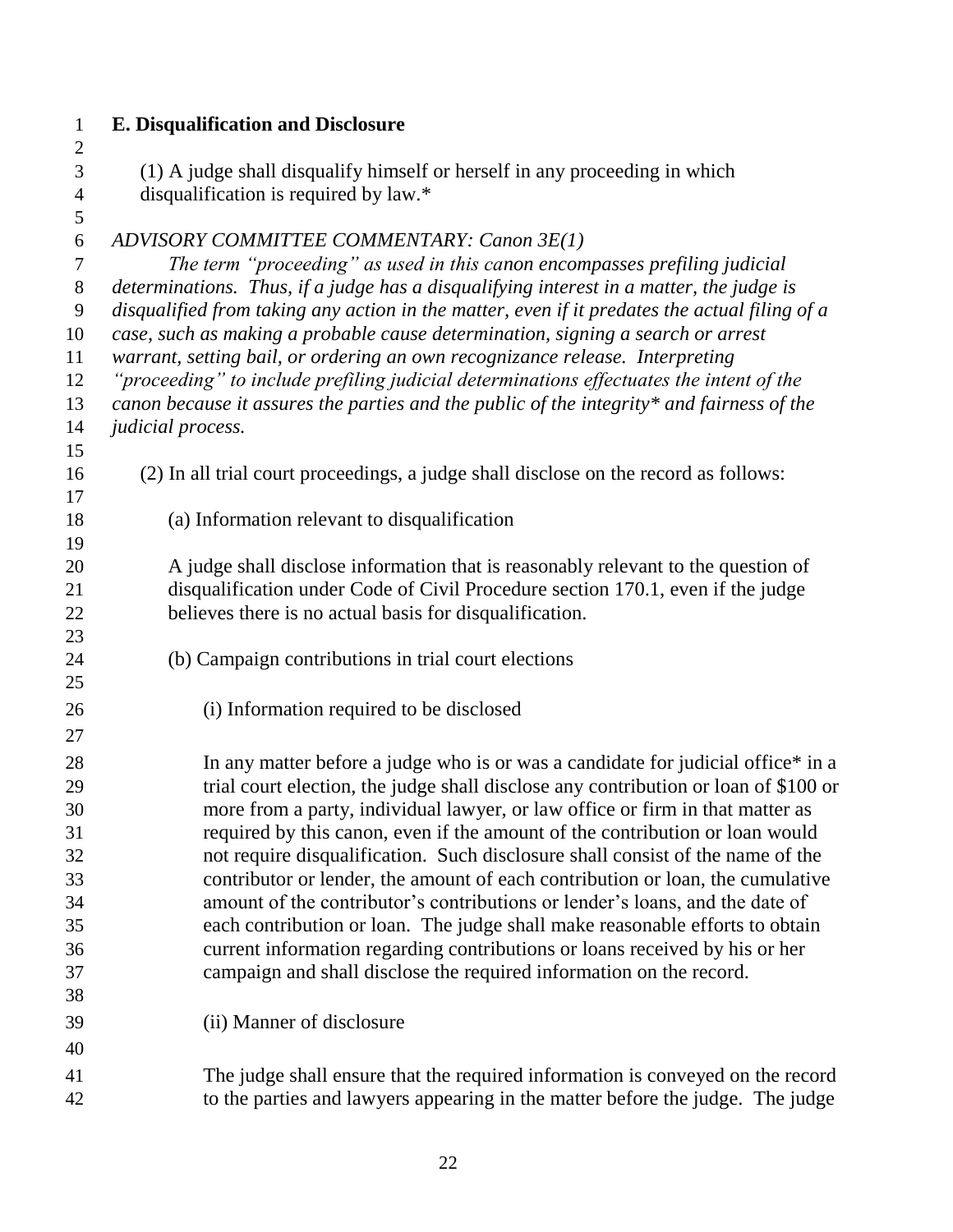| 1<br>$\mathbf{2}$<br>3 | has discretion to select the manner of disclosure, but the manner used shall<br>avoid the appearance that the judge is soliciting campaign contributions.                                                                |  |  |  |
|------------------------|--------------------------------------------------------------------------------------------------------------------------------------------------------------------------------------------------------------------------|--|--|--|
| $\overline{4}$<br>5    | (iii) Timing of disclosure                                                                                                                                                                                               |  |  |  |
| 6<br>$\boldsymbol{7}$  | Disclosure shall be made at the earliest reasonable opportunity after receiving<br>each contribution or loan. The duty commences no later than one week after                                                            |  |  |  |
| $8\,$<br>9<br>10       | receipt of the first contribution or loan, and continues for a period of two years<br>after the candidate takes the oath of office, or two years from the date of the<br>contribution or loan, whichever event is later. |  |  |  |
| 11                     |                                                                                                                                                                                                                          |  |  |  |
| 12                     | ADVISORY COMMITTEE COMMENTARY: Canon 3E(2)(b)                                                                                                                                                                            |  |  |  |
| 13                     | Code of Civil Procedure section 170.1, subdivision $(a)(9)(C)$ requires a judge to                                                                                                                                       |  |  |  |
| 14                     | "disclose any contribution from a party or lawyer in a matter that is before the court that                                                                                                                              |  |  |  |
| 15                     | is required to be reported under subdivision (f) of Section 84211 of the Government                                                                                                                                      |  |  |  |
| 16                     | Code, even if the amount would not require disqualification under this paragraph." This                                                                                                                                  |  |  |  |
| 17                     | statute further provides that the "manner of disclosure shall be the same as that provided                                                                                                                               |  |  |  |
| 18                     | in Canon 3E of the Code of Judicial Ethics." Canon $3E(2)(b)$ sets forth the information                                                                                                                                 |  |  |  |
| 19                     | the judge must disclose, the manner for making such disclosure, and the timing thereof.                                                                                                                                  |  |  |  |
| 20                     | "Contribution" includes monetary and in-kind contributions. See Cal. Code                                                                                                                                                |  |  |  |
| 21                     | Regs., tit. 2, $\S$ 18215, subd. (b)(3). See generally Government Code section 84211,                                                                                                                                    |  |  |  |
| 22                     | subdivision $(f)$ .                                                                                                                                                                                                      |  |  |  |
| 23                     | Disclosure of campaign contributions is intended to provide parties and lawyers                                                                                                                                          |  |  |  |
| 24                     | appearing before a judge during and after a judicial campaign with easy access to                                                                                                                                        |  |  |  |
| 25                     | information about campaign contributions that may not require disqualification but could                                                                                                                                 |  |  |  |
| 26                     | be relevant to the question of disqualification of the judge. The judge is responsible for                                                                                                                               |  |  |  |
| 27                     | ensuring that the disclosure is conveyed to the parties and lawyers appearing in the                                                                                                                                     |  |  |  |
| 28                     | matter. The canon provides that the judge has discretion to select the manner of making                                                                                                                                  |  |  |  |
| 29                     | the disclosure. The appropriate manner of disclosure will depend on whether all of the                                                                                                                                   |  |  |  |
| 30                     | parties and lawyers are present in court, whether it is more efficient or practicable given                                                                                                                              |  |  |  |
| 31                     | the court's calendar to make a written disclosure, and other relevant circumstances that                                                                                                                                 |  |  |  |
| 32                     | may affect the ability of the parties and lawyers to access the required information. The                                                                                                                                |  |  |  |
| 33                     | following alternatives for disclosure are non-exclusive. If all parties are present in court,                                                                                                                            |  |  |  |
| 34                     | the judge may conclude that the most effective and efficient manner of providing                                                                                                                                         |  |  |  |
| 35                     | disclosure is to state orally the required information on the record in open court. In the                                                                                                                               |  |  |  |
| 36                     | alternative, again if all parties are present in court, a judge may determine that it is more                                                                                                                            |  |  |  |
| 37                     | appropriate to state orally on the record in open court that parties and lawyers may                                                                                                                                     |  |  |  |
| 38                     | obtain the required information at an easily accessible location in the courthouse, and                                                                                                                                  |  |  |  |
| 39                     | provide an opportunity for the parties and lawyers to review the available information.                                                                                                                                  |  |  |  |
| 40                     | Another alternative, particularly if all or some parties are not present in court, is that the                                                                                                                           |  |  |  |
| 41                     | judge may disclose the campaign contribution in a written minute order or in the official                                                                                                                                |  |  |  |
| 42                     | court minutes and notify the parties and the lawyers of the written disclosure. See                                                                                                                                      |  |  |  |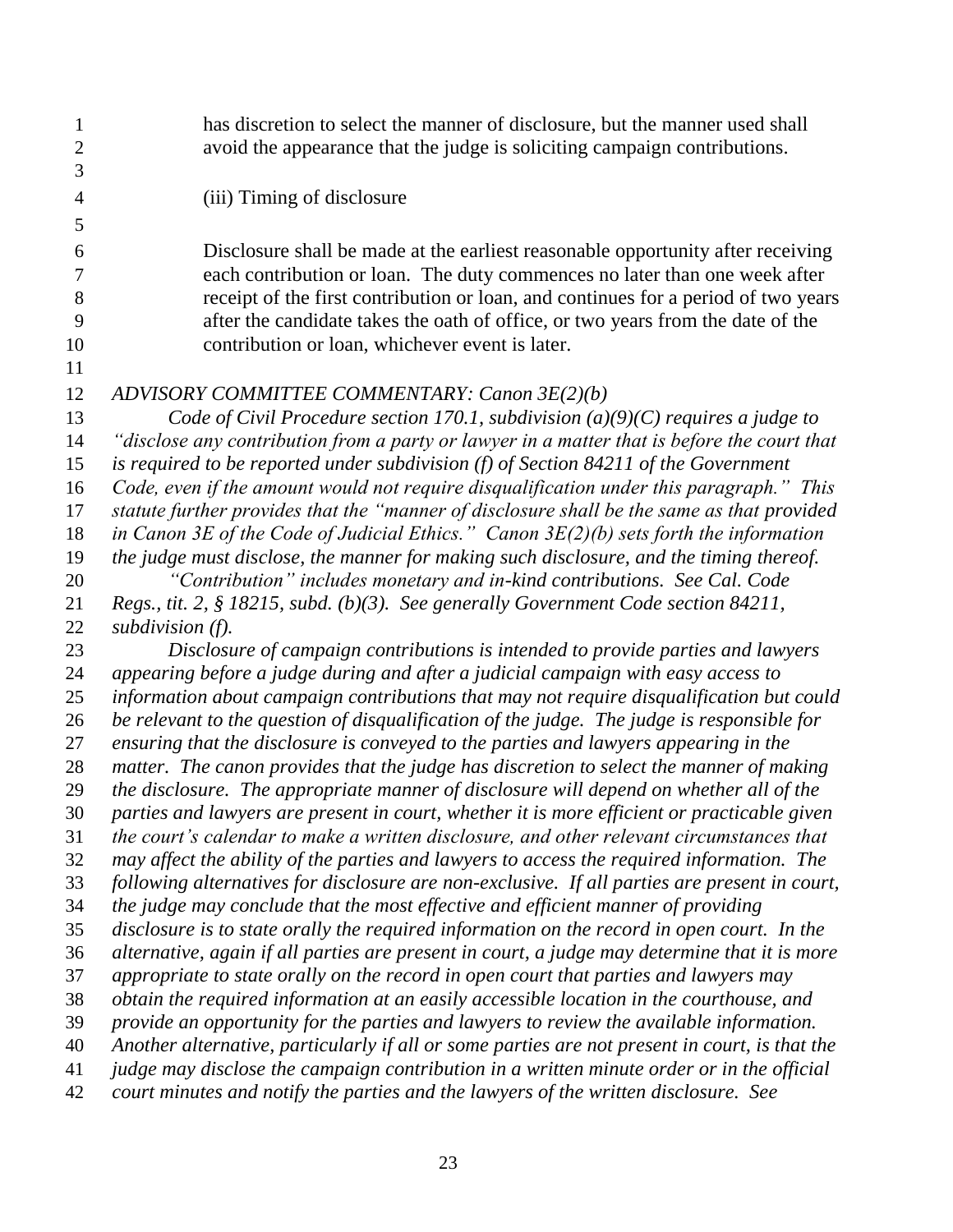*California Supreme Court Committee on Judicial Ethics Opinions, CJEO Formal Opinion No. 2013-002, pp. 7-8. If a party appearing in a matter before the judge is represented by a lawyer, it is sufficient to make the disclosure to the lawyer. In addition to the disclosure obligations set forth in Canon 3E(2)(b), a judge must, pursuant to Canon 3E(2)(a), disclose on the record any other information that may be relevant to the question of disqualification. As examples, such an obligation may arise as a result of contributions or loans of which the judge is aware made by a party, lawyer, or law office or firm appearing before the judge to a third party in support of the judge or in opposition to the judge's opponent; a party, lawyer, or law office or firm's relationship to the judge or role in the campaign; or the aggregate contributions or loans from lawyers in one law office or firm. Canon 3E(2)(b) does not eliminate the obligation of the judge to recuse himself or herself where the nature of the contribution or loan, the extent of the contributor's or lender's involvement in the judicial campaign, the relationship of the contributor or lender, or other circumstance requires recusal under Code of Civil Procedure section 170.1, and particularly section 170.1, subdivision (a)(6)(A).* (3) A judge shall disqualify himself or herself in accordance with the following: (a) Statements that commit the judge to a particular result 22 A judge is disqualified if the judge, while a judge or candidate for judicial office,\* made a statement, other than in a court proceeding, judicial decision, or opinion, that a person aware of the facts might reasonably believe commits the judge to reach a particular result or rule in a particular way in a proceeding. (b) Bond ownership Ownership of a corporate bond issued by a party to a proceeding and having a fair market value exceeding \$1,500 is disqualifying. Ownership of a government bond issued by a party to a proceeding is disqualifying only if the outcome of the proceeding could substantially affect the value of the judge's bond. Ownership in a mutual or common investment fund that holds bonds is not a disqualifying financial interest. *ADVISORY COMMITTEE COMMENTARY: Canon 3E(3)(b) The distinction between corporate and government bonds is consistent with the Political Reform Act (see Gov. Code, § 82034), which requires disclosure of corporate bonds, but not government bonds. Canon 3E(3) is intended to assist judges in complying with Code of Civil Procedure section 170.1, subdivision (a)(3) and Canon 3E(5)(d).* (4) An appellate justice shall disqualify himself or herself in any proceeding if for any reason: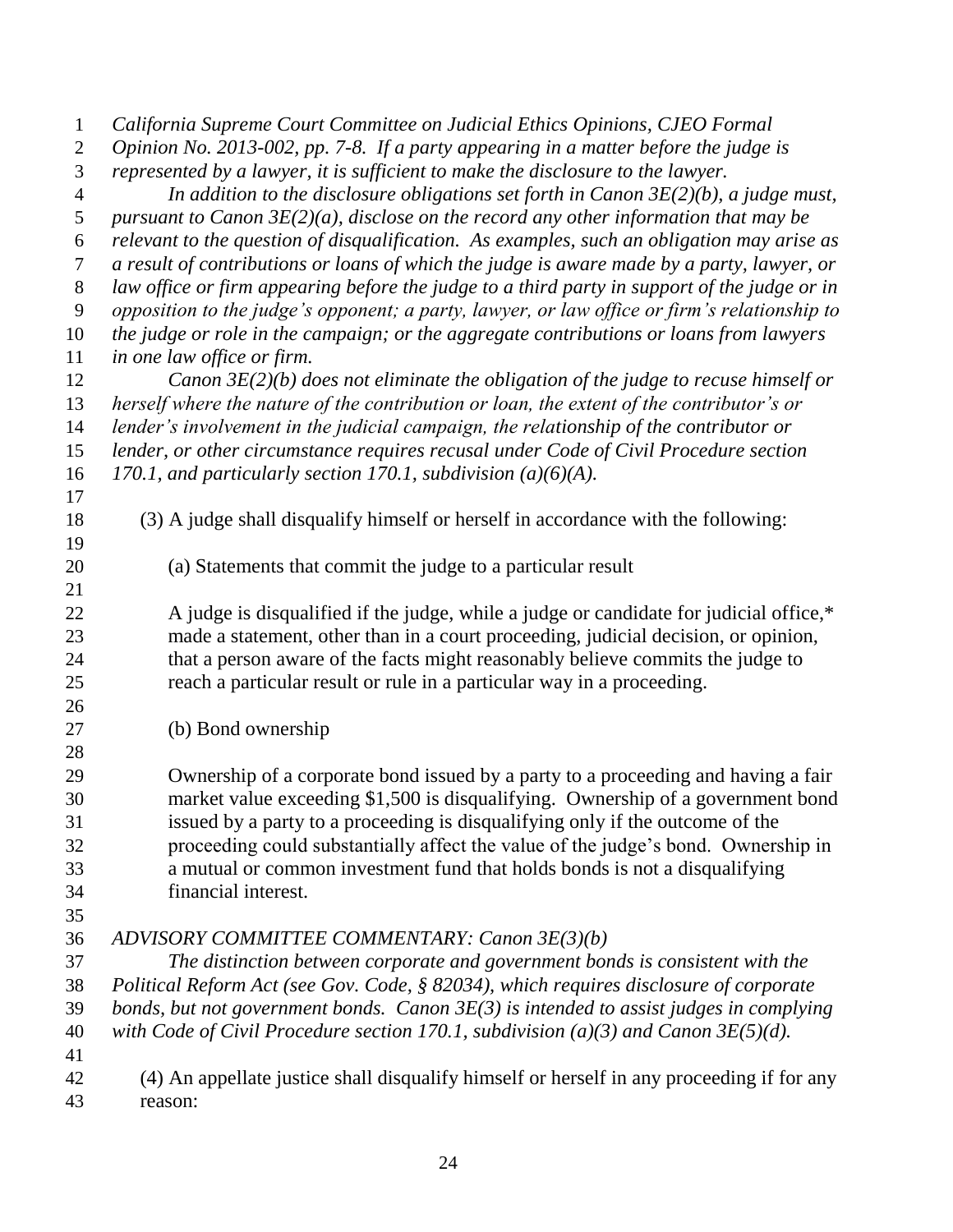| $\mathbf{1}$                       | (a) the justice believes his or her recusal would further the interests of justice; or                                                                               |  |  |  |
|------------------------------------|----------------------------------------------------------------------------------------------------------------------------------------------------------------------|--|--|--|
| $\mathbf{2}$<br>3                  | (b) the justice substantially doubts his or her capacity to be impartial;* or                                                                                        |  |  |  |
| $\overline{\mathcal{A}}$<br>5<br>6 | (c) the circumstances are such that a reasonable person aware of the facts would<br>doubt the justice's ability to be impartial.*                                    |  |  |  |
| 7                                  |                                                                                                                                                                      |  |  |  |
| $8\,$<br>9                         | (5) Disqualification of an appellate justice is also required in the following instances:                                                                            |  |  |  |
| 10                                 | (a) The appellate justice has served as a lawyer in the pending* proceeding, or has                                                                                  |  |  |  |
| 11                                 | served as a lawyer in any other proceeding involving any of the same parties if                                                                                      |  |  |  |
| 12                                 | that other proceeding related to the same contested issues of fact and law as the                                                                                    |  |  |  |
| 13                                 | present proceeding, or has given advice to any party in the present proceeding                                                                                       |  |  |  |
| 14<br>15                           | upon any issue involved in the proceeding.                                                                                                                           |  |  |  |
| 16                                 | ADVISORY COMMITTEE COMMENTARY: Canon 3E(5)(a)                                                                                                                        |  |  |  |
| 17                                 | Canon $3E(5)(a)$ is consistent with Code of Civil Procedure section 170.1,                                                                                           |  |  |  |
| 18                                 | subdivision $(a)(2)$ , which addresses disqualification of trial court judges based on prior                                                                         |  |  |  |
| 19                                 | representation of a party in the proceeding.                                                                                                                         |  |  |  |
| 20                                 |                                                                                                                                                                      |  |  |  |
| 21                                 | (b) Within the last two years, (i) a party to the proceeding, or an officer, director or                                                                             |  |  |  |
| 22                                 | trustee thereof, either was a client of the justice when the justice was engaged in                                                                                  |  |  |  |
| 23                                 | the private practice of law or was a client of a lawyer with whom the justice was                                                                                    |  |  |  |
| 24                                 | associated in the private practice of law; or (ii) a lawyer in the proceeding was                                                                                    |  |  |  |
| 25                                 | associated with the justice in the private practice of law.                                                                                                          |  |  |  |
| 26                                 |                                                                                                                                                                      |  |  |  |
| 27                                 | (c) The appellate justice represented a public officer or entity and personally                                                                                      |  |  |  |
| 28                                 | advised or in any way represented that officer or entity concerning the factual or                                                                                   |  |  |  |
| 29                                 | legal issues in the present proceeding in which the public officer or entity now                                                                                     |  |  |  |
| $30\,$                             | appears.                                                                                                                                                             |  |  |  |
| 31<br>32                           |                                                                                                                                                                      |  |  |  |
| 33                                 | (d) The appellate justice, his or her spouse or registered domestic partner,* or a<br>minor child residing in the household, has a financial interest or is either a |  |  |  |
| 34                                 | fiduciary* who has a financial interest in the proceeding, or is a director, advisor,                                                                                |  |  |  |
| 35                                 | or other active participant in the affairs of a party. A financial interest is defined                                                                               |  |  |  |
| 36                                 | as ownership of more than a 1 percent legal or equitable interest in a party, or a                                                                                   |  |  |  |
| 37                                 | legal or equitable interest in a party of a fair market value exceeding \$1,500.                                                                                     |  |  |  |
| 38                                 | Ownership in a mutual or common investment fund that holds securities does not                                                                                       |  |  |  |
| 39                                 | itself constitute a financial interest; holding office in an educational, religious,                                                                                 |  |  |  |
| 40                                 | charitable, service,* or civic organization does not confer a financial interest in the                                                                              |  |  |  |
| 41                                 | organization's securities; and a proprietary interest of a policyholder in a mutual                                                                                  |  |  |  |
| 42                                 | insurance company or mutual savings association or similar interest is not a                                                                                         |  |  |  |
| 43                                 | financial interest unless the outcome of the proceeding could substantially affect                                                                                   |  |  |  |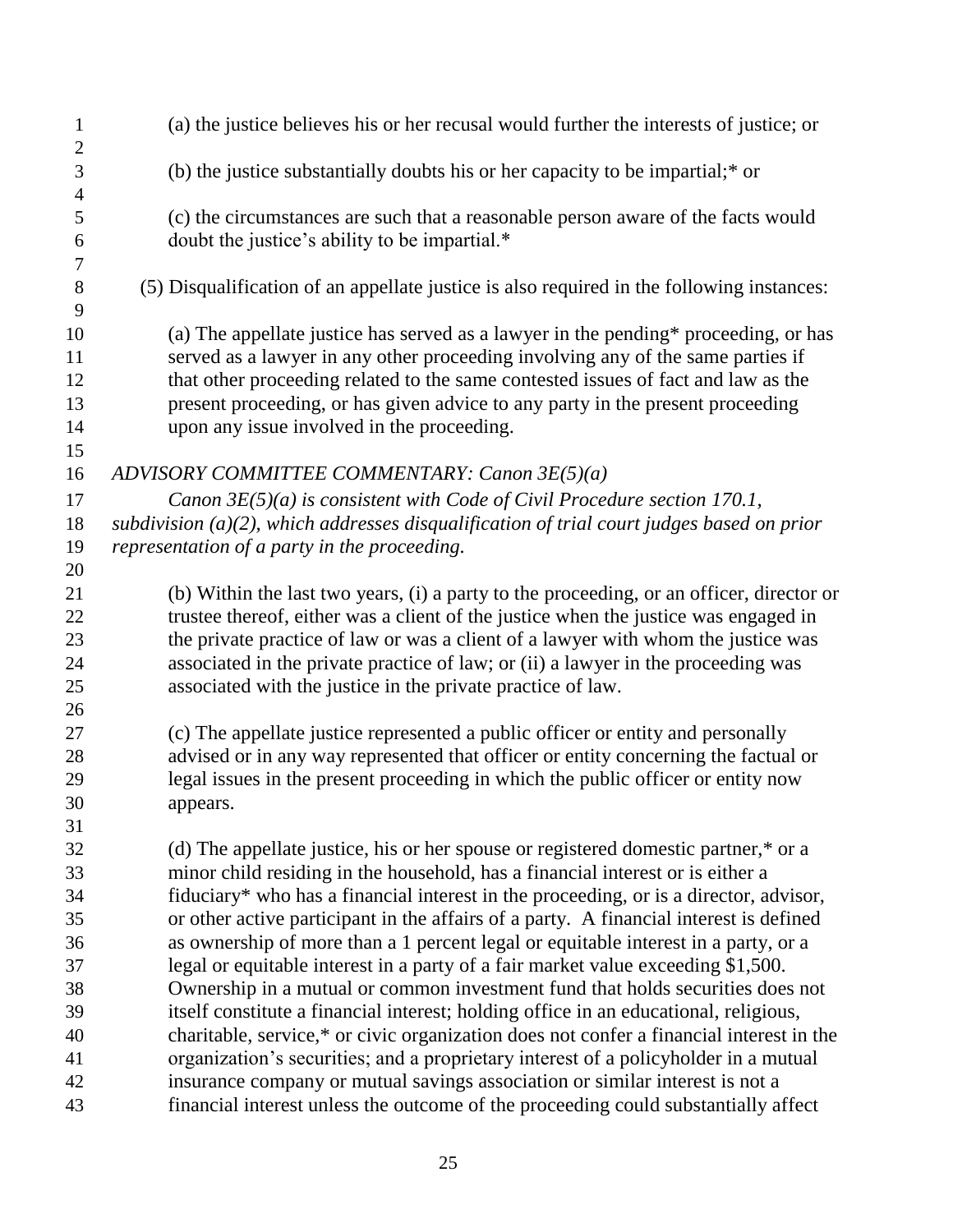| 1<br>$\overline{2}$ | the value of the interest. A justice shall make reasonable efforts to keep informed<br>about his or her personal and fiduciary* interests and those of his or her spouse or |                                                                                       |  |  |
|---------------------|-----------------------------------------------------------------------------------------------------------------------------------------------------------------------------|---------------------------------------------------------------------------------------|--|--|
| 3                   | registered domestic partner* and of minor children living in the household.                                                                                                 |                                                                                       |  |  |
| $\overline{4}$      |                                                                                                                                                                             |                                                                                       |  |  |
| 5<br>6              | $(e)(i)$ The justice or his or her spouse or registered domestic partner,* or a person<br>within the third degree of relationship* to either of them, or the spouse or      |                                                                                       |  |  |
| 7                   | registered domestic partner* thereof, is a party or an officer, director, or trustee                                                                                        |                                                                                       |  |  |
| 8                   | of a party to the proceeding, or                                                                                                                                            |                                                                                       |  |  |
| 9                   |                                                                                                                                                                             |                                                                                       |  |  |
| 10                  |                                                                                                                                                                             | (ii) a lawyer or spouse or registered domestic partner* of a lawyer in the            |  |  |
| 11                  | proceeding is the spouse, registered domestic partner,* former spouse, former                                                                                               |                                                                                       |  |  |
| 12                  | registered domestic partner,* child, sibling, or parent of the justice or of the                                                                                            |                                                                                       |  |  |
| 13                  | justice's spouse or registered domestic partner,* or such a person is associated                                                                                            |                                                                                       |  |  |
| 14                  | in the private practice of law with a lawyer in the proceeding.                                                                                                             |                                                                                       |  |  |
| 15                  |                                                                                                                                                                             |                                                                                       |  |  |
| 16                  | (f) The justice                                                                                                                                                             |                                                                                       |  |  |
| 17                  |                                                                                                                                                                             |                                                                                       |  |  |
| 18                  | (i)                                                                                                                                                                         | served as the judge before whom the proceeding was tried or heard in                  |  |  |
| 19                  |                                                                                                                                                                             | the lower court,                                                                      |  |  |
| 20                  |                                                                                                                                                                             |                                                                                       |  |  |
| 21                  | (ii)                                                                                                                                                                        | has personal knowledge* of disputed evidentiary facts concerning the                  |  |  |
| 22                  |                                                                                                                                                                             | proceeding, or                                                                        |  |  |
| 23                  |                                                                                                                                                                             |                                                                                       |  |  |
| 24                  | (iii)                                                                                                                                                                       | has a personal bias or prejudice concerning a party or a party's lawyer.              |  |  |
| 25                  |                                                                                                                                                                             |                                                                                       |  |  |
| 26                  |                                                                                                                                                                             | (g) A temporary or permanent physical impairment renders the justice unable           |  |  |
| 27                  | properly to perceive the evidence or conduct the proceedings.                                                                                                               |                                                                                       |  |  |
| 28                  |                                                                                                                                                                             |                                                                                       |  |  |
| 29                  |                                                                                                                                                                             | (h) The justice has a current arrangement concerning prospective employment or        |  |  |
| 30                  |                                                                                                                                                                             | other compensated service as a dispute resolution neutral or is participating in, or, |  |  |
| 31                  | within the last two years has participated in, discussions regarding prospective                                                                                            |                                                                                       |  |  |
| 32                  |                                                                                                                                                                             | employment or service as a dispute resolution neutral, or has been engaged in such    |  |  |
| 33                  |                                                                                                                                                                             | employment or service, and any of the following applies:                              |  |  |
| 34                  |                                                                                                                                                                             |                                                                                       |  |  |
| 35                  |                                                                                                                                                                             | (i) The arrangement is, or the prior employment or discussion was, with a             |  |  |
| 36                  |                                                                                                                                                                             | party to the proceeding;                                                              |  |  |
| 37                  |                                                                                                                                                                             |                                                                                       |  |  |
| 38                  | (ii) The matter before the justice includes issues relating to the enforcement of                                                                                           |                                                                                       |  |  |
| 39                  |                                                                                                                                                                             | either an agreement to submit a dispute to an alternative dispute resolution          |  |  |
| 40                  |                                                                                                                                                                             | process or an award or other final decision by a dispute resolution neutral;          |  |  |
| 41                  |                                                                                                                                                                             |                                                                                       |  |  |
| 42                  |                                                                                                                                                                             | (iii) The justice directs the parties to participate in an alternative dispute        |  |  |
| 43                  |                                                                                                                                                                             | resolution process in which the dispute resolution neutral will be an individual      |  |  |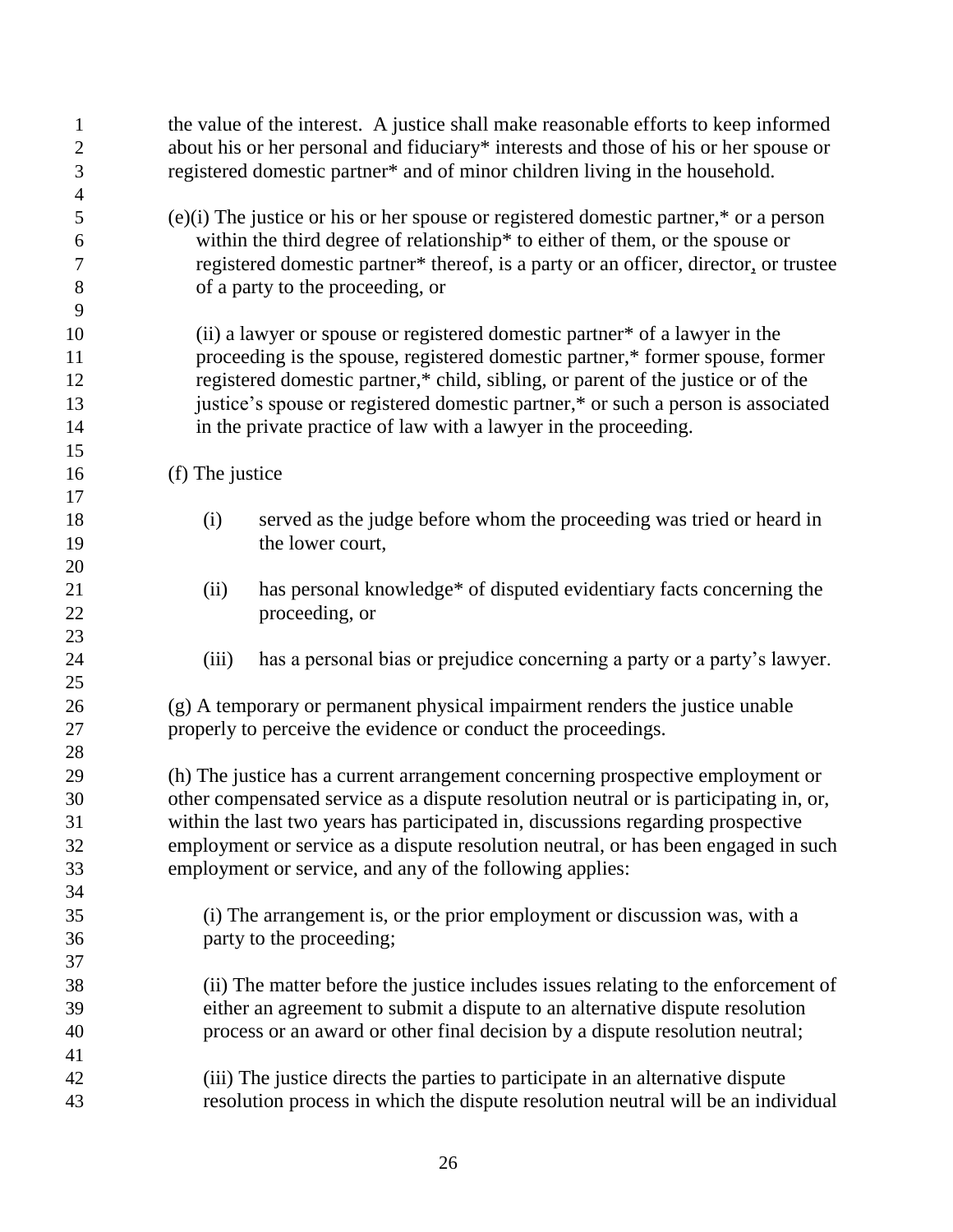or entity with whom the justice has the arrangement, has previously been employed or served, or is discussing or has discussed the employment or service; or (iv) The justice will select a dispute resolution neutral or entity to conduct an alternative dispute resolution process in the matter before the justice, and among those available for selection is an individual or entity with whom the justice has the arrangement, with whom the justice has previously been employed or served, or with whom the justice is discussing or has discussed 10 the employment or service. For purposes of Canon 3E(5)(h), "participating in discussions" or "has participated in discussions" means that the justice (i) solicited or otherwise indicated an interest in accepting or negotiating possible employment or service as an alternative dispute resolution neutral, or (ii) responded to an unsolicited statement regarding, or an offer of, such employment or service by expressing an interest in that employment or service, making any inquiry regarding the employment or service, or encouraging the person making the statement or offer to provide additional information about that possible employment or service. If a justice's response to an unsolicited statement regarding a question about, or offer of, prospective employment or other compensated service as a dispute resolution neutral is limited to responding negatively, declining the offer, or declining to discuss such employment or service, that response does not constitute participating in discussions. For purposes of Canon 3E(5)(h), "party" includes the parent, subsidiary, or other legal affiliate of any entity that is a party and is involved in the transaction, contract, or facts that gave rise to the issues subject to the proceeding. For purposes of Canon 3E(5)(h), "dispute resolution neutral" means an arbitrator, a mediator, a temporary judge\* appointed under article VI, section 21 of the California Constitution, a referee appointed under Code of Civil Procedure section 638 or 639, a special master, a neutral evaluator, a settlement officer, or a settlement facilitator. (i) The justice's spouse or registered domestic partner\* a person within the third degree of relationship\* to the justice or his or her spouse or registered domestic partner,\* or the person's spouse or registered domestic partner,\* was a witness in the proceeding. (j) The justice has received a campaign contribution of \$5,000 or more from a party or lawyer in a matter that is before the court, and either of the following applies: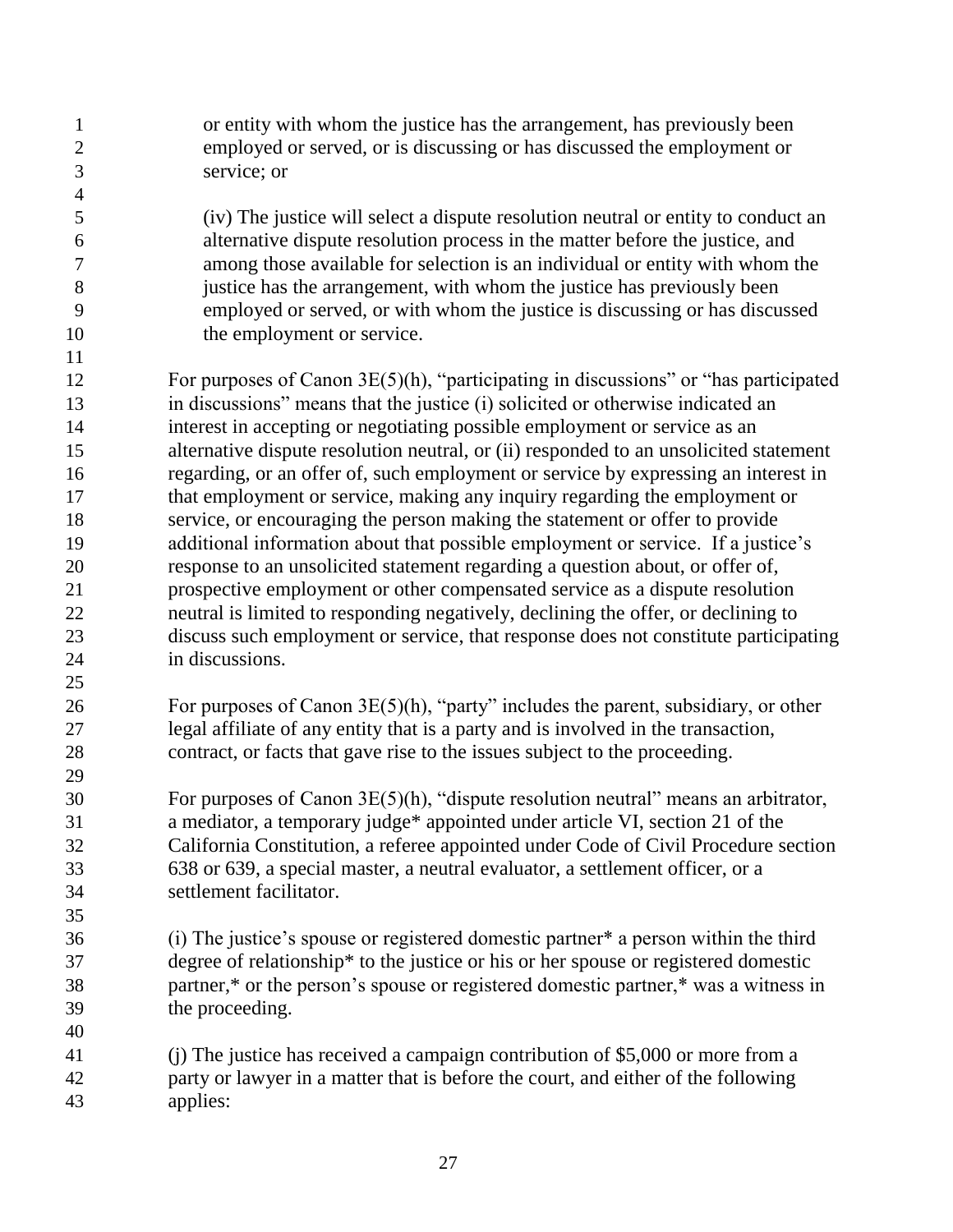| $\mathbf{1}$<br>$\overline{c}$ | (i) The contribution was received in support of the justice's last election, if the<br>last election was within the last six years; or |
|--------------------------------|----------------------------------------------------------------------------------------------------------------------------------------|
| $\overline{3}$                 |                                                                                                                                        |
| $\overline{4}$                 | (ii) The contribution was received in anticipation of an upcoming election.                                                            |
| 5                              |                                                                                                                                        |
| 6                              | Notwithstanding Canon $3E(5)(j)$ , a justice shall disqualify himself or herself based on                                              |
| $\tau$                         | a contribution of a lesser amount if required by Canon $3E(4)$ .                                                                       |
| $8\,$                          |                                                                                                                                        |
| 9                              | The disqualification required under Canon $3E(5)(j)$ may be waived if all parties that                                                 |
| 10                             | did not make the contribution agree to waive the disqualification.                                                                     |
| 11                             |                                                                                                                                        |
| 12                             | <b>ADVISORY COMMITTEE COMMENTARY: Canon 3E</b>                                                                                         |
| 13                             | Canon $3E(1)$ sets forth the general duty to disqualify applicable to a judge of any                                                   |
| 14                             | court. Sources for determining when recusal or disqualification is appropriate may                                                     |
| 15                             | include the applicable provisions of the Code of Civil Procedure, other provisions of the                                              |
| 16                             | Code of Judicial Ethics, the Code of Conduct for United States Judges, the American Bar                                                |
| 17                             | Association's Model Code of Judicial Conduct, and related case law.                                                                    |
| 18                             | The decision whether to disclose information under Canon $3E(2)$ is a decision                                                         |
| 19                             | based on the facts of the case before the judge. A judge is required to disclose only                                                  |
| 20                             | information that is related to the grounds for disqualification set forth in Code of Civil                                             |
| 21                             | Procedure section 170.1.                                                                                                               |
| 22                             | Canon $3E(4)$ sets forth the general standards for recusal of an appellate justice.                                                    |
| 23                             | The term "appellate justice" includes justices of both the Courts of Appeal and the                                                    |
| 24                             | Supreme Court. Generally, the provisions concerning disqualification of an appellate                                                   |
| 25                             | justice are intended to assist justices in determining whether recusal is appropriate and                                              |
| 26                             | to inform the public why recusal may occur.                                                                                            |
| 27                             | The rule of necessity may override the rule of disqualification. For example, a                                                        |
| 28                             | judge might be required to participate in judicial review of a judicial salary statute, or                                             |
| 29                             | might be the only judge available in a matter requiring judicial action, such as a hearing                                             |
| 30                             | on probable cause or a temporary restraining order. In the latter case, the judge must                                                 |
| 31                             | promptly disclose on the record the basis for possible disqualification and use reasonable                                             |
| 32                             | efforts to transfer the matter to another judge as soon as practicable.                                                                |
| 33                             | In some instances, membership in certain organizations may have the potential to                                                       |
| 34                             | give an appearance of partiality, although membership in the organization generally may                                                |
| 35                             | not be barred by Canon 2C, Canon 4, or any other specific canon. A judge holding                                                       |
| 36                             | membership in an organization should disqualify himself or herself whenever doing so                                                   |
| 37                             | would be appropriate in accordance with Canon $3E(1)$ , $3E(4)$ , or $3E(5)$ or statutory                                              |
| 38                             | requirements. In addition, in some circumstances, the parties or their lawyers may                                                     |
| 39                             | consider a judge's membership in an organization relevant to the question of                                                           |
| 40                             | disqualification, even if the judge believes there is no actual basis for disqualification. In                                         |
| 41                             | accordance with this canon, a judge should disclose to the parties his or her membership                                               |
| 42                             | in an organization, in any proceeding in which that information is reasonably relevant to                                              |
|                                |                                                                                                                                        |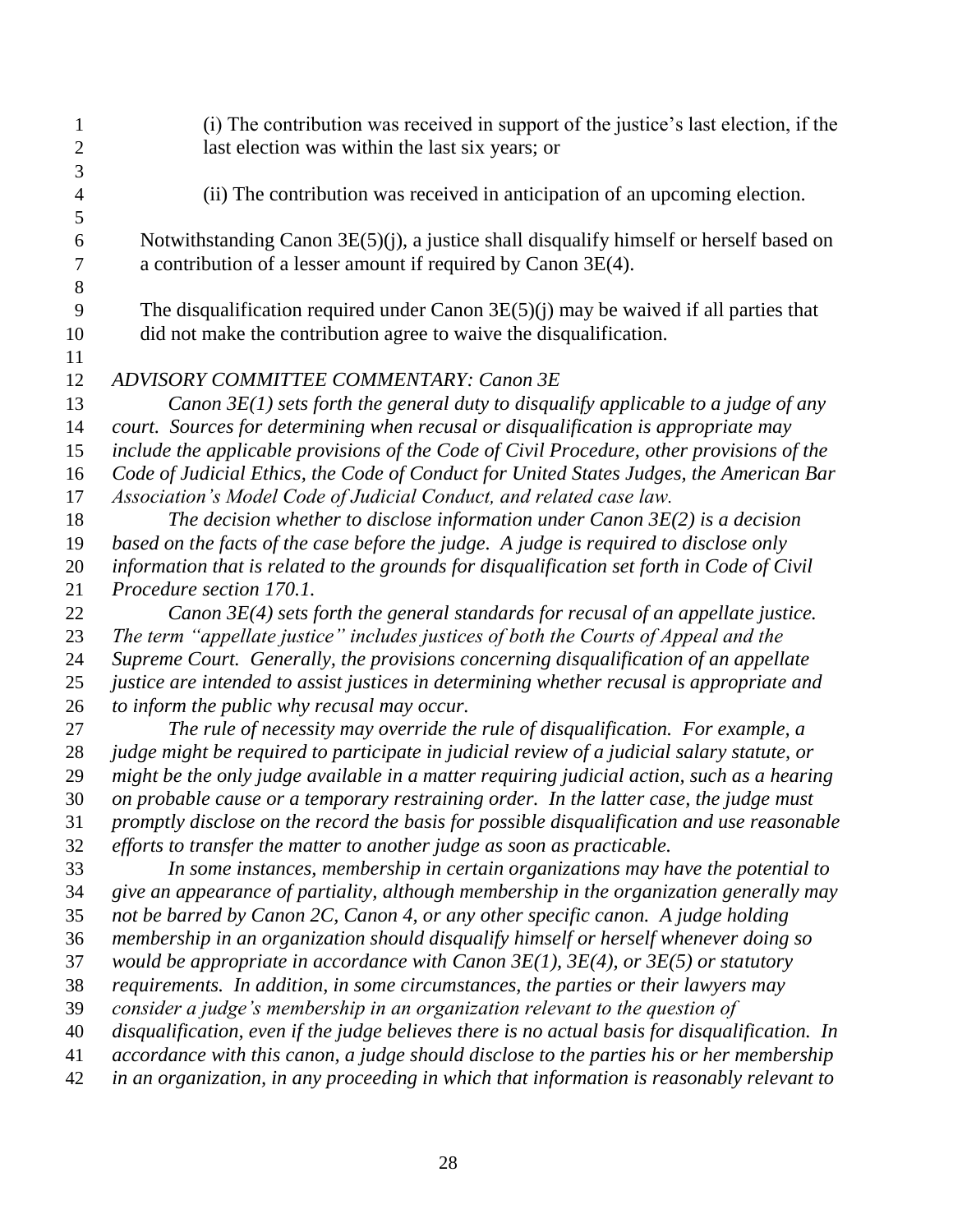*the question of disqualification under Code of Civil Procedure section 170.1, even if the judge concludes there is no actual basis for disqualification.*

- (6) It shall not be grounds for disqualification that the justice: (a) Is or is not a member of a racial, ethnic, religious, sexual, or similar group and the proceeding involves the rights of such a group; (b) Has in any capacity expressed a view on a legal or factual issue presented in 10 the proceeding, except as provided in Canon  $3E(5)(a)$ , (b), or (c); (c) Has as a lawyer or public official participated in the drafting of laws\* or in the effort to pass or defeat laws,\* the meaning, effect, or application of which is in issue in the proceeding unless the judge believes that his or her prior involvement was so well known\* as to raise a reasonable doubt in the public mind as to his or 16 her capacity to be impartial.\* *ADVISORY COMMITTEE COMMENTARY: Canon 3E(6) Canon 3E(6) is substantively the same as Code of Civil Procedure section 170.2, which pertains to trial court judges.*
-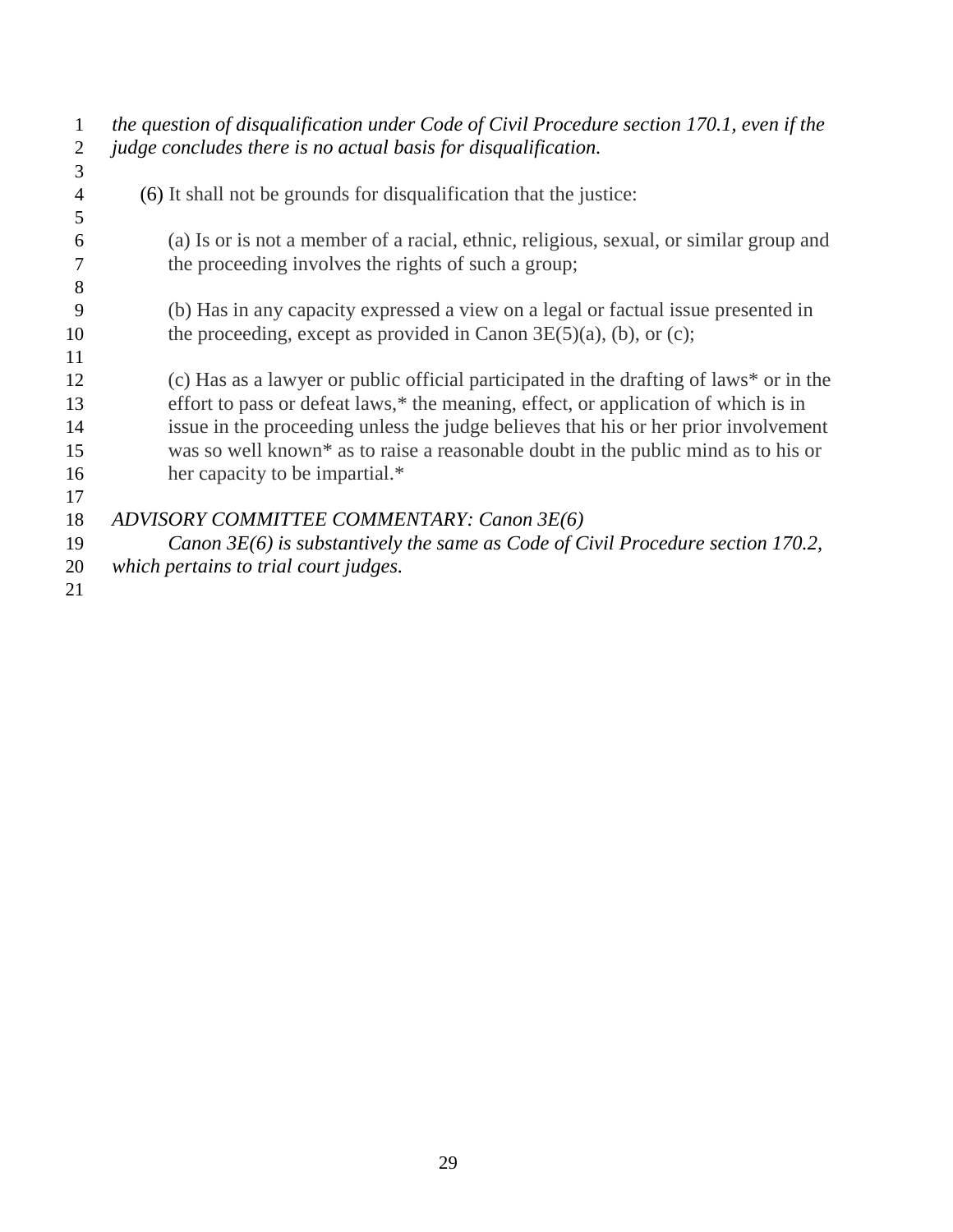| $\mathbf{1}$                                                   | <b>CANON 4</b>                                                                                                                                                                                                                                                                                                                                                                                                                                                                                                                                                                                                                                                                                                                                                                   |
|----------------------------------------------------------------|----------------------------------------------------------------------------------------------------------------------------------------------------------------------------------------------------------------------------------------------------------------------------------------------------------------------------------------------------------------------------------------------------------------------------------------------------------------------------------------------------------------------------------------------------------------------------------------------------------------------------------------------------------------------------------------------------------------------------------------------------------------------------------|
| $\overline{2}$<br>3<br>$\overline{4}$<br>5<br>$\boldsymbol{6}$ | A JUDGE SHALL SO CONDUCT THE JUDGE'S QUASI-JUDICIAL AND<br><b>EXTRAJUDICIAL ACTIVITIES AS TO MINIMIZE THE RISK OF</b><br><b>CONFLICT WITH JUDICIAL OBLIGATIONS</b>                                                                                                                                                                                                                                                                                                                                                                                                                                                                                                                                                                                                               |
| $\boldsymbol{7}$                                               | A. Extrajudicial Activities in General                                                                                                                                                                                                                                                                                                                                                                                                                                                                                                                                                                                                                                                                                                                                           |
| 8<br>$\overline{9}$<br>10                                      | A judge shall conduct all of the judge's extrajudicial activities so that they do not                                                                                                                                                                                                                                                                                                                                                                                                                                                                                                                                                                                                                                                                                            |
| 11<br>12                                                       | (1) cast reasonable doubt on the judge's capacity to act impartially, $*$                                                                                                                                                                                                                                                                                                                                                                                                                                                                                                                                                                                                                                                                                                        |
| 13<br>14                                                       | (2) demean the judicial office,                                                                                                                                                                                                                                                                                                                                                                                                                                                                                                                                                                                                                                                                                                                                                  |
| 15<br>16                                                       | (3) interfere with the proper performance of judicial duties, or                                                                                                                                                                                                                                                                                                                                                                                                                                                                                                                                                                                                                                                                                                                 |
| 17<br>18                                                       | (4) lead to frequent disqualification of the judge.                                                                                                                                                                                                                                                                                                                                                                                                                                                                                                                                                                                                                                                                                                                              |
| 19<br>20<br>21<br>22<br>23<br>24<br>25<br>26<br>27<br>28<br>29 | <b>ADVISORY COMMITTEE COMMENTARY: Canon 4A</b><br>Complete separation of a judge from extrajudicial activities is neither possible nor<br>wise; a judge should not become isolated from the community in which he or she lives.<br>Expressions of bias or prejudice by a judge, even outside the judge's judicial activities,<br>may cast reasonable doubt on the judge's capacity to act impartially* as a judge.<br>Expressions that may do so include inappropriate use of humor or the use of demeaning<br>remarks. See Canon 2C and accompanying Commentary.<br>Because a judge's judicial duties take precedence over all other activities (see<br>Canon 3A), a judge must avoid extrajudicial activities that might reasonably result in the<br>judge being disqualified. |
| 30<br>31                                                       | <b>B. Quasi-Judicial and Avocational Activities</b>                                                                                                                                                                                                                                                                                                                                                                                                                                                                                                                                                                                                                                                                                                                              |
| 32<br>33<br>34                                                 | A judge may speak, write, lecture, teach, and participate in activities concerning legal and<br>nonlegal subject matters, subject to the requirements of this code.                                                                                                                                                                                                                                                                                                                                                                                                                                                                                                                                                                                                              |
| 35<br>36                                                       | <b>ADVISORY COMMITTEE COMMENTARY: Canon 4B</b><br>As a judicial officer and person specially learned in the law, $*$ a judge is in a                                                                                                                                                                                                                                                                                                                                                                                                                                                                                                                                                                                                                                             |
| 37<br>38<br>39<br>40<br>41<br>42                               | unique position to contribute to the improvement of the law, the legal system, and the<br>administration of justice,* including revision of substantive and procedural law* and<br>improvement of criminal and juvenile justice. To the extent that time permits, a judge<br>may do so, either independently or through a bar or judicial association or other group<br>dedicated to the improvement of the law.* It may be necessary to promote legal<br>education programs and materials by identifying authors and speakers by judicial title.                                                                                                                                                                                                                                |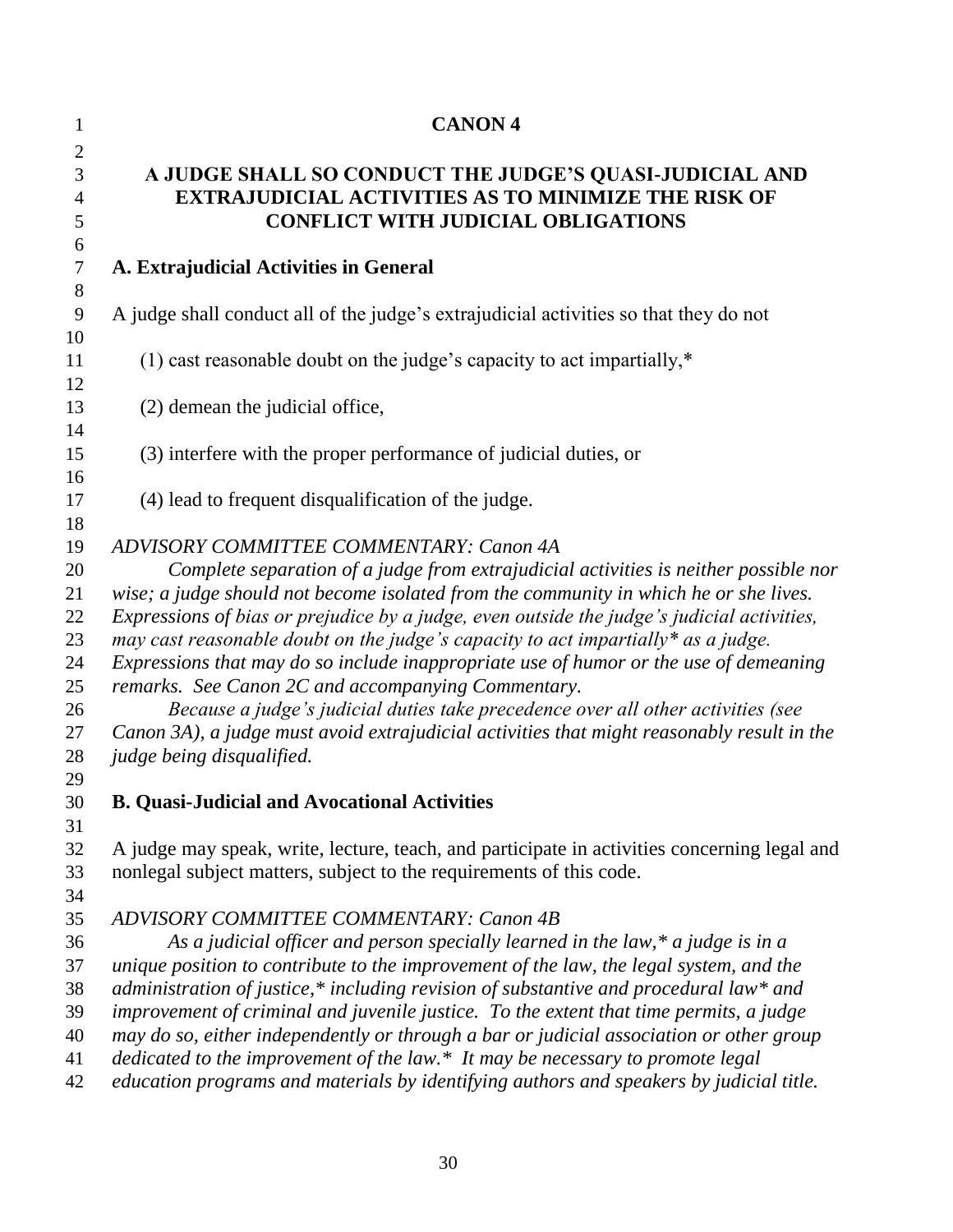*This is permissible, provided such use of the judicial title does not contravene Canons 2A and 2B. Judges are not precluded by their office from engaging in other social, community, and intellectual endeavors so long as they do not interfere with the obligations under Canons 2C and 4A.*  **C. Governmental, Civic, or Charitable Activities**  (1) A judge shall not appear at a public hearing or officially consult with an executive or legislative body or public official except on matters concerning the law, the legal system, or the administration of justice,\* or in matters involving the judge's private economic or personal interests. *ADVISORY COMMITTEE COMMENTARY: Canon 4C(1) When deciding whether to appear at a public hearing or to consult with an executive or legislative body or public official on matters concerning the law, the legal system, or the administration of justice,\* a judge should consider if that conduct would violate any other provisions of this code. For a list of factors to consider, see the explanation of "law, the legal system, or the administration of justice" in the Terminology section. See also Canon 2B regarding the obligation to avoid improper influence.* (2) A judge shall not accept appointment to a governmental committee or commission or other governmental position that is concerned with issues of fact or policy on matters other than the improvement of the law, the legal system, or the administration of justice.\* A judge may, however, serve in the military reserve or represent a national, state, or local government on ceremonial occasions or in connection with historical, educational, or cultural activities. *ADVISORY COMMITTEE COMMENTARY: Canon 4C(2) Canon 4C(2) prohibits a judge from accepting any governmental position except one relating to the law, legal system, or administration of justice\* as authorized by Canon 4C(3). The appropriateness of accepting extrajudicial assignments must be assessed in light of the demands on judicial resources and the need to protect the courts from involvement in extrajudicial matters that may prove to be controversial. Judges shall not accept governmental appointments that are likely to interfere with the effectiveness and independence\* of the judiciary, or that constitute a public office within the meaning of article VI, section 17 of the California Constitution. Canon 4C(2) does not govern a judge's service in a nongovernmental position. See Canon 4C(3) permitting service by a judge with organizations devoted to the improvement of the law, the legal system, or the administration of justice\* and with educational, religious, charitable, service,\* or civic organizations not conducted for profit. For example, service on the board of a public educational institution, other than a*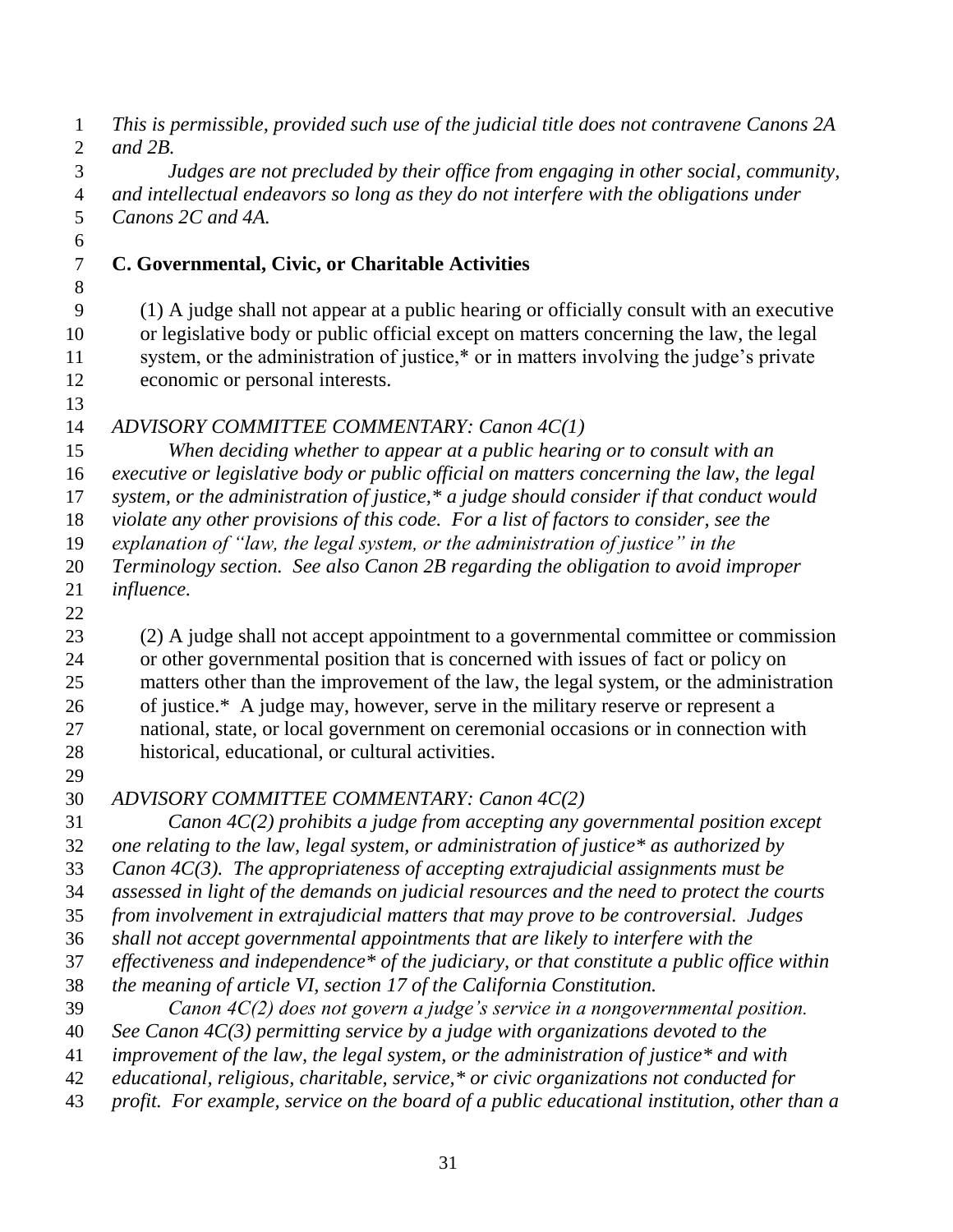*law school, would be prohibited under Canon 4C(2), but service on the board of a public law school or any private educational institution would generally be permitted under Canon 4C(3).*  (3) Subject to the following limitations and the other requirements of this code, (a) a judge may serve as an officer, director, trustee, or nonlegal advisor of an organization or governmental agency devoted to the improvement of the law, the legal system, or the administration of justice\* provided that such position does not constitute a public office within the meaning of article VI, section 17 of the California Constitution; (b) a judge may serve as an officer, director, trustee, or nonlegal advisor of an educational, religious, charitable, service,\* or civic organization not conducted for profit; *ADVISORY COMMITTEE COMMENTARY: Canon 4C(3) Canon 4C(3) does not apply to a judge's service in a governmental position unconnected with the improvement of the law, the legal system, or the administration of justice.\* See Canon 4C(2). Canon 4C(3) uses the phrase, "Subject to the following limitations and the other requirements of this code." As an example of the meaning of the phrase, a judge permitted by Canon 4C(3) to serve on the board of a service organization\* may be prohibited from such service by Canon 2C or 4A if the institution practices invidious discrimination or if service on the board otherwise casts reasonable doubt on the judge's capacity to act impartially\* as a judge. Service by a judge on behalf of a civic or charitable organization may be governed by other provisions of Canon 4 in addition to Canon 4C. For example, a judge is prohibited by Canon 4G from serving as a legal advisor to a civic or charitable organization. Service on the board of a homeowners association or a neighborhood protective group is proper if it is related to the protection of the judge's own economic interests. See Canons 4D(2) and 4D(4). See Canon 2B regarding the obligation to avoid improper use of the prestige of a judge's office.*  (c) a judge shall not serve as an officer, director, trustee, or nonlegal advisor if it is likely that the organization (i) will be engaged in judicial proceedings that would ordinarily come before the judge, or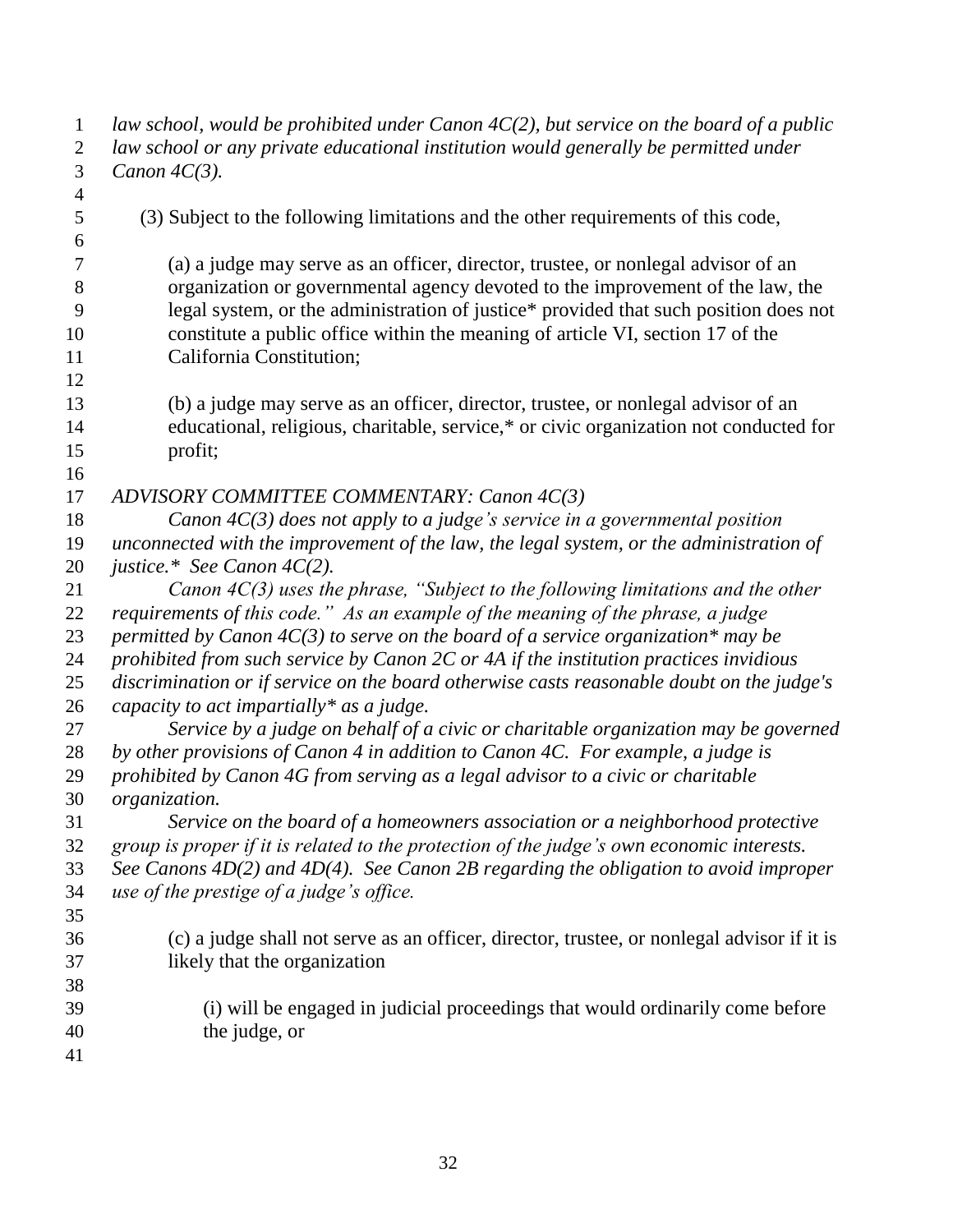| $\mathbf{1}$     | (ii) will be engaged frequently in adversary proceedings in the court of which                |
|------------------|-----------------------------------------------------------------------------------------------|
| $\overline{2}$   | the judge is a member or in any court subject to the appellate jurisdiction of                |
| 3                | the court of which the judge is a member.                                                     |
| $\overline{4}$   |                                                                                               |
| 5                | ADVISORY COMMITTEE COMMENTARY: Canon 4C(3)(c)                                                 |
| 6                | The changing nature of some organizations and of their relationship to the law*               |
| $\boldsymbol{7}$ | makes it necessary for the judge regularly to reexamine the activities of each                |
| $8\,$            | organization with which the judge is affiliated to determine if it is proper for the judge to |
| $\overline{9}$   | continue the affiliation. Some organizations regularly engage in litigation to achieve        |
| 10               | their goals or fulfill their purposes. Judges should avoid a leadership role in such          |
| 11               | organizations as it could compromise the appearance of impartiality.*                         |
| 12               |                                                                                               |
| 13               | (d) a judge as an officer, director, trustee, nonlegal advisor, or as a member or             |
| 14               | otherwise                                                                                     |
| 15               |                                                                                               |
| 16               | (i) may assist such an organization in planning fundraising and may                           |
| 17               | participate in the management and investment of the organization's funds.                     |
| 18               | However, a judge shall not personally participate in the solicitation of funds or             |
| 19               | other fundraising activities, except that a judge may privately solicit funds for             |
| 20               | such an organization from members of the judge's family* or from other                        |
| 21               | judges (excluding court commissioners, referees, retired judges, court-                       |
| 22               | appointed arbitrators, hearing officers, and temporary judges*);                              |
| 23               |                                                                                               |
| 24               | (ii) may make recommendations to public and private fund-granting                             |
| 25               | organizations on projects and programs concerning the law, the legal system,                  |
| 26               | or the administration of justice;*                                                            |
| 27               |                                                                                               |
| 28               | (iii) shall not personally participate in membership solicitation if the                      |
| 29               | solicitation might reasonably be perceived as coercive or if the membership                   |
| 30               | solicitation is essentially a fundraising mechanism, except as permitted in                   |
| 31               | Canon $4C(3)(d)(i)$ ;                                                                         |
| 32               |                                                                                               |
| 33               | (iv) shall not permit the use of the prestige of his or her judicial office for               |
| 34               | fundraising or membership solicitation but may be a speaker, guest of honor,                  |
| 35               | or recipient of an award for public or charitable service provided the judge                  |
| 36               | does not personally solicit funds and complies with Canons $4A(1)$ , $(2)$ , $(3)$ ,          |
| 37               | and $(4)$ .                                                                                   |
| 38               |                                                                                               |
| 39               | ADVISORY COMMITTEE COMMENTARY: Canon 4C(3)(d)                                                 |
| 40               | A judge may solicit membership or endorse or encourage membership efforts for                 |
| 41               | an organization devoted to the improvement of the law, the legal system, or the               |
| 42               | administration of justice,* or a nonprofit educational, religious, charitable, service,* or   |
| 43               | civic organization as long as the solicitation cannot reasonably be perceived as coercive     |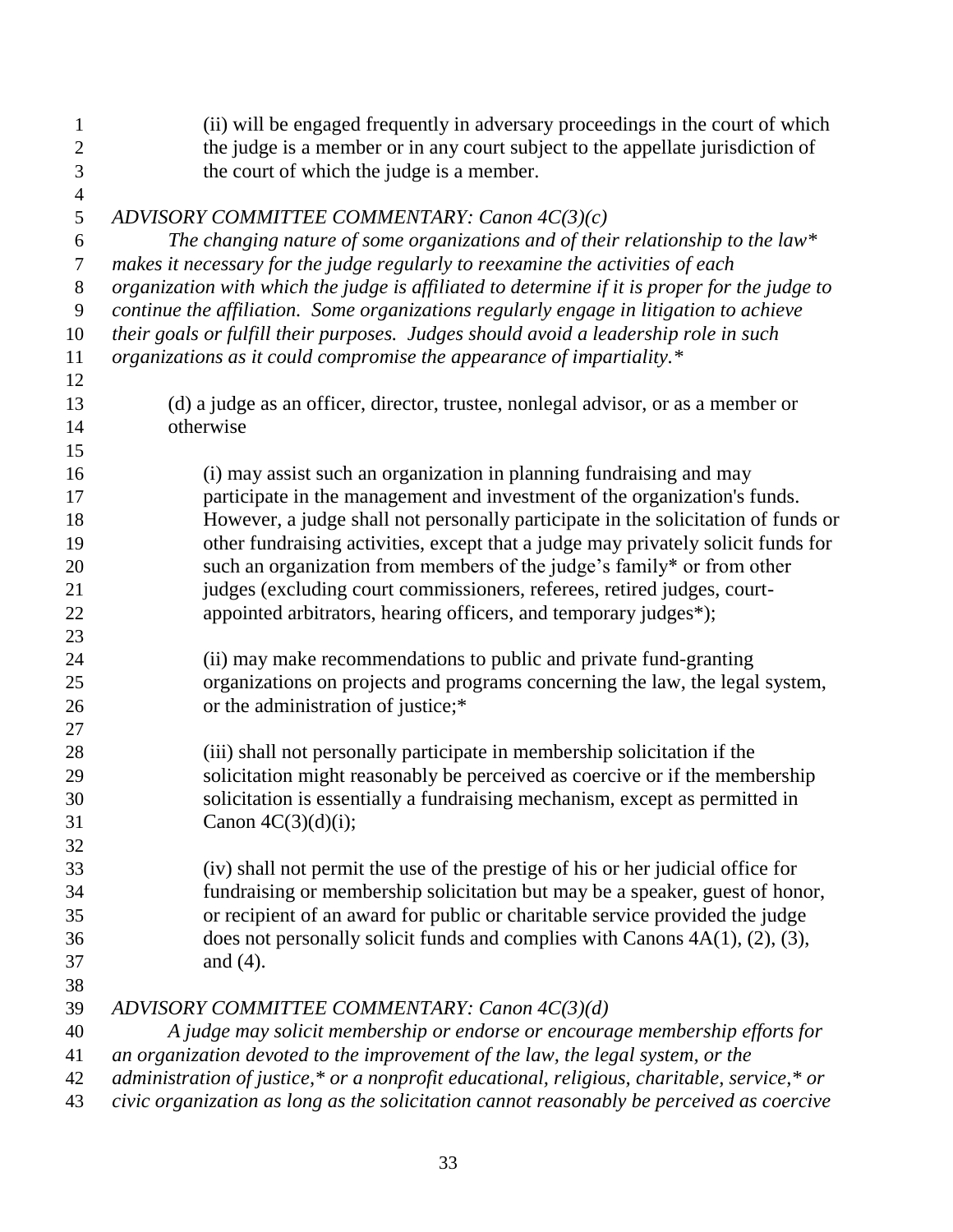*and is not essentially a fundraising mechanism. Solicitation of funds or memberships for an organization similarly involves the danger that the person solicited will feel obligated to respond favorably if the solicitor is in a position of influence or control. A judge must not engage in direct, individual solicitation of funds or memberships in person, in writing, or by telephone except in the following cases: (1) a judge may solicit other judges (excluding court commissioners, referees, retired judges, court-appointed arbitrators, hearing officers, and temporary judges\*) for funds or memberships; (2) a judge may solicit other persons for membership in the organizations described above if neither those persons nor persons with whom they are affiliated are likely ever to appear before the court on which the judge serves; and (3) a judge who is an officer of such an organization may send a general membership solicitation mailing over the judge's signature. When deciding whether to make recommendations to public and private fund- granting organizations on projects and programs concerning the law, the legal system, or the administration of justice,\* a judge should consider whether that conduct would violate any other provision of this code. For a list of factors to consider, see the explanation of "law, the legal system, or the administration of justice" in the Terminology section. Use of an organization's letterhead for fundraising or membership solicitation does not violate Canon 4C(3)(d), provided the letterhead lists only the judge's name and office or other position in the organization, and designates the judge's judicial title only if other persons whose names appear on the letterhead have comparable designations. In addition, a judge must also make reasonable efforts to ensure that the judge's staff, court officials, and others subject to the judge's direction and control do not solicit funds on the judge's behalf for any purpose, charitable or otherwise.*  (e) A judge may encourage lawyers to provide pro bono publico legal services. *ADVISORY COMMITTEE COMMENTARY: Canon 4C(3)(e) In addition to appointing lawyers to serve as counsel for indigent parties in individual cases, a judge may promote broader access to justice by encouraging lawyers to participate in pro bono publico legal services, as long as the judge does not employ coercion or abuse the prestige of judicial office.* **D. Financial Activities**  (1) A judge shall not engage in financial and business dealings that (a) may reasonably be perceived to exploit the judge's judicial position, or (b) involve the judge in frequent transactions or continuing business relationships with lawyers or other persons likely to appear before the court on which the judge serves.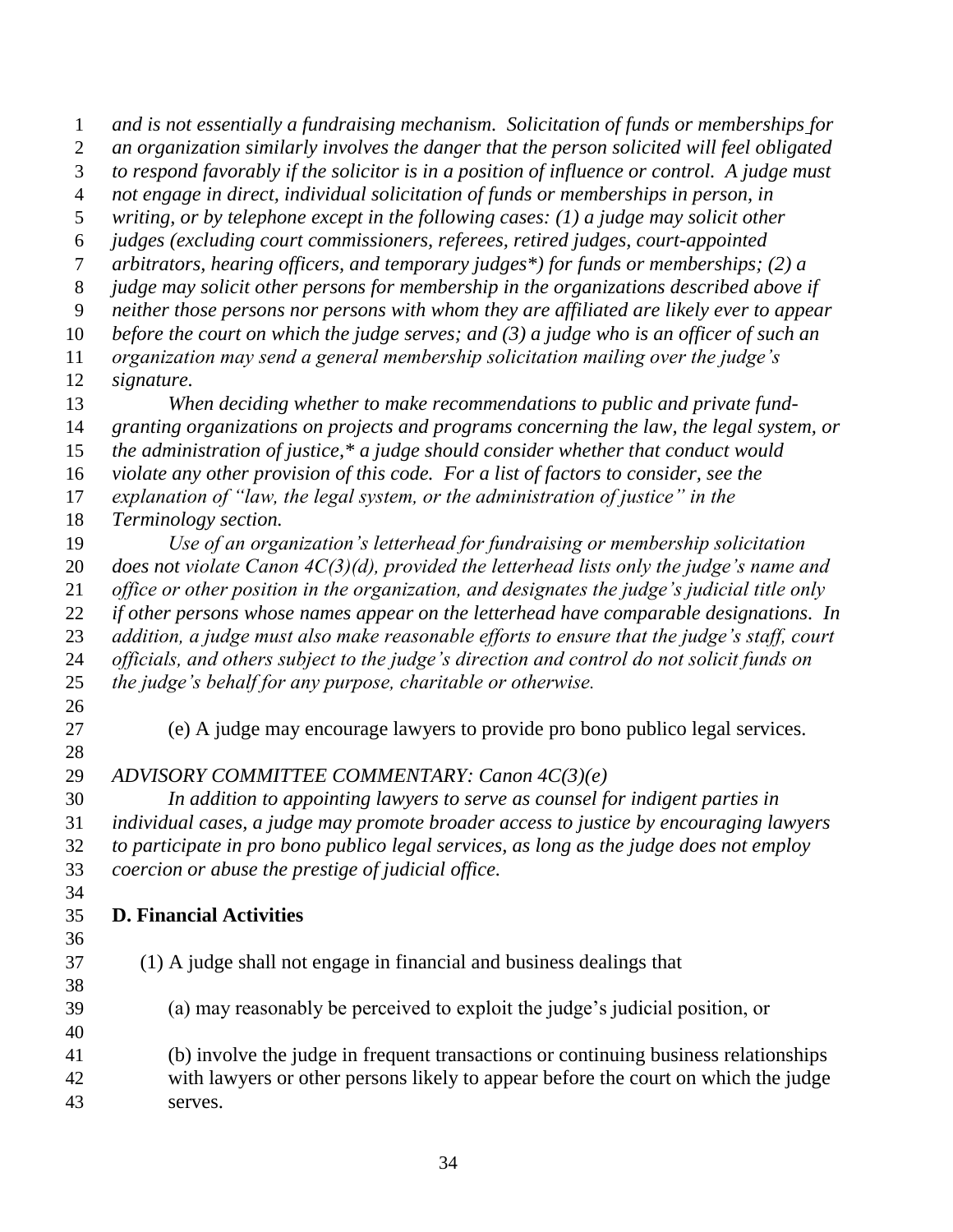#### *ADVISORY COMMITTEE COMMENTARY: Canon 4D(1)*

 *The Time for Compliance provision of this code (Canon 6F) postpones the time for compliance with certain provisions of this canon in some cases. A judge must avoid financial and business dealings that involve the judge in frequent transactions or continuing business relationships with persons likely to appear either before the judge personally or before other judges on the judge's court. A judge shall discourage members of the judge's family\* from engaging in dealings that would reasonably appear to exploit the judge's judicial position or that would involve family members in frequent transactions or continuing business relationships with persons likely to appear before the judge. This rule is necessary to avoid creating an appearance of exploitation of office or favoritism and to minimize the potential for disqualification. Participation by a judge in financial and business dealings is subject to the general prohibitions in Canon 4A against activities that tend to reflect adversely on impartiality,\* demean the judicial office, or interfere with the proper performance of judicial duties. Such participation is also subject to the general prohibition in Canon 2 against activities involving impropriety\* or the appearance of impropriety\* and the prohibition in Canon 2B against the misuse of the prestige of judicial office. In addition, a judge must maintain high standards of conduct in all of the judge's activities, as set forth in Canon 1.*  (2) A judge may, subject to the requirements of this code, hold and manage investments of the judge and members of the judge's family,\* including real estate, and engage in other remunerative activities. A judge shall not participate in, nor permit the judge's name to be used in connection with, any business venture or commercial advertising that indicates the judge's title or affiliation with the judiciary or otherwise lend the power or prestige of his or her office to promote a business or any commercial venture. (3) A judge shall not serve as an officer, director, manager, or employee of a business affected with a public interest, including, without limitation, a financial institution, insurance company, or public utility. *ADVISORY COMMITTEE COMMENTARY: Canon 4D(3) Although participation by a judge in business activities might otherwise be permitted by Canon 4D, a judge may be prohibited from participation by other provisions of this code when, for example, the business entity frequently appears before the judge's court or the participation requires significant time away from judicial duties. Similarly, a judge must avoid participating in any business activity if the judge's participation would involve misuse of the prestige of judicial office. See Canon 2B.*  (4) A judge shall manage personal investments and financial activities so as to

minimize the necessity for disqualification. As soon as reasonably possible, a judge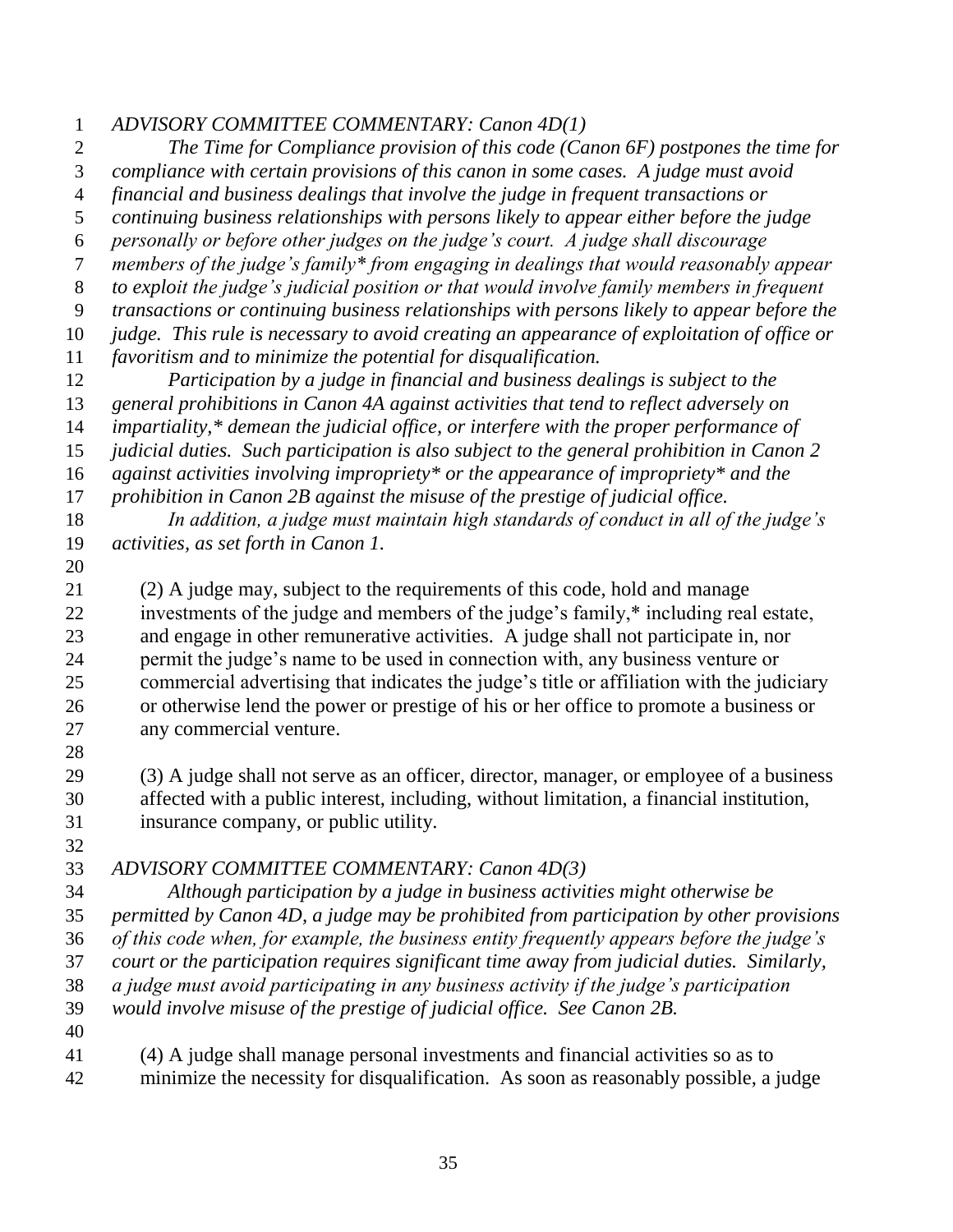shall divest himself or herself of investments and other financial interests that would require frequent disqualification. (5) Under no circumstance shall a judge accept a gift,\* bequest, or favor if the donor is a party whose interests have come or are reasonably likely to come before the judge. A judge shall discourage members of the judge's family residing in the judge's household\* from accepting similar benefits from parties who have come or are reasonably likely to come before the judge. *ADVISORY COMMITTEE COMMENTARY: Canon 4D(5) In addition to the prohibitions set forth in Canon 4D(5) regarding gifts,\* other laws\* may be applicable to judges, including, for example, Code of Civil Procedure section 170.9 and the Political Reform Act of 1974 (Gov. Code, § 81000 et seq.). Canon 4D(5) does not apply to contributions to a judge's campaign for judicial office, a matter governed by Canon 5, although such contributions may give rise to an obligation by the judge to disqualify or disclose. See Canon 3E(2)(b) and accompanying Commentary and Code of Civil Procedure section 170.1, subdivision (a)(9). Because a gift,\* bequest, or favor to a member of the judge's family residing in the judge's household\* might be viewed as intended to influence the judge, a judge must inform those family members of the relevant ethical constraints upon the judge in this regard and urge them to take these constraints into account when making decisions about accepting such gifts,\* bequests, or favors. A judge cannot, however, reasonably be expected to know or control all of the financial or business activities of all family members residing in the judge's household.\* The application of Canon 4D(5) requires recognition that a judge cannot reasonably be expected to anticipate all persons or interests that may come before the court.*  (6) A judge shall not accept and shall discourage members of the judge's family residing in the judge's household\* from accepting a gift,\* bequest, favor, or loan from anyone except as hereinafter set forth. Gifts\* that are permitted by Canons 4D(6)(a) through (i) may only be accepted if the gift,\* bequest, favor, or loan would neither influence nor reasonably be perceived as intended to influence the judge in the performance of judicial duties: (a) a gift,\* bequest, favor, or loan from a person whose preexisting relationship with the judge would prevent the judge under Canon 3E from hearing a case involving that person; *ADVISORY COMMITTEE COMMENTARY: Canon 4D(6)(a) Upon appointment or election as a judge or within a reasonable period of time thereafter, a judge may attend an event honoring the judge's appointment or election as a judge provided that (1) the judge would otherwise be disqualified from hearing any*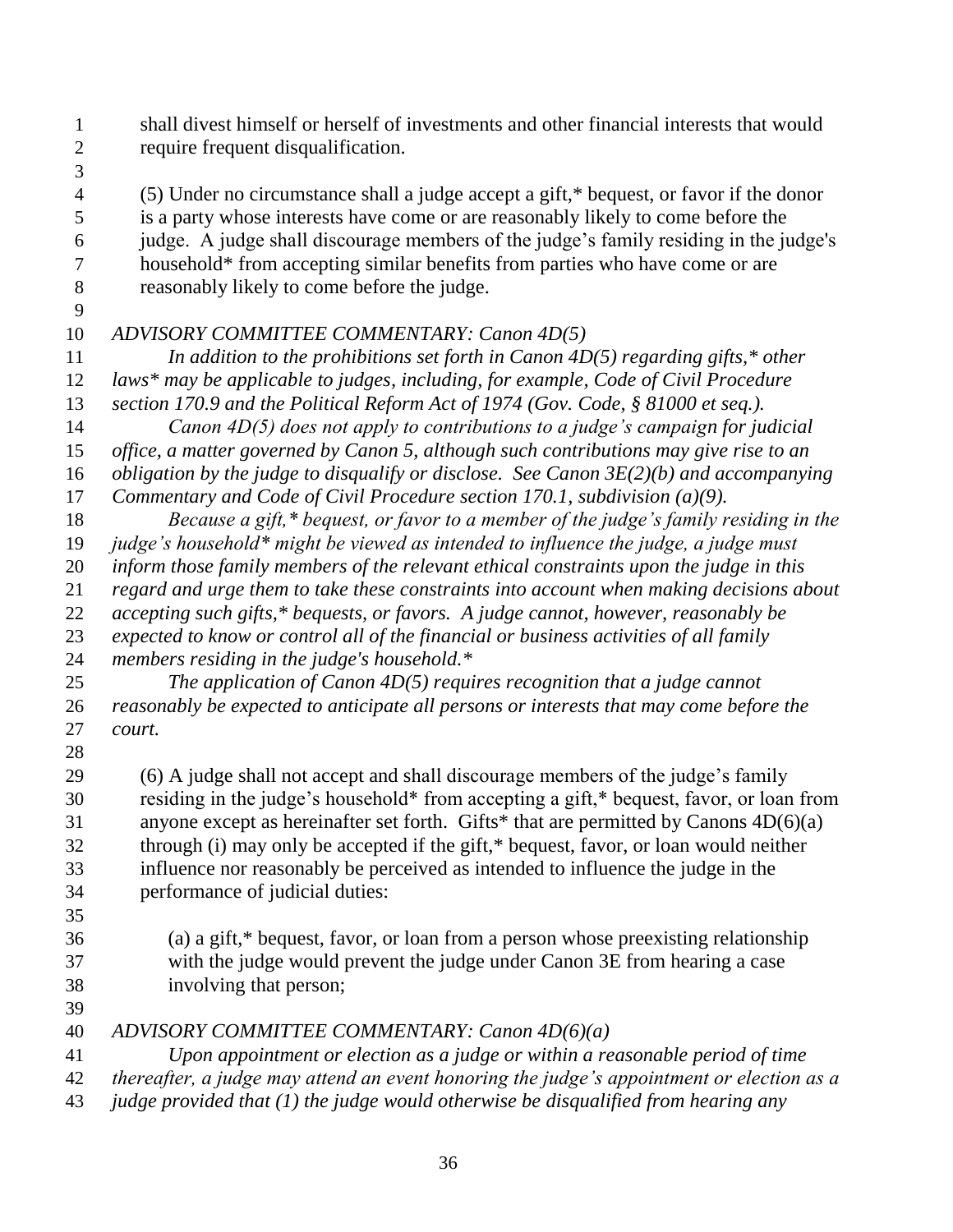*matter involving the person or entity holding or funding the event, and (2) a reasonable person would not conclude that attendance at the event undermines the judge's integrity,\* impartiality,\* or independence.\** (b) a gift\* for a special occasion from a relative or friend, if the gift\* is fairly commensurate with the occasion and the relationship; *ADVISORY COMMITTEE COMMENTARY: Canon 4D(6)(b) A gift\* to a judge, or to a member of the judge's family residing in the judge's household,\* that is excessive in value raises questions about the judge's impartiality\* and the integrity\* of the judicial office and might require disqualification of the judge where disqualification would not otherwise be required. See, however, Canon 4D(6)(a).*  (c) commercial or financial opportunities and benefits, including special pricing and discounts, and loans from lending institutions in their regular course of business, if the same opportunities and benefits or loans are made available on the same terms to similarly situated persons who are not judges; (d) any gift\* incidental to a public testimonial, or educational or resource materials supplied by publishers on a complimentary basis for official use, or an invitation to the judge and the judge's spouse or registered domestic partner\* or guest to attend a bar-related function or an activity devoted to the improvement of the law, 23 the legal system, or the administration of justice;\* (e) advances or reimbursement for the reasonable cost of travel, transportation, lodging, and subsistence that is directly related to participation in any judicial, educational, civic, or governmental program or bar-related function or activity devoted to the improvement of the law, the legal system, or the administration of 29 justice;\* *ADVISORY COMMITTEE COMMENTARY: Canon 4D(6)(e) Acceptance of an invitation to a law-related function is governed by Canon 4D(6)(d); acceptance of an invitation paid for by an individual lawyer or group of lawyers is governed by Canon 4D(6)(g). See also Canon 4H(2) and accompanying Commentary.* (f) a gift,\* award, or benefit incident to the business, profession, or other separate activity of a spouse or registered domestic partner\* or other member of the judge's family residing in the judge's household,\* including gifts,\* awards, and benefits for the use of both the spouse or registered domestic partner\* or other family member and the judge; (g) ordinary social hospitality;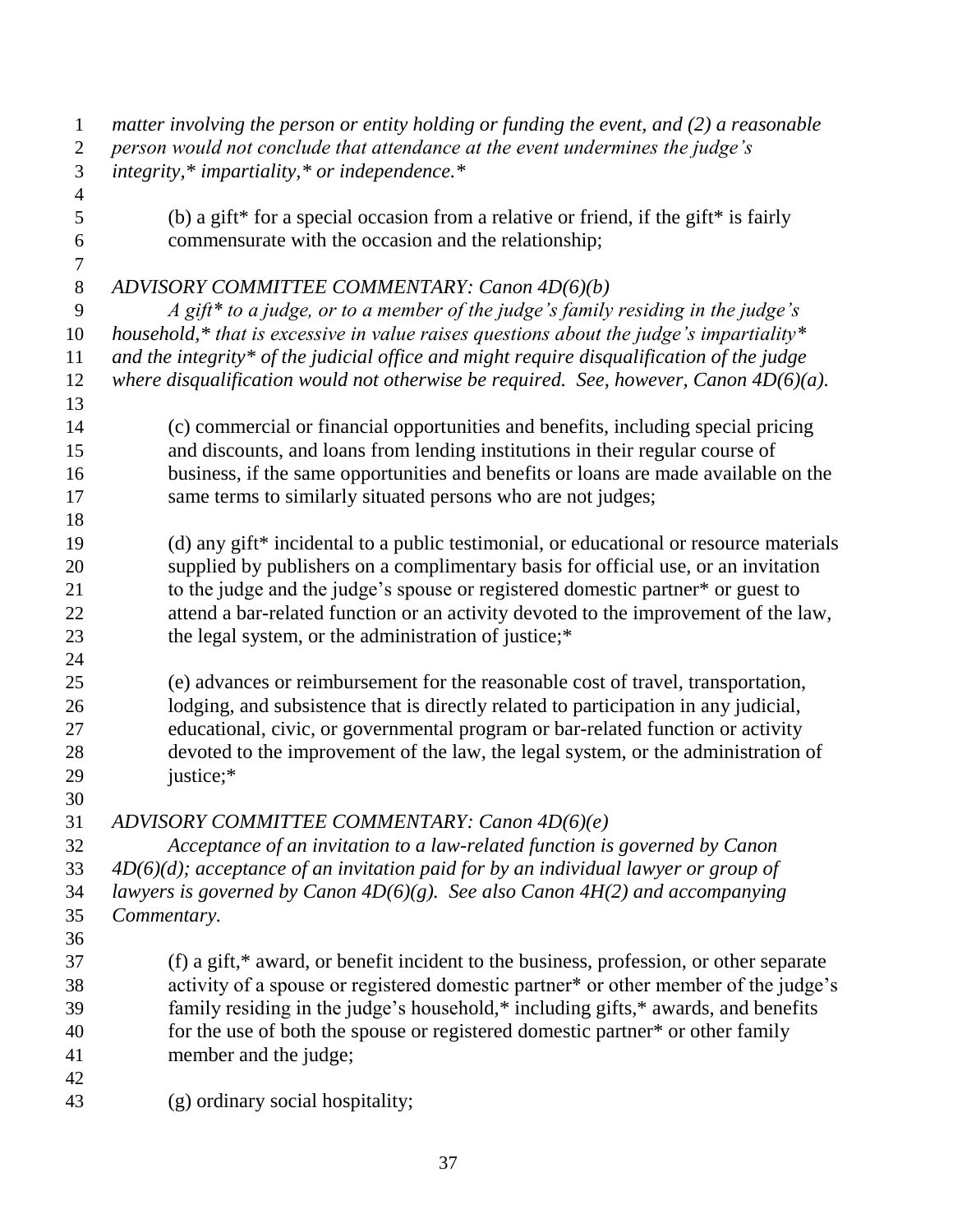| $\mathbf{1}$   | ADVISORY COMMITTEE COMMENTARY: Canon 4D(6)(g)                                                                                                                           |
|----------------|-------------------------------------------------------------------------------------------------------------------------------------------------------------------------|
| $\overline{2}$ | Although Canon $4D(6)(g)$ does not preclude ordinary social hospitality, a judge                                                                                        |
| 3              | should carefully weigh acceptance of such hospitality to avoid any appearance of                                                                                        |
| $\overline{4}$ | impropriety* or bias or any appearance that the judge is misusing the prestige of judicial                                                                              |
| 5              | office. See Canons 2 and 2B. A judge should also consider whether acceptance would                                                                                      |
| 6<br>7         | affect the integrity,* impartiality,* or independence* of the judiciary. See Canon 2A.                                                                                  |
| 8              |                                                                                                                                                                         |
| 9              | (h) an invitation to the judge and the judge's spouse, registered domestic partner,*<br>or guest to attend an event sponsored by an educational, religious, charitable, |
| 10             | service,* or civic organization with which the judge is associated or involved, if                                                                                      |
| 11             | the same invitation is offered to persons who are not judges and who are similarly                                                                                      |
| 12             | engaged with the organization.                                                                                                                                          |
| 13             |                                                                                                                                                                         |
| 14             | (i) a nominal gift,* provided the gift* is not from a lawyer, law firm, or other                                                                                        |
| 15             | person likely to appear before the court on which the judge serves, unless one or                                                                                       |
| 16             | more of the exceptions in this canon applies.                                                                                                                           |
| 17             |                                                                                                                                                                         |
| 18             | ADVISORY COMMITTEE COMMENTARY: Canon 4D(6)(i)                                                                                                                           |
| 19             | For example, nominal gifts* include snacks or a token memento from jurors,                                                                                              |
| 20             | keychains or pens provided by vendors at legal conferences, or handicrafts or art                                                                                       |
| 21             | projects from students.                                                                                                                                                 |
| 22             | A judge should carefully weigh acceptance of any nominal gift to avoid any                                                                                              |
| 23             | appearance of impropriety* or bias or any appearance that the judge is misusing the                                                                                     |
| 24             | prestige of judicial office. See Canons 2 and 2B. A judge should also consider whether                                                                                  |
| 25             | acceptance would affect the integrity,* impartiality,* or independence* of the judiciary.                                                                               |
| 26             | See Canon 2A.                                                                                                                                                           |
| 27             |                                                                                                                                                                         |
| 28             | (7) A judge may accept the following, provided that doing so would neither influence                                                                                    |
| 29             | nor reasonably be perceived as intended to influence the judge in the performance of                                                                                    |
| 30             | judicial duties:                                                                                                                                                        |
| 31             |                                                                                                                                                                         |
| 32             | (a) a scholarship or fellowship awarded on the same terms and based on the same                                                                                         |
| 33             | criteria applied to other applicants;                                                                                                                                   |
| 34             |                                                                                                                                                                         |
| 35             | (b) rewards and prizes given to competitors or participants in random drawings,                                                                                         |
| 36             | contests, or other events that are open to persons who are not judges.                                                                                                  |
| 37             |                                                                                                                                                                         |
| 38             | ADVISORY COMMITTEE COMMENTARY: Canons 4D(6) and 4D(7)                                                                                                                   |
| 39             | The references to such scholarships, fellowships, rewards, and prizes were moved                                                                                        |
| 40             | from Canon 4D(6) to Canon 4D(7) because they are not considered to be gifts* under                                                                                      |
| 41             | this code, and a judge may accept them.                                                                                                                                 |
| 42             |                                                                                                                                                                         |
| 43             |                                                                                                                                                                         |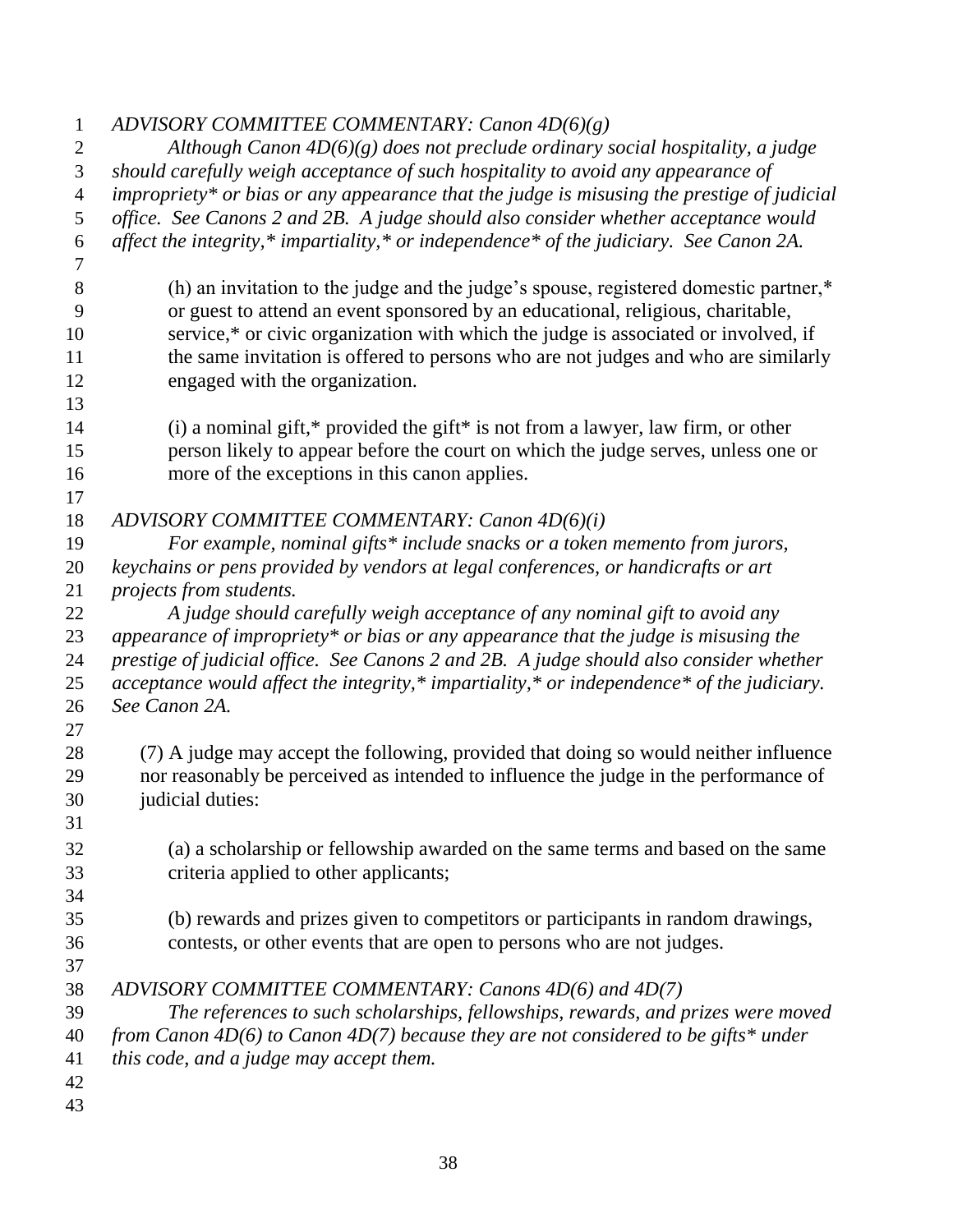| $\mathbf{1}$   | E. Fiduciary* Activities                                                                                                                                                        |
|----------------|---------------------------------------------------------------------------------------------------------------------------------------------------------------------------------|
| $\overline{2}$ |                                                                                                                                                                                 |
| 3              | (1) A judge shall not serve as executor, administrator, or other personal                                                                                                       |
| 4              | representative, trustee, guardian, attorney in fact, or other fiduciary,* except for the                                                                                        |
| 5              | estate, trust, or person of a member of the judge's family,* and then only if such                                                                                              |
| 6              | service will not interfere with the proper performance of judicial duties.                                                                                                      |
| 7              |                                                                                                                                                                                 |
| 8<br>9         | (2) A judge shall not serve as a fiduciary* if it is likely that the judge as a fiduciary*                                                                                      |
| 10             | will be engaged in proceedings that would ordinarily come before the judge, or if the<br>estate, trust, or minor or conservatee will be engaged in contested proceedings in the |
| 11             | court on which the judge serves or one under its appellate jurisdiction.                                                                                                        |
| 12             |                                                                                                                                                                                 |
| 13             | (3) The same restrictions on financial activities that apply to a judge personally also                                                                                         |
| 14             | apply to the judge while acting in a fiduciary* capacity.                                                                                                                       |
| 15             |                                                                                                                                                                                 |
| 16             | <b>ADVISORY COMMITTEE COMMENTARY: Canon 4E</b>                                                                                                                                  |
| 17             | The Time for Compliance provision of this code (Canon $6F$ ) postpones the time for                                                                                             |
| 18             | compliance with certain provisions of this canon in some cases.                                                                                                                 |
| 19             | The restrictions imposed by this canon may conflict with the judge's obligation as                                                                                              |
| 20             | a fiduciary.* For example, a judge shall resign as trustee if detriment to the trust would                                                                                      |
| 21             | result from divestiture of trust holdings the retention of which would place the judge in                                                                                       |
| 22             | violation of Canon $4D(4)$ .                                                                                                                                                    |
| 23             |                                                                                                                                                                                 |
| 24             | <b>F. Service as Arbitrator or Mediator</b>                                                                                                                                     |
| 25             |                                                                                                                                                                                 |
| 26             | A judge shall not act as an arbitrator or mediator or otherwise perform judicial functions                                                                                      |
| 27             | in a private capacity unless expressly authorized by law.*                                                                                                                      |
| 28<br>29       | ADVISORY COMMITTEE COMMENTARY: Canon 4F                                                                                                                                         |
| 30             | Canon 4F does not prohibit a judge from participating in arbitration, mediation,                                                                                                |
| 31             | or settlement conferences performed as part of his or her judicial duties.                                                                                                      |
| 32             |                                                                                                                                                                                 |
| 33             | <b>G. Practice of Law</b>                                                                                                                                                       |
| 34             |                                                                                                                                                                                 |
| 35             | A judge shall not practice law.                                                                                                                                                 |
| 36             |                                                                                                                                                                                 |
| 37             | <b>ADVISORY COMMITTEE COMMENTARY: Canon 4G</b>                                                                                                                                  |
| 38             | This prohibition refers to the practice of law in a representative capacity and not                                                                                             |
| 39             | in a pro se capacity. A judge may act for himself or herself in all legal matters, including                                                                                    |
| 40             | matters involving litigation and matters involving appearances before or other dealings                                                                                         |
| 41             | with legislative and other governmental bodies. However, in so doing, a judge must not                                                                                          |
| 42             | abuse the prestige of office to advance the interests of the judge or member of the judge's                                                                                     |
| 43             | family.* See Canon 2B.                                                                                                                                                          |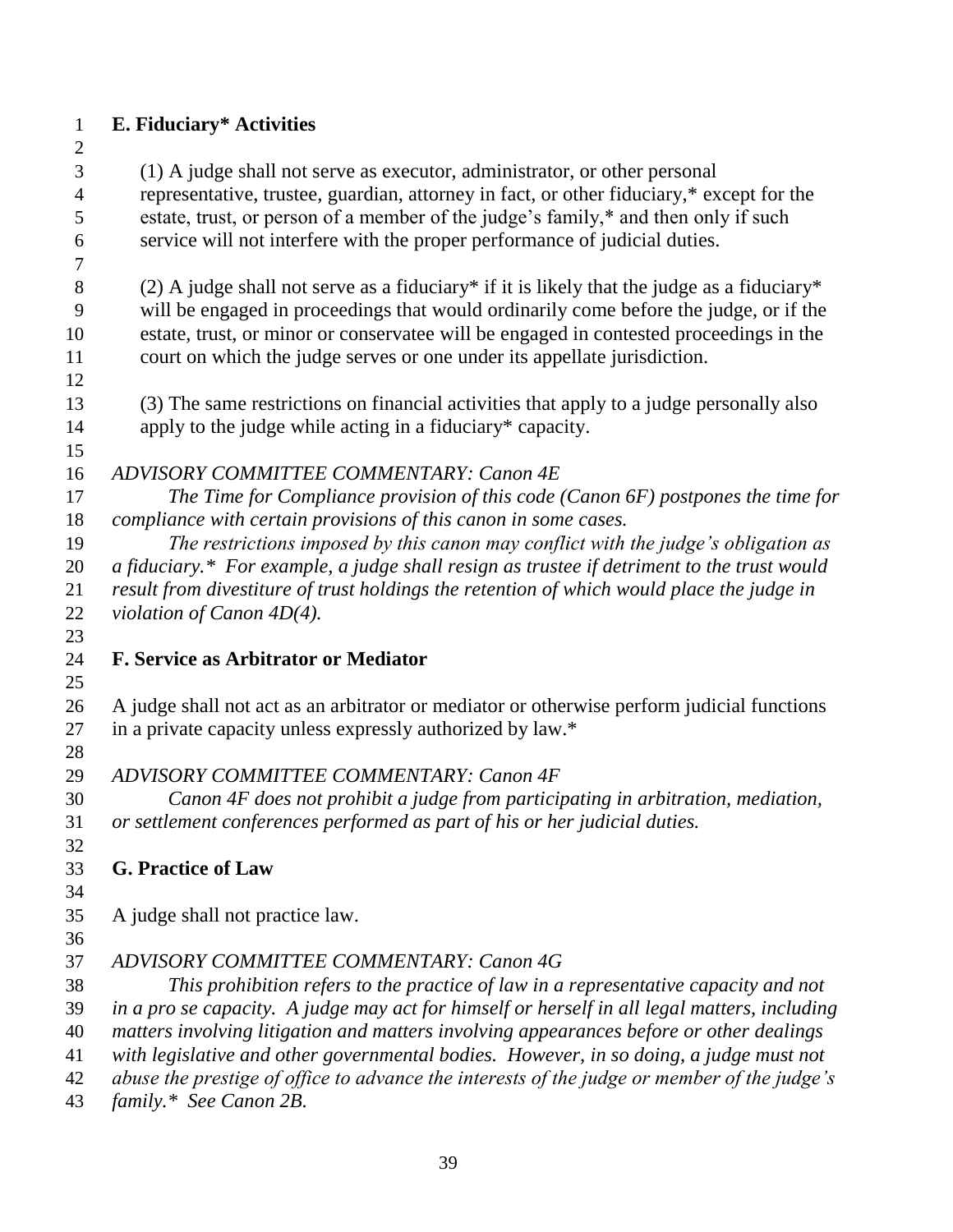*This prohibition applies to subordinate judicial officers,\* magistrates, special masters, and judges of the State Bar Court.* 

## **H. Compensation, Reimbursement, and Honoraria**

- A judge may receive compensation and reimbursement of expenses as provided by law\* for the extrajudicial activities permitted by this code, if the source of such payments does not give the appearance of influencing the judge's performance of judicial duties or otherwise give the appearance of impropriety.\*
- 

 (1) Compensation shall not exceed a reasonable amount nor shall it exceed what a person who is not a judge would receive for the same activity.

 (2) Expense reimbursement shall be limited to the actual cost of travel, food, lodging, and other costs reasonably incurred by the judge and, where appropriate to the occasion, by the judge's spouse, registered domestic partner,\* or guest. Any payment in excess of such an amount is compensation.

 (3) No judge shall accept any honorarium. "Honorarium" means any payment made in consideration for a speech given, an article published, or attendance at any public or private conference, convention, meeting, social event, meal, or like gathering. "Honorarium" does not include earned income for personal services that are customarily provided in connection with the practice of a bona fide business, trade, or profession, such as teaching or writing for a publisher, and does not include fees or other things of value received pursuant to Penal Code section 94.5 for performance of a marriage. For purposes of this canon, "teaching" includes presentations to impart educational information to lawyers in events qualifying for credit under Minimum Continuing Legal Education, to students in bona fide educational institutions, and to associations or groups of judges.

*ADVISORY COMMITTEE COMMENTARY: Canon 4H*

 *Judges should not accept compensation or reimbursement of expenses if acceptance would appear to a reasonable person to undermine the judge's integrity,\* impartiality,\* or independence.\**

 *A judge must assure himself or herself that acceptance of reimbursement or fee waivers would not appear to a reasonable person to undermine the judge's* 

- *independence,\* integrity,\* or impartiality.\* The factors a judge should consider when*
- *deciding whether to accept reimbursement or a fee waiver for attendance at a particular activity include whether:*
- 
- *(a) the sponsor is an accredited educational institution or bar association rather than a trade association or a for-profit entity;*
-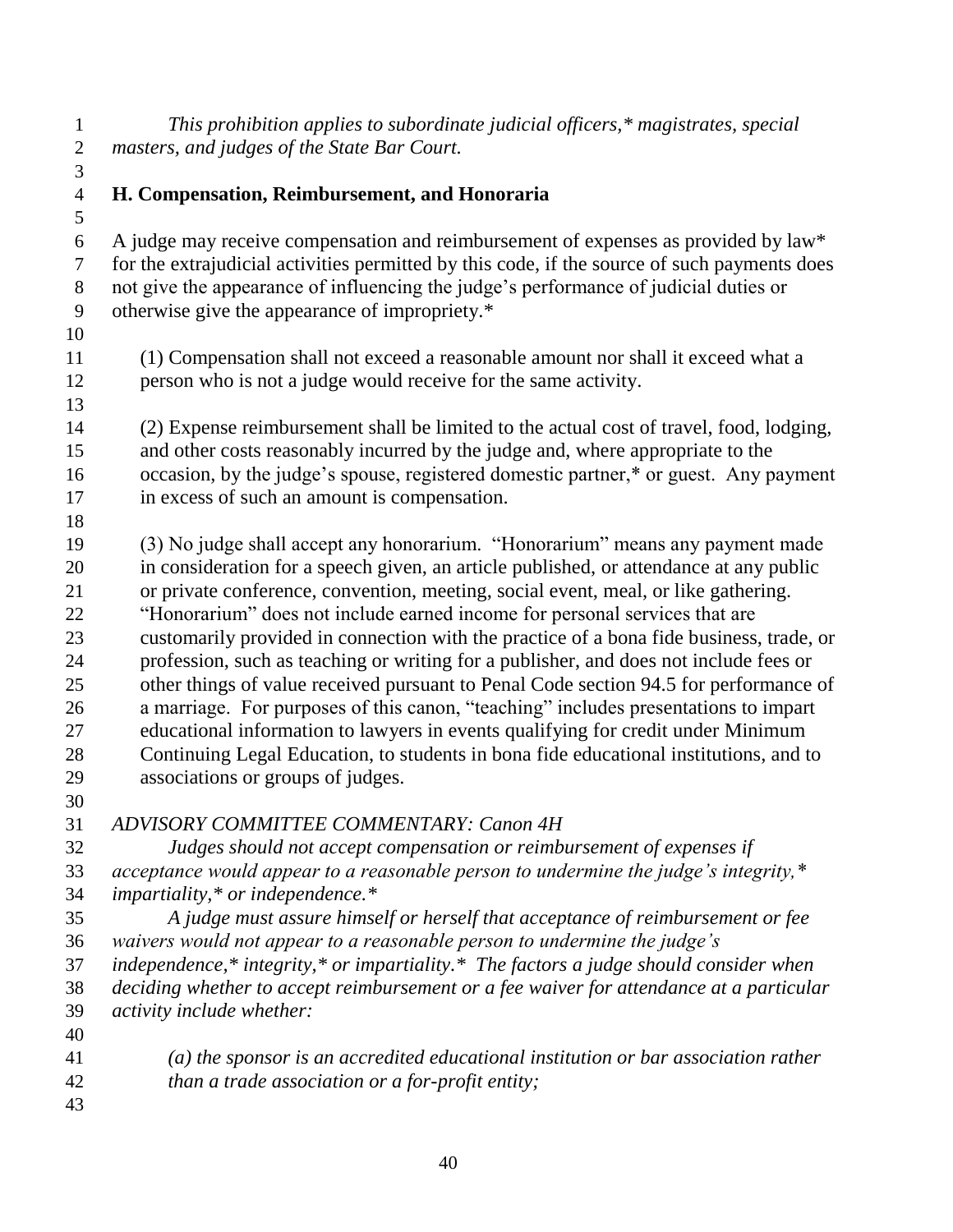| $\mathbf{1}$ | (b) the funding comes largely from numerous contributors rather than from a            |
|--------------|----------------------------------------------------------------------------------------|
| $\mathbf{2}$ | single entity, and whether the funding is earmarked for programs with specific         |
| 3            | content;                                                                               |
| 4            |                                                                                        |
| 5            | (c) the content is related or unrelated to the subject matter of a pending* or         |
| 6            | impending* proceeding before the judge, or to matters that are likely to come          |
| 7            | before the judge;                                                                      |
| 8            |                                                                                        |
| 9            | (d) the activity is primarily educational rather than recreational, and whether the    |
| 10           | costs of the event are reasonable and comparable to those associated with similar      |
| 11           | events sponsored by the judiciary, bar associations, or similar groups;                |
| 12           |                                                                                        |
| 13           | (e) information concerning the activity and its funding sources is available upon      |
| 14           | <i>inquiry;</i>                                                                        |
| 15           |                                                                                        |
| 16           | $(f)$ the sponsor or source of funding is generally associated with particular parties |
| 17           | or interests currently appearing or likely to appear in the judge's court, thus        |
| 18           | possibly requiring disqualification of the judge;                                      |
| 19           |                                                                                        |
| 20           | $(g)$ differing viewpoints are presented;                                              |
| 21           |                                                                                        |
| 22           | $(h)$ a broad range of judicial and nonjudicial participants are invited; or           |
| 23           |                                                                                        |
| 24           | $(i)$ the program is designed specifically for judges.                                 |
| 25           |                                                                                        |
| 26           | Judges should be aware of the statutory limitations on accepting gifts. $*$            |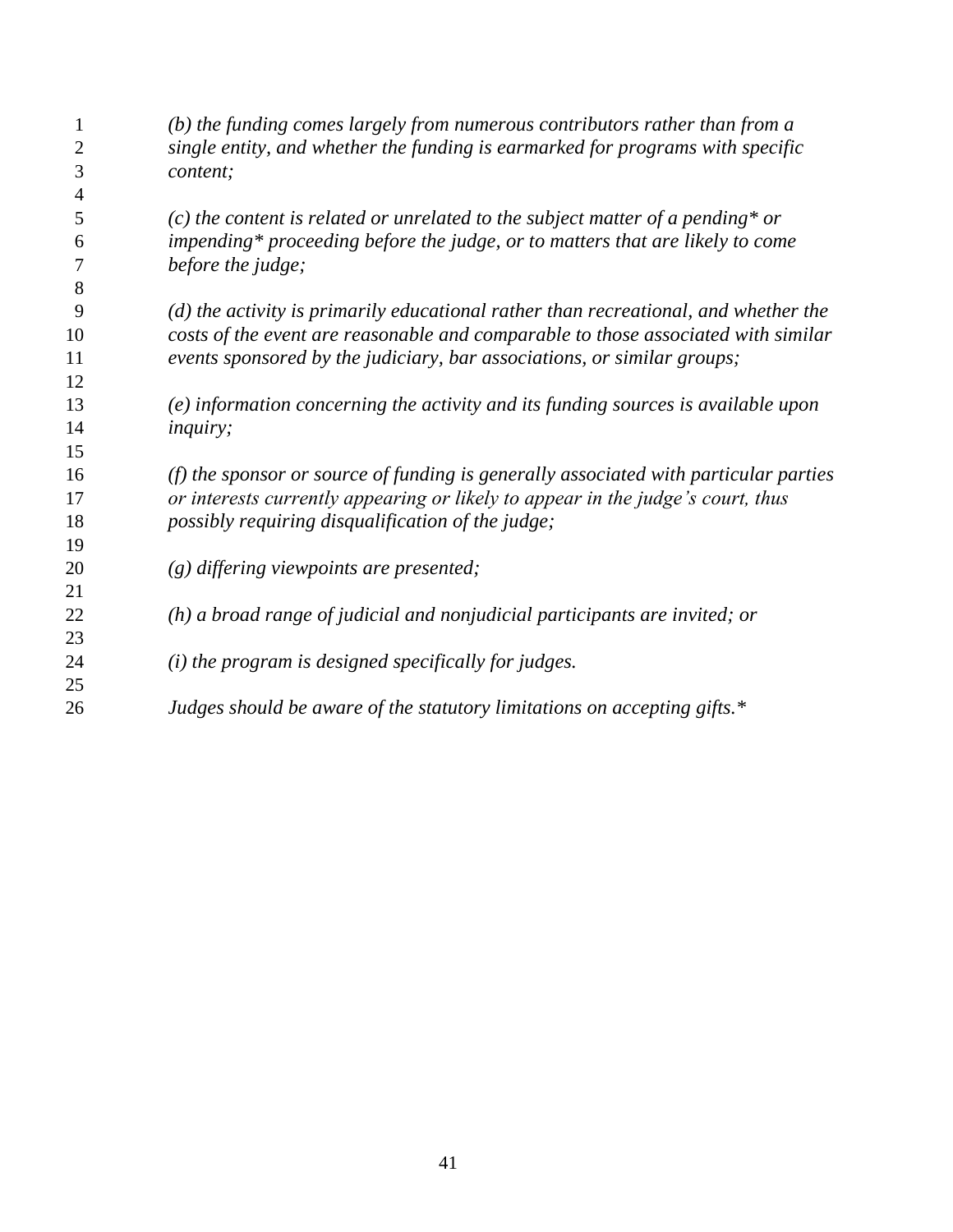| $\mathbf{1}$        | <b>CANON 5</b>                                                                                     |
|---------------------|----------------------------------------------------------------------------------------------------|
| $\overline{2}$<br>3 | A JUDGE OR CANDIDATE FOR JUDICIAL OFFICE* SHALL NOT ENGAGE                                         |
| $\overline{4}$      | IN POLITICAL OR CAMPAIGN ACTIVITY THAT IS INCONSISTENT WITH                                        |
| 5                   | THE INDEPENDENCE,* INTEGRITY,* OR IMPARTIALITY* OF THE                                             |
| $\boldsymbol{6}$    | <b>JUDICIARY</b>                                                                                   |
| $\overline{7}$      |                                                                                                    |
| $8\,$               | Judges and candidates for judicial office* are entitled to entertain their personal views on       |
| $\overline{9}$      | political questions. They are not required to surrender their rights or opinions as citizens.      |
| 10                  | They shall, however, not engage in political activity that may create the appearance of            |
| 11                  | political bias or impropriety.* Judicial independence,* impartiality,* and integrity* shall        |
| 12                  | dictate the conduct of judges and candidates for judicial office.*                                 |
| 13                  |                                                                                                    |
| 14                  | Judges and candidates for judicial office* shall comply with all applicable election,              |
| 15                  | election campaign, and election campaign fundraising laws* and regulations.                        |
| 16                  |                                                                                                    |
| 17                  | <b>ADVISORY COMMITTEE COMMENTARY: Canon 5</b>                                                      |
| 18                  | The term "political activity" should not be construed so narrowly as to prevent                    |
| 19                  | private comment.                                                                                   |
| 20                  |                                                                                                    |
| 21                  | <b>A. Political Organizations*</b>                                                                 |
| 22                  |                                                                                                    |
| 23<br>24            | Judges and candidates for judicial office* shall not                                               |
| 25                  | (1) act as leaders or hold any office in a political organization;*                                |
| 26                  |                                                                                                    |
| 27                  | (2) make speeches for a political organization* or candidate for nonjudicial office, or            |
| 28                  | publicly endorse or publicly oppose a candidate for nonjudicial office; or                         |
| 29                  |                                                                                                    |
| 30                  | (3) personally solicit funds for a political organization* or nonjudicial candidate; or            |
| 31                  | make contributions to a political party or political organization <sup>*</sup> or to a nonjudicial |
| 32                  | candidate in excess of \$500 in any calendar year per political party or political                 |
| 33                  | organization* or candidate, or in excess of an aggregate of \$1,000 in any calendar                |
| 34                  | year for all political parties or political organizations* or nonjudicial candidates.              |
| 35                  |                                                                                                    |
| 36                  | <b>ADVISORY COMMITTEE COMMENTARY: Canon 5A</b>                                                     |
| 37                  | This provision does not prohibit a judge or a candidate for judicial office* from                  |
| 38                  | signing a petition to qualify a measure for the ballot, provided the judge does not use his        |
| 39                  | or her official title.                                                                             |
| 40                  | Although attendance at political gatherings is not prohibited, any such attendance                 |
| 41                  | should be restricted so that it would not constitute an express public endorsement of a            |
| 42                  | nonjudicial candidate or a measure not affecting the law, the legal system, or the                 |
| 43                  | administration of justice* otherwise prohibited by this canon.                                     |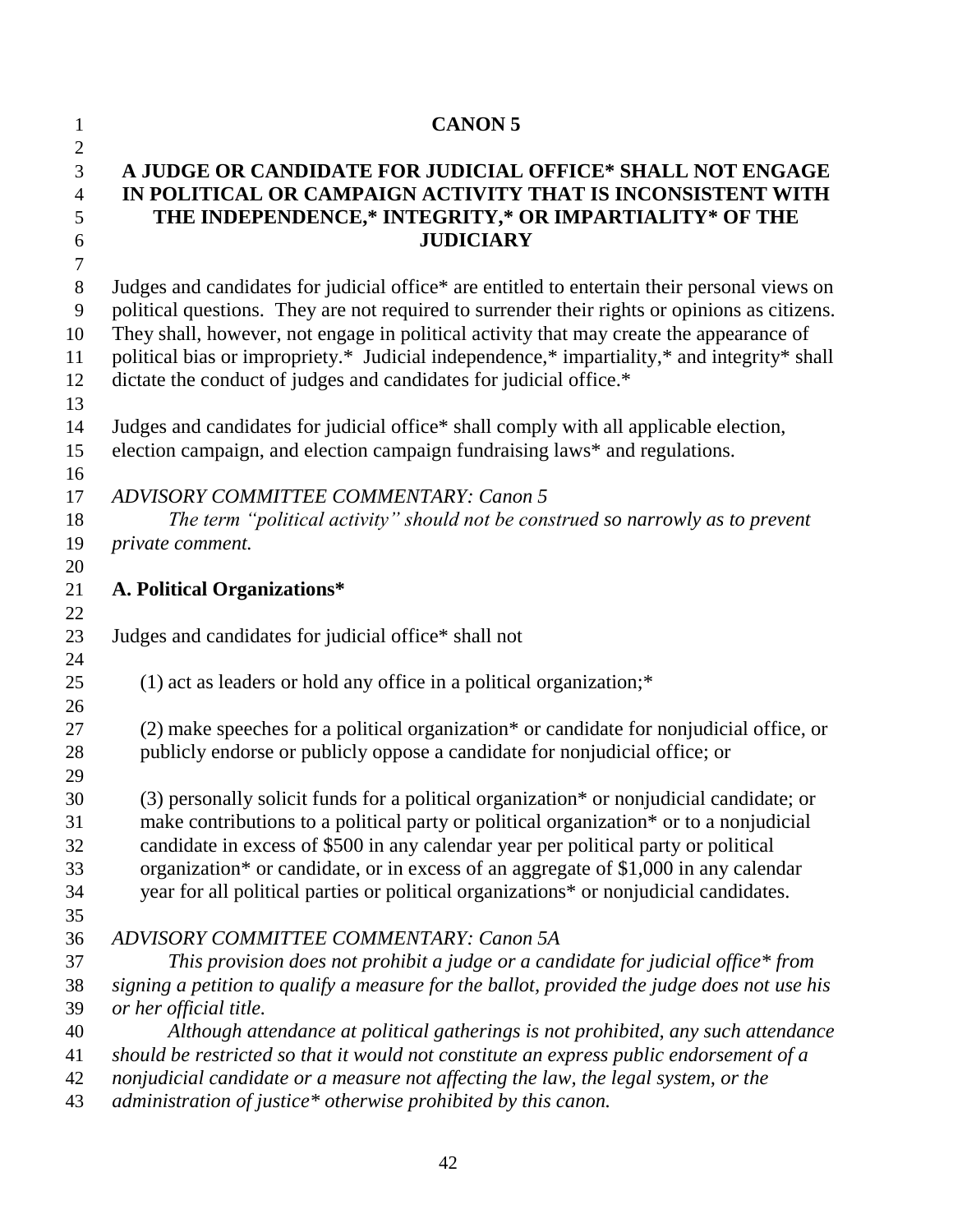| 1              | Subject to the monetary limitation herein to political contributions, a judge or a          |
|----------------|---------------------------------------------------------------------------------------------|
| $\mathbf{2}$   | candidate for judicial office* may purchase tickets for political dinners or other similar  |
| 3              | dinner functions. Any admission price to such a political dinner or function in excess of   |
| $\overline{4}$ | the actual cost of the meal will be considered a political contribution. The prohibition in |
| 5              | Canon 5A(3) does not preclude judges from contributing to a campaign fund for               |
| 6              | distribution among judges who are candidates for reelection or retention, nor does it       |
| $\overline{7}$ | apply to contributions to any judge or candidate for judicial office.*                      |
| $8\,$          | Under this canon, a judge may publicly endorse a candidate for judicial office.*            |
| $\mathbf{9}$   | Such endorsements are permitted because judicial officers have a special obligation to      |
| 10             | uphold the integrity,* impartiality,* and independence* of the judiciary and are in a       |
| 11             | unique position to know the qualifications necessary to serve as a competent judicial       |
| 12             | officer.                                                                                    |
| 13             | Although family members of the judge or candidate for judicial office* are not              |
| 14             | subject to the provisions of this code, a judge or candidate for judicial office* shall not |
| 15             | avoid compliance with this code by making contributions through a spouse or registered      |
| 16             | domestic partner* or other family member.                                                   |
| 17             |                                                                                             |
| 18             | <b>B. Conduct During Judicial Campaigns and Appointment Process</b>                         |
| 19             |                                                                                             |
| 20             | (1) A candidate for judicial office* or an applicant seeking appointment to judicial        |
| 21             | office shall not:                                                                           |
| 22             |                                                                                             |
| 23             | (a) make statements to the electorate or the appointing authority that commit the           |
| 24             | candidate or the applicant with respect to cases, controversies, or issues that are         |
| 25             | likely to come before the courts, or                                                        |
| 26             |                                                                                             |
| 27             | (b) knowingly,* or with reckless disregard for the truth, make false or misleading          |
| 28             | statements about the identity, qualifications, present position, or any other fact          |
| 29             | concerning himself or herself or his or her opponent or other applicants.                   |
| 30             |                                                                                             |
| 31             | (2) A candidate for judicial office* shall review and approve the content of all            |
| 32             | campaign statements and materials produced by the candidate or his or her campaign          |
| 33             | committee before its dissemination. A candidate shall take appropriate corrective           |
| 34             | action if the candidate learns of any misrepresentations made in his or her campaign        |
| 35             | statements or materials. A candidate shall take reasonable measures to prevent any          |
| 36             | misrepresentations being made in his or her support by third parties. A candidate           |
| 37             | shall take reasonable measures to ensure that appropriate corrective action is taken if     |
| 38             | the candidate learns of any misrepresentations being made in his or her support by          |
| 39             | third parties.                                                                              |
| 40             |                                                                                             |
| 41             | (3) Every candidate for judicial office* shall complete a judicial campaign ethics          |
| 42             | course approved by the Supreme Court no earlier than one year before or no later than       |
| 43             | 60 days after the filing of a declaration of intention by the candidate, the formation of   |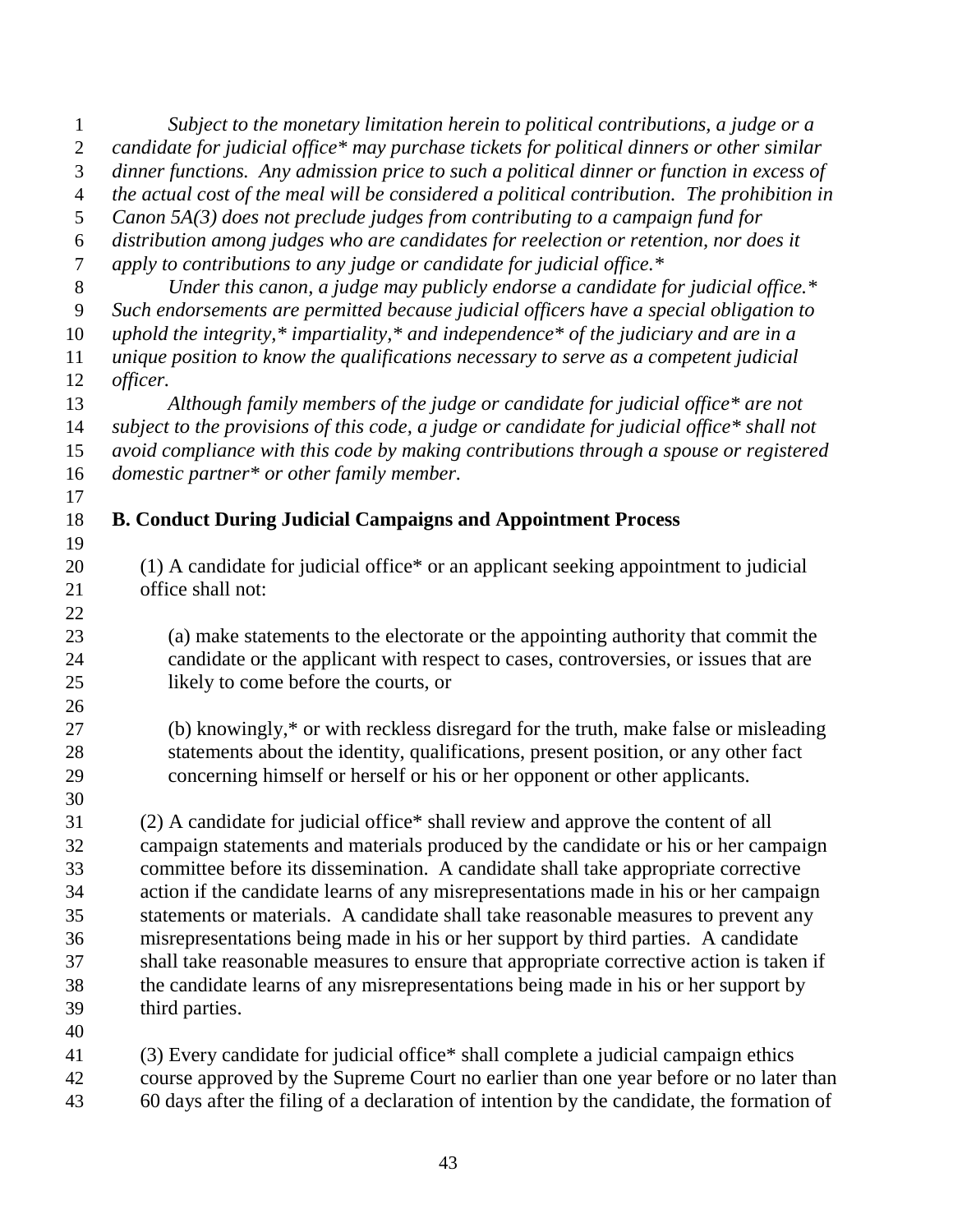- a campaign committee, or the receipt of any campaign contribution, whichever is earliest. If a judge appears on the ballot as a result of a petition indicating that a write-in campaign will be conducted for the office, the judge shall complete the course no later than 60 days after receiving notice of the filing of the petition, the formation of a campaign committee, or the receipt of any campaign contribution, whichever is earliest. Unless a judge forms a campaign committee or solicits or receives campaign contributions, this requirement does not apply to judges who are unopposed for election and will not appear on the ballot. Unless an appellate justice forms a campaign committee or solicits or receives campaign contributions, this requirement does not apply to appellate justices. *ADVISORY COMMITTEE COMMENTARY: Canon 5B The purpose of Canon 5B is to preserve the integrity\* of the appointive and elective process for judicial office and to ensure that the public has accurate information about candidates for judicial office.\* Compliance with these provisions will enhance the integrity,\* impartiality,\* and independence\* of the judiciary and better inform the public about qualifications of candidates for judicial office.\* This code does not contain the "announce clause" that was the subject of the United States Supreme Court's decision in* Republican Party of Minnesota v. White *(2002) 536 U.S. 765. That opinion did not address the "commit clause," which is contained in Canon 5B(1)(a). The phrase "appear to commit" has been deleted because, although candidates for judicial office\* cannot promise to take a particular position on cases, controversies, or issues prior to taking the bench and presiding over individual cases, the phrase may have been overinclusive. Canon 5B(1)(b) prohibits knowingly making false or misleading statements during an election campaign because doing so would violate Canons 1 and 2A, and may violate other canons. The time limit for completing a judicial campaign ethics course in Canon 5B(3) is triggered by the earliest of one of the following: the filing of a declaration of intention, the formation of a campaign committee, or the receipt of any campaign contribution. If a judge's name appears on the ballot as a result of a petition indicating that a write-in campaign will be conducted, the time limit for completing the course is triggered by the earliest of one of the following: the notice of the filing of the petition, the formation of a campaign committee, or the receipt of any campaign contribution. A financial contribution by a candidate for judicial office\* to his or her own campaign constitutes receipt of a campaign contribution.* (4) In judicial elections, judges may solicit campaign contributions or endorsements for their own campaigns or for other judges and attorneys who are candidates for judicial
- office.\* Judges are permitted to solicit such contributions and endorsements from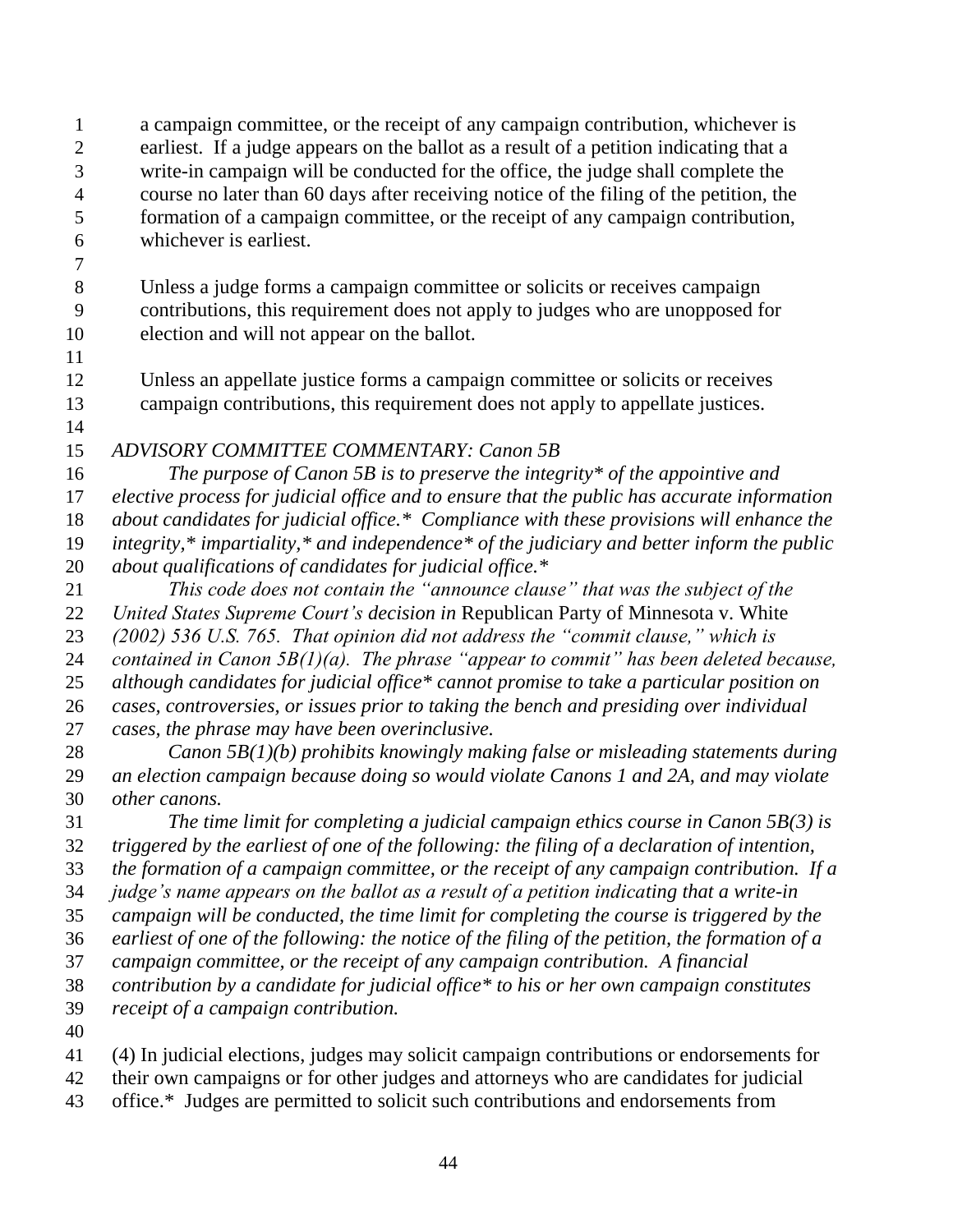anyone, including attorneys and other judges, except that a judge shall not solicit

- campaign contributions or endorsements from California state court commissioners,
- referees, court-appointed arbitrators, hearing officers, and retired judges serving in the
- Assigned Judges Program, or from California state court personnel. In soliciting
- campaign contributions or endorsements, a judge shall not use the prestige of judicial
- office in a manner that would reasonably be perceived as coercive. See Canons 1, 2, 2A,
- and 2B.
- *ADVISORY COMMITTEE COMMENTARY: Canon 5B(4)*

*Regarding campaign contributions for a judge's own campaign, see Canon* 

- *3E(2)(b) and accompanying Commentary addressing disclosure of campaign*
- *contributions. See also Code of Civil Procedure section 170.1, subdivision (a)(9), which*
- *provides that a judge is disqualified if the judge has received a campaign contribution*

*exceeding \$1,500 from a party or an attorney in the proceeding. Although it is improper* 

*for a judge to receive a gift\* from an attorney subject to exceptions noted in Canon* 

- *4D(6), a judge's campaign may receive attorney contributions.*
- *Even though it is permissible for a judge to solicit endorsements and campaign*
- *funds for attorneys who are candidates for judicial office,\* the judge must be cautious.*
- *Such solicitation may raise issues of disqualification and disclosure under Code of Civil*
- *Procedure section 170.1, subdivision (a), and Canon 3E. Even if the judge is not*
- *disqualified, disclosure may be required under Canon 3E(2)(a). For example, a judge*
- *who has solicited campaign funds or endorsements for a candidate who is an attorney*
- *must consider disclosing that solicitation in all cases in which the attorney candidate*
- *appears before the judge. The judge should also consider Canon 4A(1) and Canon*
- *4A(4), which require a judge to conduct extrajudicial activities so they do not cast*
- *reasonable doubt on the judge's capacity to act impartially\* or lead to frequent*
- *disqualification.*
- *"Judicial elections" includes recall elections.*
- 

# **C. Speaking at Political Gatherings**

 Candidates for judicial office\* may speak to political gatherings only on their own behalf or on behalf of another candidate for judicial office.\*

# **D. Measures to Improve the Law**

 A judge or candidate for judicial office\* may engage in activity in relation to measures concerning improvement of the law, the legal system, or the administration of justice,\* only if the conduct is consistent with this code.

- 
- *ADVISORY COMMITTEE COMMENTARY: Canon 5D*
- *When deciding whether to engage in activity relating to measures concerning the law, the legal system, or the administration of justice,\* such as commenting publicly on*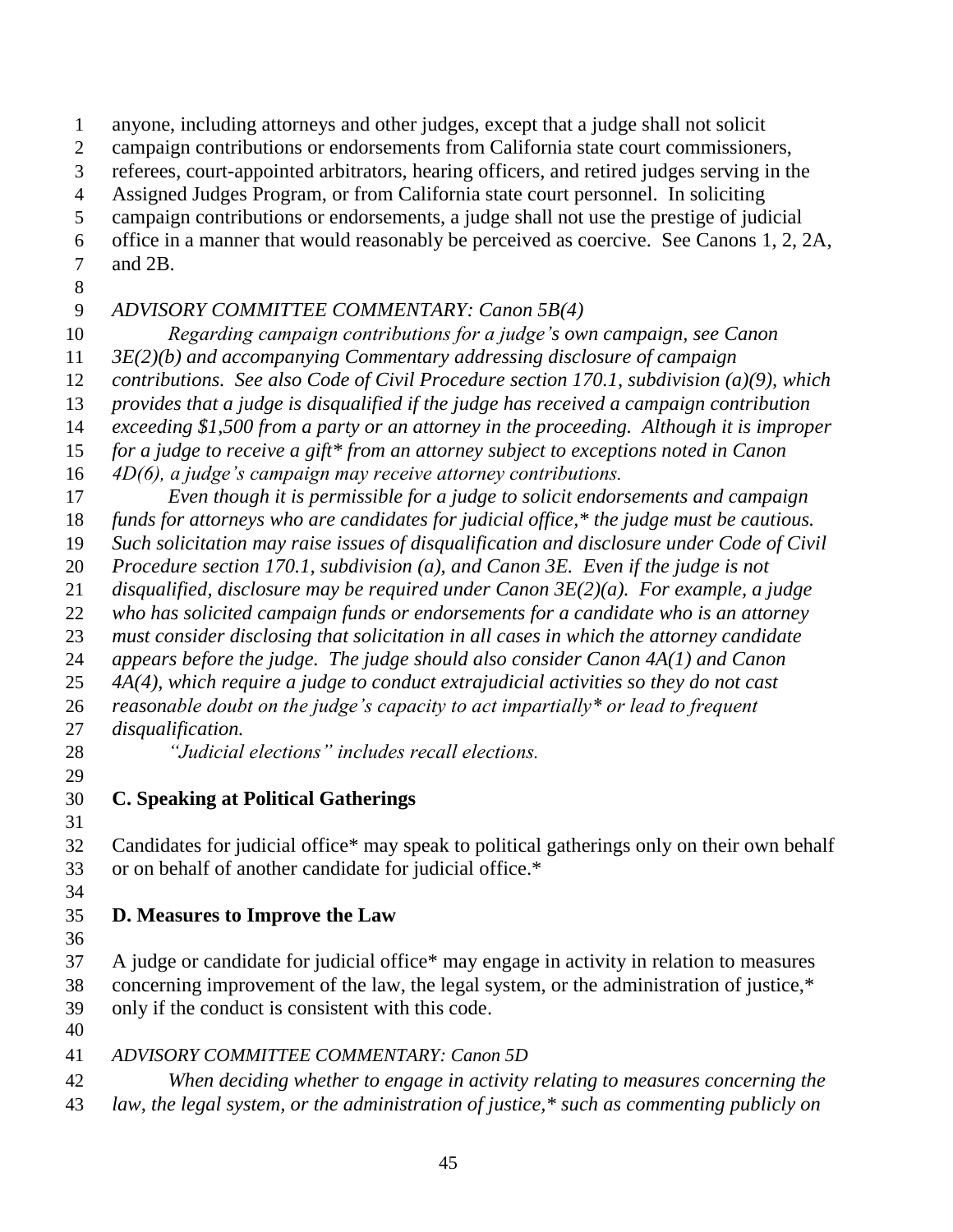- *ballot measures, a judge must consider whether the conduct would violate any other*
- *provisions of this code. See the explanation of "law, the legal system, or the*
- *administration of justice" in the Terminology section.*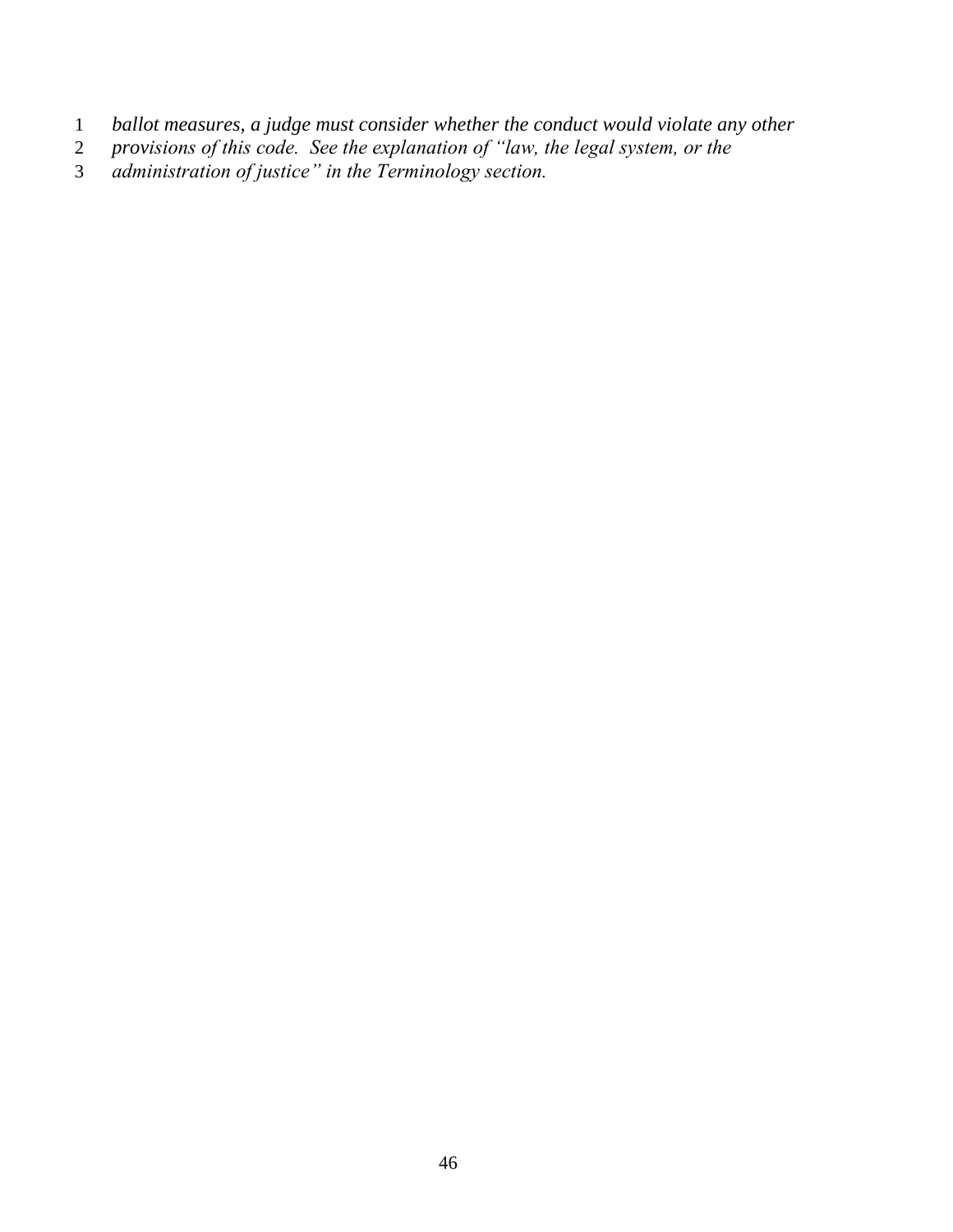| $\mathbf{1}$   | <b>CANON 6</b>                                                                                                                                                              |
|----------------|-----------------------------------------------------------------------------------------------------------------------------------------------------------------------------|
| $\overline{2}$ |                                                                                                                                                                             |
| $\mathfrak{Z}$ | <b>COMPLIANCE WITH THE CODE OF JUDICIAL ETHICS</b>                                                                                                                          |
| $\overline{4}$ |                                                                                                                                                                             |
| 5              | A. Judges                                                                                                                                                                   |
| 6              |                                                                                                                                                                             |
| $\overline{7}$ | Anyone who is an officer of the state judicial system and who performs judicial functions                                                                                   |
| 8              | including, but not limited to, a subordinate judicial officer,* a magistrate, a court-                                                                                      |
| 9              | appointed arbitrator, a judge of the State Bar Court, a temporary judge,* or a special                                                                                      |
| 10             | master, is a judge within the meaning of this code. All judges shall comply with this                                                                                       |
| 11             | code except as provided below.                                                                                                                                              |
| 12             |                                                                                                                                                                             |
| 13             | <b>ADVISORY COMMITTEE COMMENTARY: Canon 6A</b>                                                                                                                              |
| 14             | For the purposes of this canon, if a retired judge is serving in the Assigned Judges                                                                                        |
| 15             | Program, the judge is considered to "perform judicial functions." Because retired                                                                                           |
| 16             | judges who are privately retained may perform judicial functions, their conduct while                                                                                       |
| 17             | performing those functions should be guided by this code.                                                                                                                   |
| 18             |                                                                                                                                                                             |
| 19<br>20       | <b>B. Retired Judge Serving in the Assigned Judges Program</b>                                                                                                              |
| 21             | A retired judge who has filed an application to serve on assignment, meets the eligibility                                                                                  |
| 22             | requirements set by the Chief Justice for service, and has received an acknowledgment of                                                                                    |
| 23             | participation in the Assigned Judges Program shall comply with all provisions of this                                                                                       |
| 24             | code, except for the following:                                                                                                                                             |
| 25             |                                                                                                                                                                             |
| 26             | $4C(2)$ —Appointment to governmental positions                                                                                                                              |
| 27             |                                                                                                                                                                             |
| 28             | 4E—Fiduciary* activities                                                                                                                                                    |
| 29             |                                                                                                                                                                             |
| 30             | C. Retired Judge as Arbitrator or Mediator                                                                                                                                  |
| 31             |                                                                                                                                                                             |
| 32             | A retired judge serving in the Assigned Judges Program is not required to comply with                                                                                       |
| 33             | Canon 4F of this code relating to serving as an arbitrator or mediator, or performing                                                                                       |
| 34             | judicial functions in a private capacity, except as otherwise provided in the Standards and                                                                                 |
| 35             | Guidelines for Judicial Assignments promulgated by the Chief Justice.                                                                                                       |
| 36             |                                                                                                                                                                             |
| 37             | <b>ADVISORY COMMITTEE COMMENTARY: Canon 6C</b>                                                                                                                              |
| 38             | Article VI, section 6 of the California Constitution provides that a "retired judge                                                                                         |
| 39<br>40       | who consents may be assigned to any court" by the Chief Justice. Retired judges who<br>are serving in the Assigned Judges Program pursuant to the above provision are bound |
| 41             | by Canon 6B, including the requirement of Canon 4G barring the practice of law. Other                                                                                       |
| 42             | provisions of California law,* and standards and guidelines for eligibility and service set                                                                                 |
| 43             | by the Chief Justice, further define the limitations on who may serve on assignment.                                                                                        |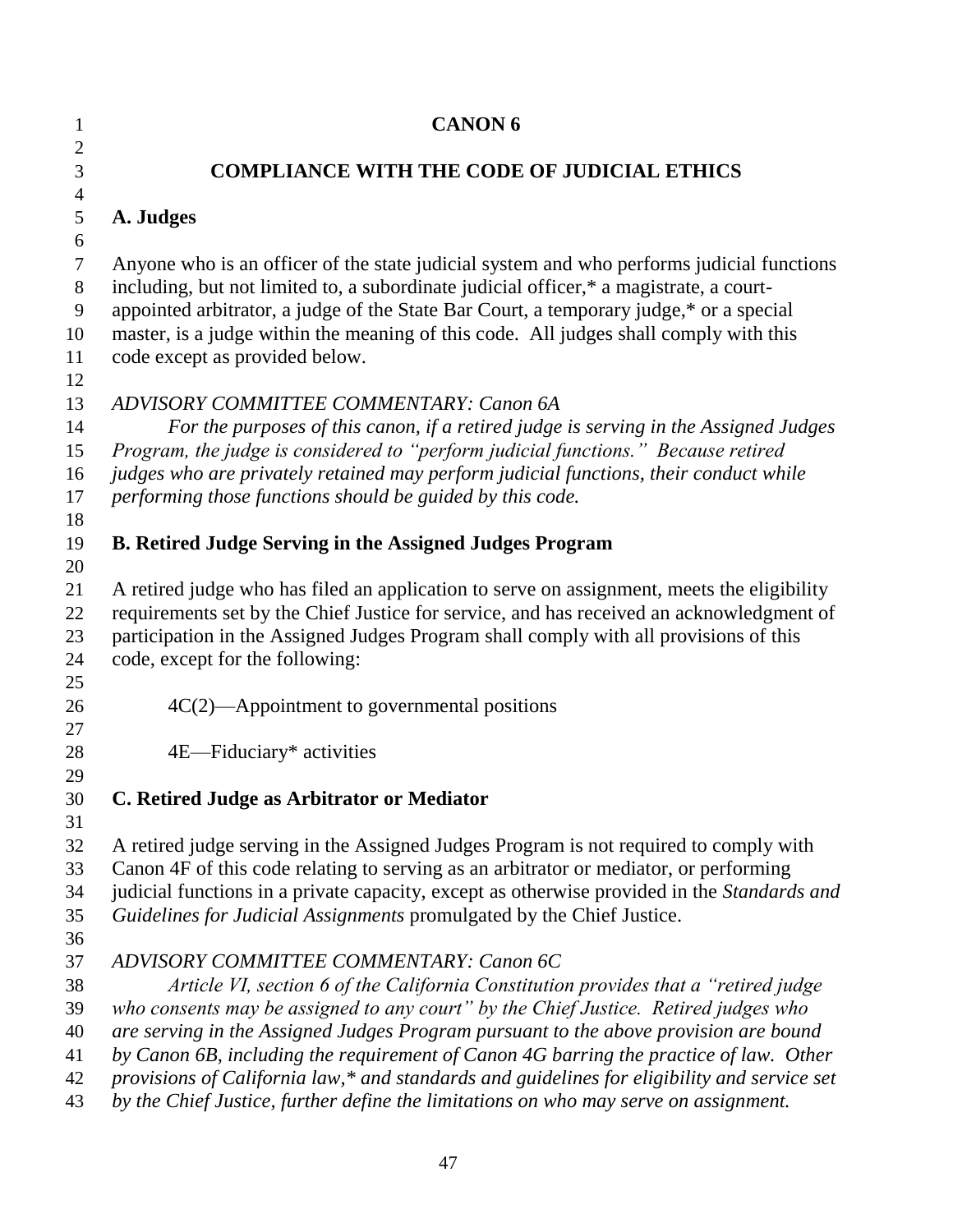#### **D. Temporary Judge,\* Referee, or Court-Appointed Arbitrator<sup>1</sup>**

 A temporary judge,\* a person serving as a referee pursuant to Code of Civil Procedure section 638 or 639, or a court-appointed arbitrator shall comply only with the following code provisions:

 $\overline{a}$ 

 (1) A temporary judge,\* a referee, or a court-appointed arbitrator shall comply with Canons 1 [integrity\* and independence\* of the judiciary], 2A [promoting public confidence], 3B(3) [order and decorum], 3B(4) [patient, dignified, and courteous treatment], 3B(6) [require\* lawyers to refrain from manifestations of any form of bias or prejudice], 3D(1) [action regarding misconduct by another judge], and 3D(2) [action regarding misconduct by a lawyer], when the temporary judge,\* referee, or court-appointed arbitrator is actually presiding in a proceeding or communicating with 14 the parties, counsel, or staff or court personnel while serving in the capacity of a temporary judge,\* referee, or court-appointed arbitrator in the case. 

- (2) A temporary judge,\* referee, or court-appointed arbitrator shall, from the time of notice and acceptance of appointment until termination of the appointment:
- (a) Comply with Canons 2B(1) [not allow family or other relationships to influence judicial conduct], 3B(1) [hear and decide all matters unless disqualified], 3B(2) [be faithful to and maintain competence in the law\*], 3B(5) [perform judicial duties without bias or prejudice], 3B(7) [accord full right to be heard to those entitled; avoid ex parte communications, except as specified], 3B(8) [dispose of matters fairly and promptly], 3B(12) [remain impartial\* and not engage in coercive conduct during efforts to resolve disputes], 3C(1) [discharge administrative responsibilities without bias and with competence and cooperatively], 3C(3) [require\* staff and court personnel to observe standards of conduct and refrain from bias and prejudice], and 3C(5) [make only fair, necessary, and appropriate appointments];
- (b) Not personally solicit memberships or donations for religious, service,\* educational, civic, or charitable organizations from the parties and lawyers appearing before the temporary judge,\* referee, or court-appointed arbitrator;
- (c) Under no circumstance accept a gift,\* bequest, or favor if the donor is a party, person, or entity whose interests are reasonably likely to come before the temporary judge,\* referee, or court-appointed arbitrator. A temporary judge,\* referee, or court-appointed arbitrator shall discourage members of the judge's family residing in the judge's household\* from accepting benefits from parties

<sup>&</sup>lt;sup>1</sup> Reference should be made to relevant commentary to analogous or individual canons cited or described in this canon and appearing elsewhere in this code.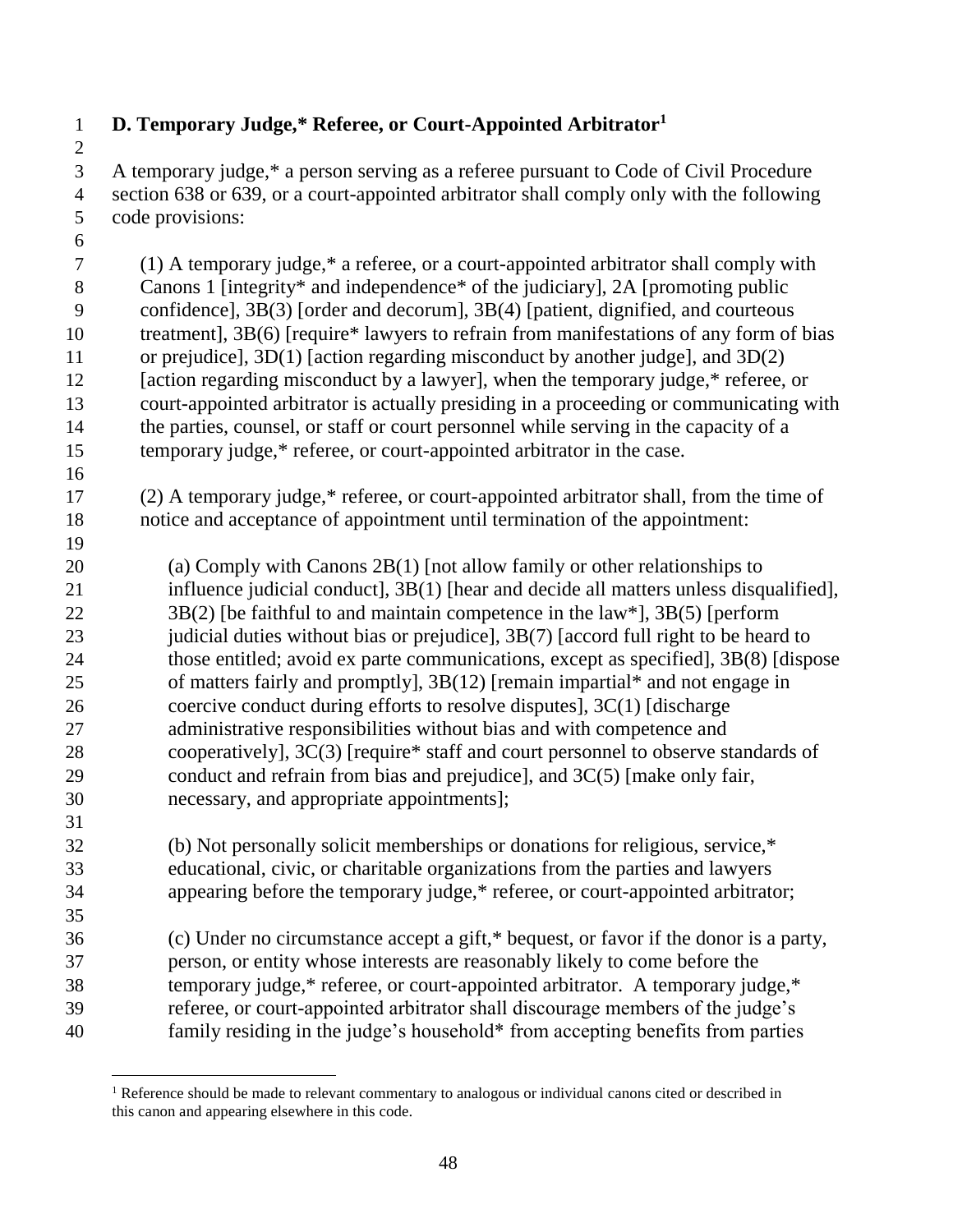| $\mathbf{1}$<br>$\boldsymbol{2}$ | who are reasonably likely to come before the temporary judge,* referee, or court-<br>appointed arbitrator.                                                                   |
|----------------------------------|------------------------------------------------------------------------------------------------------------------------------------------------------------------------------|
| 3                                |                                                                                                                                                                              |
| $\overline{\mathcal{L}}$         | (3) A temporary judge* shall, from the time of notice and acceptance of appointment                                                                                          |
| 5                                | until termination of the appointment, disqualify himself or herself in any proceeding                                                                                        |
| 6                                | as follows:                                                                                                                                                                  |
| $\tau$                           |                                                                                                                                                                              |
| $8\,$                            | (a) A temporary judge*—other than a temporary judge solely conducting                                                                                                        |
| 9                                | settlement conferences—is disqualified to serve in a proceeding if any one or more                                                                                           |
| 10                               | of the following are true:                                                                                                                                                   |
| 11                               |                                                                                                                                                                              |
| 12                               | (i) the temporary judge* has personal knowledge* (as defined in Code of Civil                                                                                                |
| 13                               | Procedure section 170.1, subdivision $(a)(1)$ of disputed evidentiary facts                                                                                                  |
| 14                               | concerning the proceeding;                                                                                                                                                   |
| 15                               |                                                                                                                                                                              |
| 16                               | (ii) the temporary judge* has served as a lawyer (as defined in Code of Civil                                                                                                |
| 17                               | Procedure section 170.1, subdivision $(a)(2)$ in the proceeding;                                                                                                             |
| 18                               |                                                                                                                                                                              |
| 19                               | (iii) the temporary judge,* within the past five years, has given legal advice to,                                                                                           |
| 20                               | or served as a lawyer (as defined in Code of Civil Procedure section 170.1,                                                                                                  |
| 21                               | subdivision $(a)(2)$ , except that this provision requires disqualification if the                                                                                           |
| 22                               | temporary judge* represented a party in the past five years rather than the                                                                                                  |
| 23                               | two-year period specified in section 170.1, subdivision (a)(2)) for a party in                                                                                               |
| 24                               | the present proceeding;                                                                                                                                                      |
| $25\,$<br>26                     |                                                                                                                                                                              |
| 27                               | ADVISORY COMMITTEE COMMENTARY: Canon 6D(3)(a)(iii)                                                                                                                           |
| 28                               | The application of Canon $6D(3)(a)(iii)$ , providing that a temporary judge* is<br>disqualified if he or she has given legal advice or served as a lawyer for a party to the |
| 29                               | proceeding in the past five years, may depend on the type of assignment and the amount                                                                                       |
| 30                               | of time available to investigate whether the temporary judge* has previously represented                                                                                     |
| 31                               | a party. If time permits, the temporary judge* must conduct such an investigation. Thus,                                                                                     |
| 32                               | if a temporary judge* is privately compensated by the parties or is presiding over a                                                                                         |
| 33                               | particular matter known* in advance of the hearing, the temporary judge* is presumed to                                                                                      |
| 34                               | have adequate time to investigate. If, however, a temporary judge* is assigned to a high                                                                                     |
| 35                               | volume calendar, such as traffic or small claims, and has not been provided with the                                                                                         |
| 36                               | names of the parties prior to the assignment, the temporary judge* may rely on his or her                                                                                    |
| 37                               | memory to determine whether he or she has previously represented a party.                                                                                                    |
| 38                               |                                                                                                                                                                              |
| 39                               | (iv) the temporary judge* has a financial interest (as defined in Code of Civil                                                                                              |
| 40                               | Procedure sections 170.1, subdivision (a)(3), and 170.5) in the subject matter                                                                                               |
| 41                               | in the proceeding or in a party to the proceeding;                                                                                                                           |
| 42                               |                                                                                                                                                                              |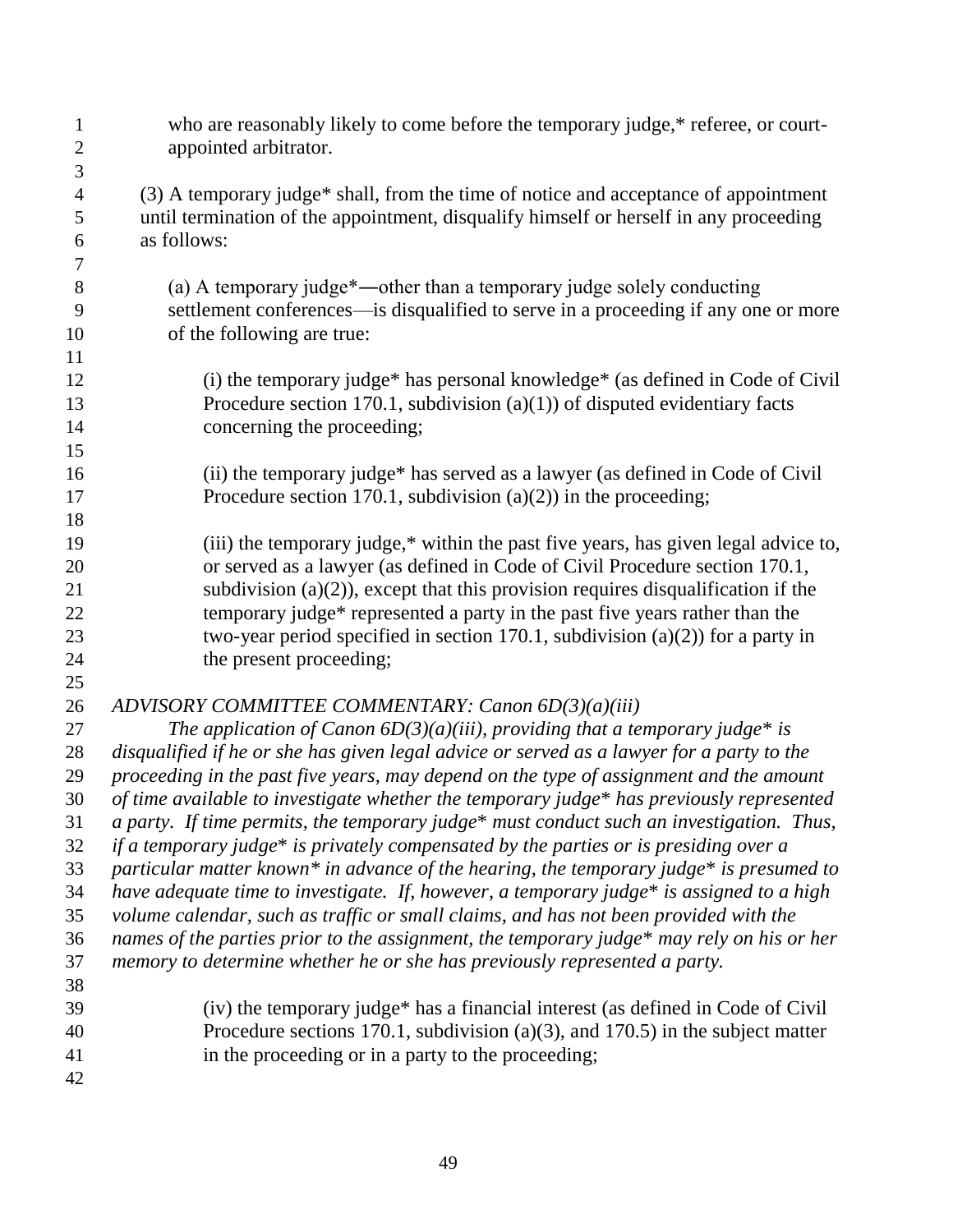| $\mathbf{1}$<br>$\mathbf{2}$<br>3<br>$\overline{4}$ | (v) the temporary judge,* or the spouse or registered domestic partner* of the<br>temporary judge,* or a person within the third degree of relationship* to either<br>of them, or the spouse or registered domestic partner* of such a person is a<br>party to the proceeding or is an officer, director, or trustee of a party; |
|-----------------------------------------------------|----------------------------------------------------------------------------------------------------------------------------------------------------------------------------------------------------------------------------------------------------------------------------------------------------------------------------------|
|                                                     |                                                                                                                                                                                                                                                                                                                                  |
| 5                                                   |                                                                                                                                                                                                                                                                                                                                  |
| 6<br>$\boldsymbol{7}$                               | (vi) a lawyer or a spouse or registered domestic partner* of a lawyer in the                                                                                                                                                                                                                                                     |
| $8\,$                                               | proceeding is the spouse, former spouse, registered domestic partner,* former<br>registered domestic partner,* child, sibling, or parent of the temporary judge*                                                                                                                                                                 |
| 9                                                   | or the temporary judge's spouse or registered domestic partner,* or if such a                                                                                                                                                                                                                                                    |
| 10                                                  | person is associated in the private practice of law with a lawyer in the                                                                                                                                                                                                                                                         |
| 11                                                  | proceeding;                                                                                                                                                                                                                                                                                                                      |
| 12                                                  |                                                                                                                                                                                                                                                                                                                                  |
| 13                                                  | (vii) for any reason:                                                                                                                                                                                                                                                                                                            |
| 14                                                  |                                                                                                                                                                                                                                                                                                                                  |
| 15                                                  | (A) the temporary judge* believes his or her recusal would further the                                                                                                                                                                                                                                                           |
| 16                                                  | interests of justice;                                                                                                                                                                                                                                                                                                            |
| 17                                                  |                                                                                                                                                                                                                                                                                                                                  |
| 18                                                  | (B) the temporary judge* believes there is a substantial doubt as to his or                                                                                                                                                                                                                                                      |
| 19                                                  | her capacity to be impartial;* or                                                                                                                                                                                                                                                                                                |
| 20                                                  |                                                                                                                                                                                                                                                                                                                                  |
| 21                                                  | (C) a person aware of the facts might reasonably entertain a doubt that the                                                                                                                                                                                                                                                      |
| 22                                                  | temporary judge* would be able to be impartial.* Bias or prejudice toward                                                                                                                                                                                                                                                        |
| 23                                                  | an attorney in the proceeding may be grounds for disqualification; or                                                                                                                                                                                                                                                            |
| $24\,$                                              |                                                                                                                                                                                                                                                                                                                                  |
| 25                                                  | (viii) the temporary judge* has received a campaign contribution of \$1,500 or                                                                                                                                                                                                                                                   |
| 26                                                  | more from a party or lawyer in a matter that is before the court and the                                                                                                                                                                                                                                                         |
| 27                                                  | contribution was received in anticipation of an upcoming election.                                                                                                                                                                                                                                                               |
| 28                                                  |                                                                                                                                                                                                                                                                                                                                  |
| 29                                                  | (b) A temporary judge* before whom a proceeding was tried or heard is                                                                                                                                                                                                                                                            |
| 30                                                  | disqualified from participating in any appellate review of that proceeding.                                                                                                                                                                                                                                                      |
| 31                                                  |                                                                                                                                                                                                                                                                                                                                  |
| 32                                                  | (c) If the temporary judge* has a current arrangement concerning prospective                                                                                                                                                                                                                                                     |
| 33                                                  | employment or other compensated service as a dispute resolution neutral or is                                                                                                                                                                                                                                                    |
| 34                                                  | participating in, or, within the last two years has participated in, discussions                                                                                                                                                                                                                                                 |
| 35                                                  | regarding prospective employment or service as a dispute resolution neutral, or has                                                                                                                                                                                                                                              |
| 36                                                  | been engaged in such employment or service, and any of the following applies:                                                                                                                                                                                                                                                    |
| 37                                                  |                                                                                                                                                                                                                                                                                                                                  |
| 38                                                  | (i) The arrangement or current employment is, or the prior employment or                                                                                                                                                                                                                                                         |
| 39                                                  | discussion was, with a party to the proceeding;                                                                                                                                                                                                                                                                                  |
| 40                                                  |                                                                                                                                                                                                                                                                                                                                  |
| 41                                                  | (ii) The temporary judge* directs the parties to participate in an alternative                                                                                                                                                                                                                                                   |
| 42                                                  | dispute resolution process in which the dispute resolution neutral will be an                                                                                                                                                                                                                                                    |
| 43                                                  | individual or entity with whom the temporary judge* has the arrangement, is                                                                                                                                                                                                                                                      |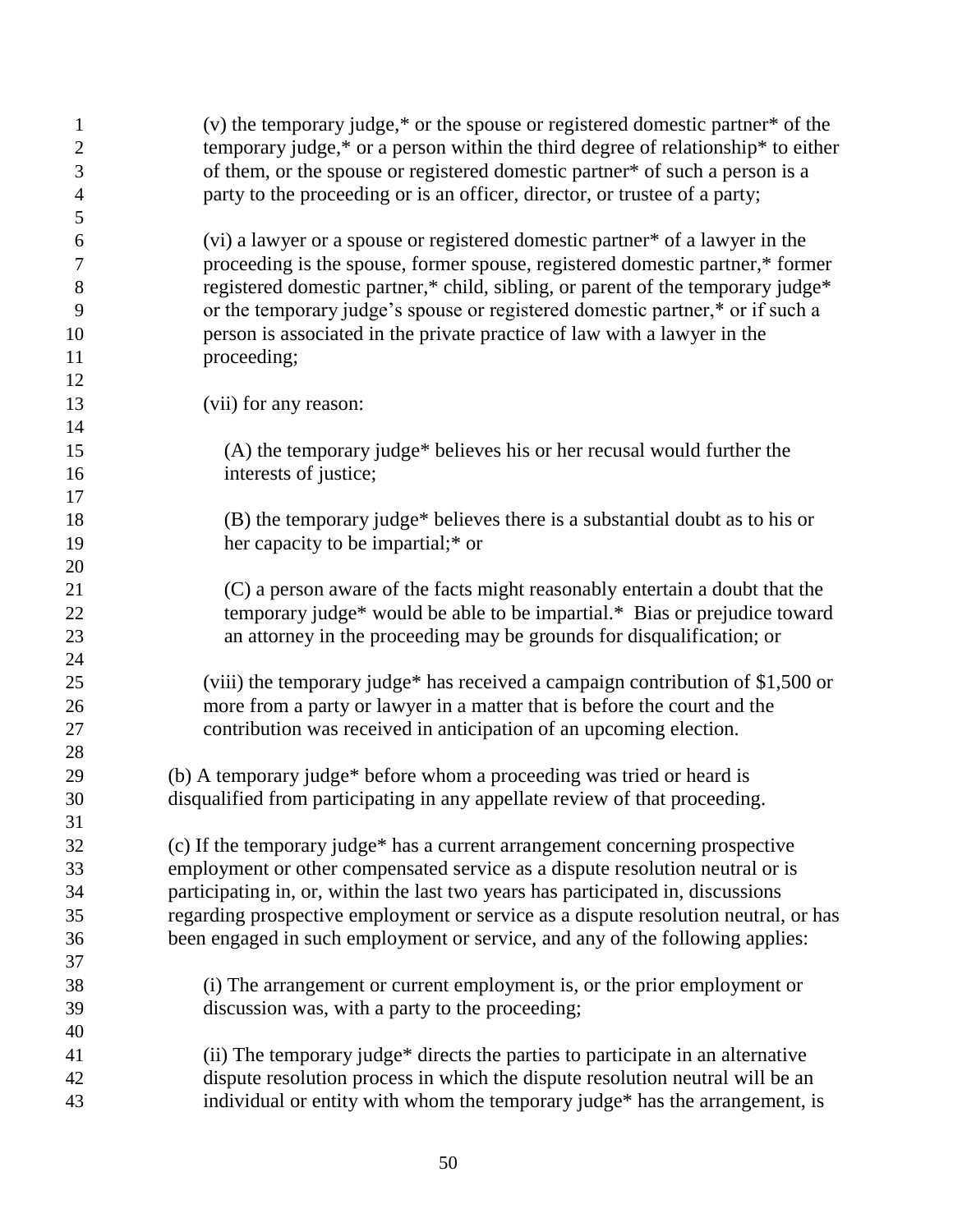| 1                        | currently employed or serves, has previously been employed or served, or is                  |
|--------------------------|----------------------------------------------------------------------------------------------|
| $\mathbf{2}$             | discussing or has discussed the employment or service; or                                    |
| 3                        |                                                                                              |
| $\overline{\mathcal{A}}$ | (iii) The temporary judge* will select a dispute resolution neutral or entity to             |
| 5                        | conduct an alternative dispute resolution process in the matter before the                   |
| 6                        | temporary judge,* and among those available for selection is an individual or                |
| $\tau$                   | entity with whom the temporary judge* has the arrangement, is currently                      |
| $8\,$                    | employed or serves, has previously been employed or served, or is discussing                 |
| 9                        | or has discussed the employment or service.                                                  |
| 10                       |                                                                                              |
| 11                       | For the purposes of Canon $6D(3)(c)$ , the definitions of "participating in                  |
| 12                       | discussions," "has participated in discussions," "party," and "dispute resolution            |
| 13                       | neutral" are set forth in Code of Civil Procedure section 170.1, subdivision (a)(8),         |
| 14                       | except that the words "temporary judge" shall be substituted for the word "judge"            |
| 15                       | in such definitions.                                                                         |
| 16                       |                                                                                              |
| 17                       | (d) A lawyer is disqualified from serving as a temporary judge* in a family law or           |
| 18                       | unlawful detainer proceeding if in the same type of proceeding:                              |
| 19                       |                                                                                              |
| 20                       | (i) the lawyer holds himself or herself out to the public as representing                    |
| 21                       | exclusively one side; or                                                                     |
| 22                       |                                                                                              |
| 23                       | (ii) the lawyer represents one side in 90 percent or more of the cases in which              |
| $24\,$                   | he or she appears.                                                                           |
| 25                       |                                                                                              |
| 26                       | ADVISORY COMMITTEE COMMENTARY: Canon 6D(3)(d)                                                |
| 27                       | Under Canon $6D(3)(d)$ , "one side" means a category of persons such as                      |
| 28                       | landlords, tenants, or litigants exclusively of one gender.                                  |
| 29                       |                                                                                              |
| 30                       | (4) After a temporary judge* who has determined himself or herself to be disqualified        |
| 31                       | from serving under Canon $6D(3)(a)$ –(d) has disclosed the basis for his or her              |
| 32                       | disqualification on the record, the parties and their lawyers may agree to waive the         |
| 33                       | disqualification and the temporary judge* may accept the waiver. The temporary               |
| 34                       | judge* shall not seek to induce a waiver and shall avoid any effort to discover which        |
| 35                       | lawyers or parties favored or opposed a waiver.                                              |
| 36                       |                                                                                              |
| 37                       | ADVISORY COMMITTEE COMMENTARY: Canon 6D(4)                                                   |
| 38                       | Provisions addressing waiver of mandatory disqualifications or limitations, late             |
| 39                       | discovery of grounds for disqualification or limitation, notification of the court when a    |
| 40                       | disqualification or limitation applies, and requests for disqualification by the parties are |
| 41                       | located in rule 2.818 of the California Rules of Court. Rule 2.818 states that the waiver    |
| 42                       | must be in writing, must recite the basis for the disqualification or limitation, and must   |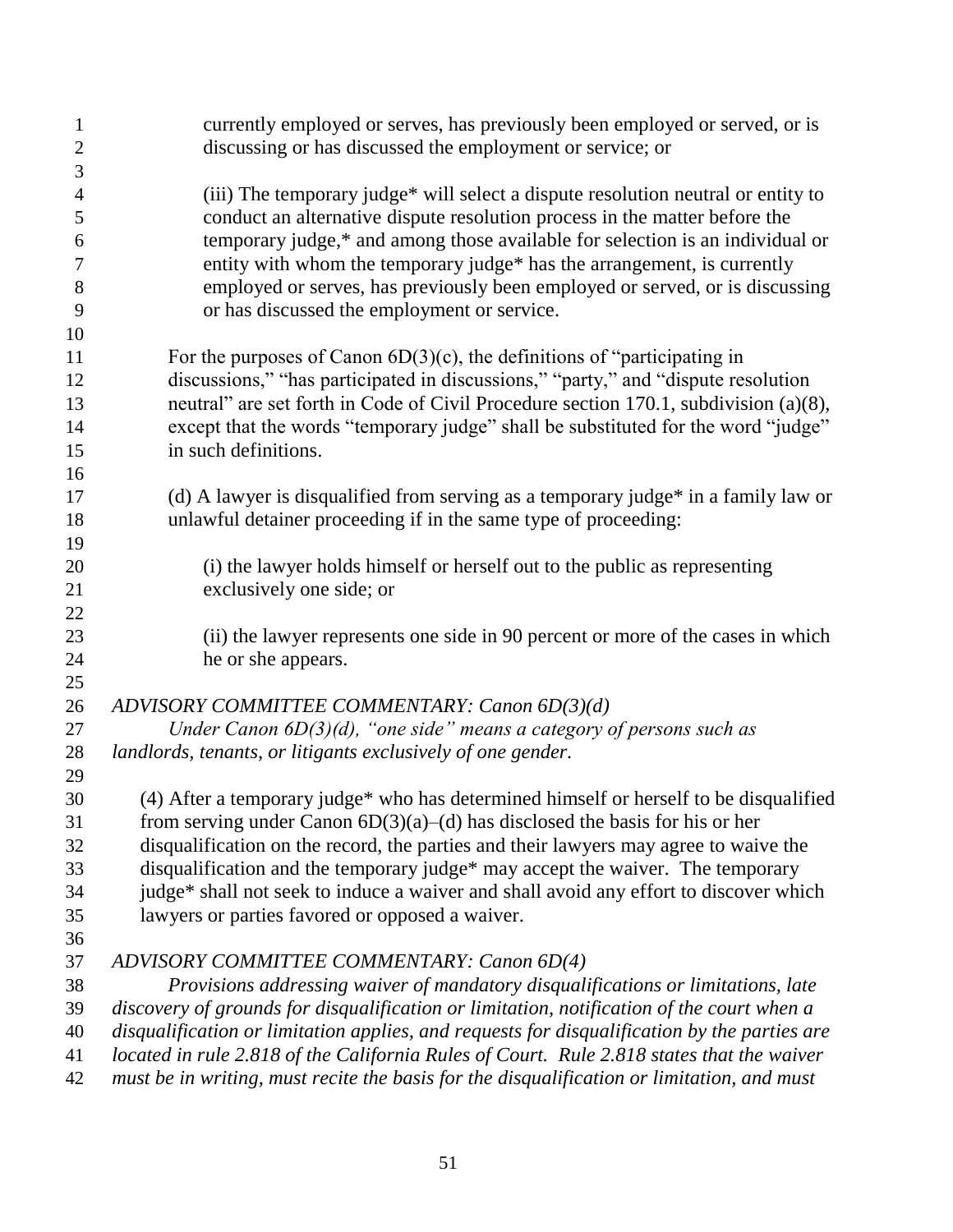- *state that it was knowingly\* made. It also states that the waiver is effective only when signed by all parties and their attorneys and filed in the record.*
- 

 (5) A temporary judge,\* referee, or court-appointed arbitrator shall, from the time of notice and acceptance of appointment until termination of the appointment:

 (a) In all proceedings, disclose in writing or on the record information as required by law,\* or information that is reasonably relevant to the question of disqualification under Canon 6D(3), including personal or professional relationships known\* to the temporary judge,\* referee, or court-appointed arbitrator, that he or she or his or her law firm has had with a party, lawyer, or law firm in the current proceeding, even though the temporary judge,\* referee, or court-appointed arbitrator concludes that there is no actual basis for disqualification; and

 (b) In all proceedings, disclose in writing or on the record membership of the temporary judge,\* referee, or court-appointed arbitrator in any organization that practices invidious discrimination on the basis of race, sex, gender, religion, national origin, ethnicity, or sexual orientation, except for membership in a religious organization.

 (6) A temporary judge,\* referee, or court-appointed arbitrator, from the time of notice and acceptance of appointment until the case is no longer pending in any court, shall not make any public comment about a pending\* or impending\* proceeding in which the temporary judge,\* referee, or court-appointed arbitrator has been engaged, and shall not make any nonpublic comment that might substantially interfere with such proceeding. The temporary judge,\* referee, or court-appointed arbitrator shall require\* similar abstention on the part of staff and court personnel subject to his or her control. This canon does not prohibit the following:

- (a) Statements made in the course of the official duties of the temporary judge,\* referee, or court-appointed arbitrator; and
- (b) Explanations about the procedures of the court.

 (7) From the time of appointment and continuing for two years after the case is no longer pending\* in any court, a temporary judge,\* referee, or court-appointed arbitrator shall under no circumstances accept a gift,\* bequest, or favor from a party, person, or entity whose interests have come before the temporary judge,\* referee, or court-appointed arbitrator in the matter. The temporary judge,\* referee, or court- appointed arbitrator shall discourage family members residing in the household of the temporary judge,\* referee, or court-appointed arbitrator from accepting any benefits from such parties, persons or entities during the time period stated in this subdivision.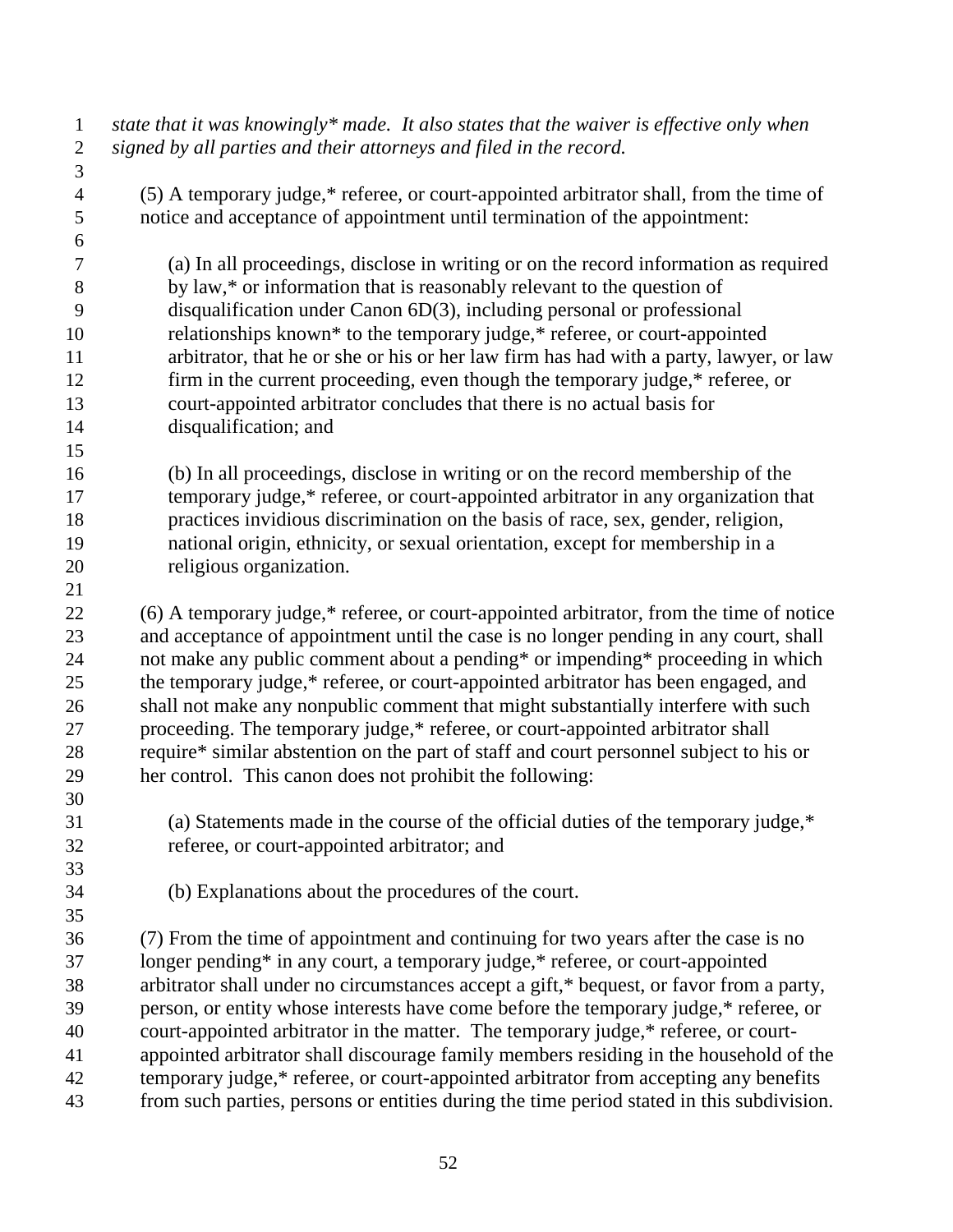The demand for or receipt by a temporary judge,\* referee, or court-appointed arbitrator of a fee for his or her services rendered or to be rendered would not be a violation of this canon. (8) A temporary judge,\* referee, or court-appointed arbitrator shall, from the time of notice and acceptance of appointment and continuing indefinitely after the termination of the appointment: (a) Comply with Canon 3B(11) [no disclosure of nonpublic information\* acquired 10 in a judicial capacity] (except as required by law\*); (b) Not commend or criticize jurors sitting in a proceeding before the temporary 13 judge,\* referee, or court-appointed arbitrator for their verdict other than in a court order or opinion in such proceeding, but may express appreciation to jurors for their service to the judicial system and the community; and (c) Not lend the prestige of judicial office to advance his, her, or another person's pecuniary or personal interests and not use his or her judicial title in any written communication intended to advance his, her, or another person's pecuniary or personal interests, except to show his, her, or another person's qualifications. (9)(a) A temporary judge\* appointed under rule 2.810 of the California Rules of Court, from the time of the appointment and continuing indefinitely after the termination of the appointment, shall not use his or her title or service as a temporary judge\* (1) as a description of the lawyer's current or former principal profession, vocation, or occupation on a ballot designation for judicial or other elected office, (2) in an advertisement about the lawyer's law firm or business, or (3) on a letterhead, business card, or other document that is distributed to the public identifying the lawyer or the lawyer's law firm. (b) This canon does not prohibit a temporary judge\* appointed under rule 2.810 of the California Rules of Court from using his or her title or service as a temporary judge\* on an application to serve as a temporary judge,\* including an application in other courts, on an application for employment or for an appointment to a judicial position, on an individual resume or a descriptive statement submitted in connection with an application for employment or for appointment or election to a judicial position, or in response to a request for information about the public service in which the lawyer has engaged. (10) A temporary judge,\* referee, or court-appointed arbitrator shall comply with Canon 6D(2) until the appointment has been terminated formally or until there is no reasonable probability that the temporary judge,\* referee, or court-appointed arbitrator will further participate in the matter. A rebuttable presumption that the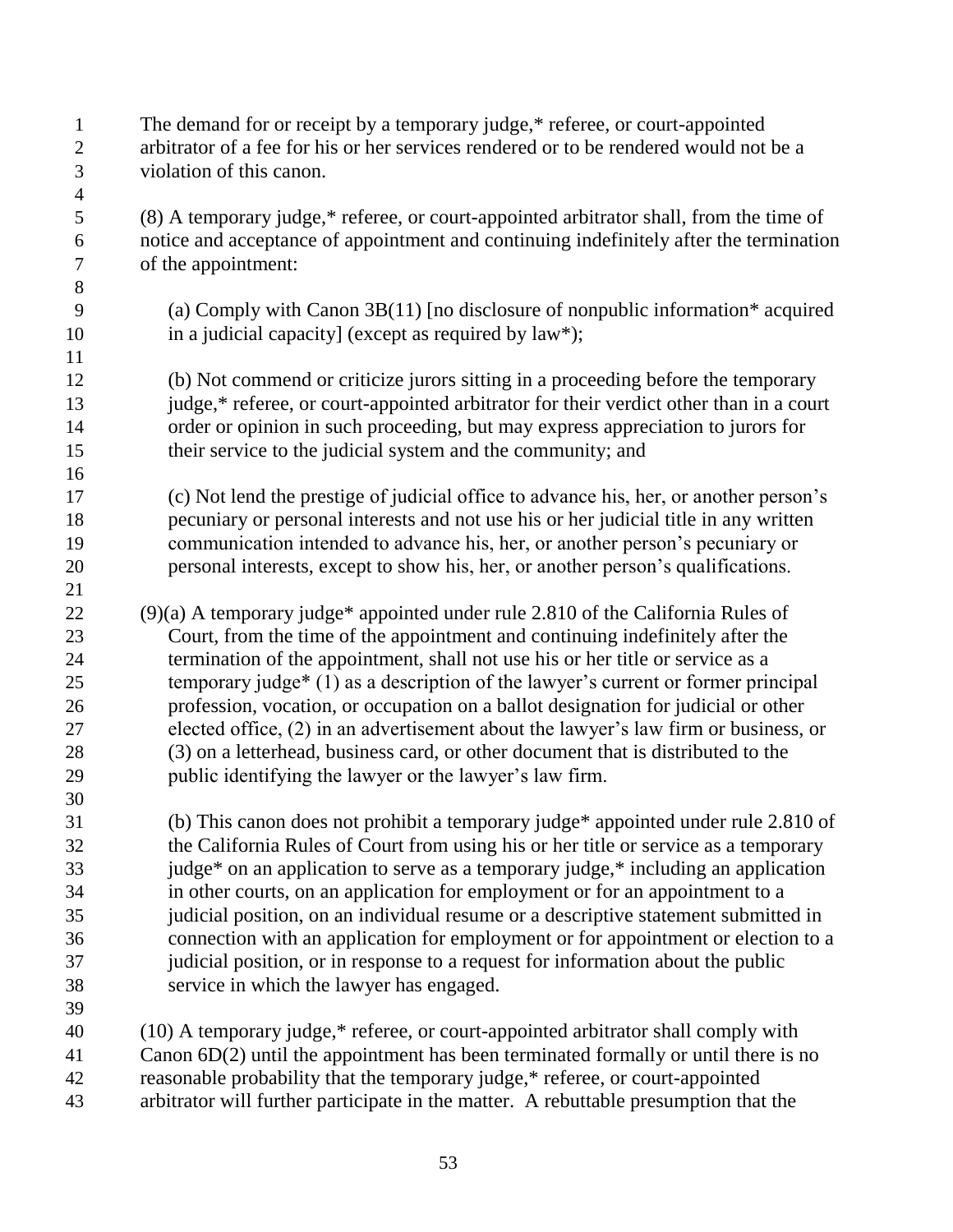| $\mathbf{1}$<br>$\mathbf{2}$ | appointment has been formally terminated will arise if, within one year from the<br>appointment or from the date of the last hearing scheduled in the matter, whichever is |
|------------------------------|----------------------------------------------------------------------------------------------------------------------------------------------------------------------------|
| 3                            | later, neither the appointing court nor counsel for any party in the matter has informed                                                                                   |
| $\overline{4}$               | the temporary judge,* referee, or court-appointed arbitrator that the appointment                                                                                          |
| 5                            | remains in effect.                                                                                                                                                         |
| 6                            |                                                                                                                                                                            |
| 7                            | (11) A lawyer who has been a temporary judge,* referee, or court-appointed arbitrator                                                                                      |
| 8<br>9                       | in a matter shall not accept any representation relating to the matter without the<br>informed written consent of all parties.                                             |
| 10                           |                                                                                                                                                                            |
| 11                           | (12) When by reason of serving as a temporary judge,* referee, or court-appointed                                                                                          |
| 12                           | arbitrator in a matter, he or she has received confidential information from a party, the                                                                                  |
| 13                           | person shall not, without the informed written consent of the party, accept                                                                                                |
| 14                           | employment in another matter in which the confidential information is material.                                                                                            |
| 15                           |                                                                                                                                                                            |
| 16                           | <b>ADVISORY COMMITTEE COMMENTARY: Canon 6D</b>                                                                                                                             |
| 17                           | Any exceptions to the canons do not excuse a judicial officer's separate statutory                                                                                         |
| 18                           | duty to disclose information that may result in the judicial officer's recusal or                                                                                          |
| 19                           | disqualification.                                                                                                                                                          |
| 20                           |                                                                                                                                                                            |
| 21                           | <b>E. Judicial Candidate</b>                                                                                                                                               |
| 22                           |                                                                                                                                                                            |
| 23                           | A candidate for judicial office* shall comply with the provisions of Canon 5.                                                                                              |
| 24                           |                                                                                                                                                                            |
| 25                           | <b>F. Time for Compliance</b>                                                                                                                                              |
| 26                           |                                                                                                                                                                            |
| 27                           | A person to whom this code becomes applicable shall comply immediately with all                                                                                            |
| 28                           | provisions of this code except Canons $4D(4)$ and $4E$ and shall comply with Canons $4D(4)$                                                                                |
| 29                           | and 4E as soon as reasonably possible and in any event within a period of one year.                                                                                        |
| 30<br>31                     | <b>ADVISORY COMMITTEE COMMENTARY: Canon 6F</b>                                                                                                                             |
| 32                           | If serving as a fiduciary* when selected as a judge, a new judge may,                                                                                                      |
| 33                           | notwithstanding the prohibitions in Canon $4E$ , continue to serve as a fiduciary* but only                                                                                |
| 34                           | for that period of time necessary to avoid adverse consequences to the beneficiary of the                                                                                  |
| 35                           | fiduciary* relationship and in no event longer than one year.                                                                                                              |
| 36                           |                                                                                                                                                                            |
| 37                           | G. (Canon 6G repealed effective June 1, 2005; adopted December 30, 2002.)                                                                                                  |
| 38                           |                                                                                                                                                                            |
| 39                           | H. Judges on Leave Running for Other Public Office                                                                                                                         |
| 40                           |                                                                                                                                                                            |
| 41                           | A judge who is on leave while running for other public office pursuant to article VI,                                                                                      |
| $\Delta$                     | section 17 of the California Constitution shall comply with all provisions of this code                                                                                    |

section 17 of the California Constitution shall comply with all provisions of this code,